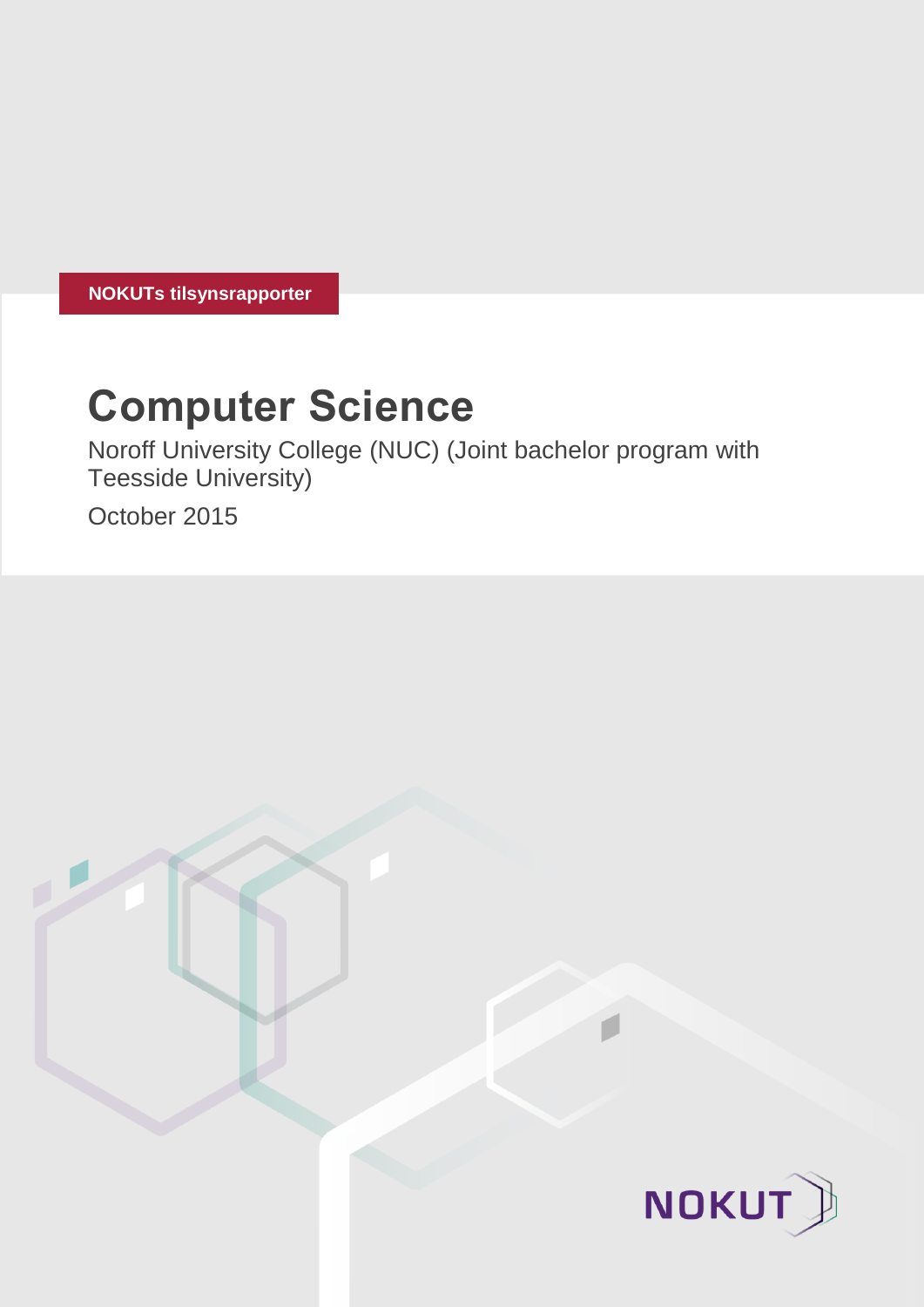NOKUT (Norwegian Agency for Quality Assurance in Education) is the controlling authority for educational activity at all Norwegian higher educational institutions. This is achieved, among other, through accreditation of new study programs. Institutions that provide higher education have different authorization to create new study programs. If an institution want to create a provision outside of its field of authorization, it must apply to NOKUT for accreditation.

| <b>Institution:</b>               | Noroff University College (joint program with Teesside University)                                                                                             |
|-----------------------------------|----------------------------------------------------------------------------------------------------------------------------------------------------------------|
| Name of educational<br>provision: | <b>Computer Science</b>                                                                                                                                        |
| <b>Degree/Credits (ECTS)</b>      | Bachelor Degree (180 ECTS)                                                                                                                                     |
| Mode of delivery                  | Campus/on-line, full time/part time                                                                                                                            |
| <b>Expert Committee:</b>          | Associate professor Ragnhild Kobro Runde, Universitetet i Oslo<br>Associate professor Anne Cathrine Elster, Norges teknisk-<br>naturvitenskapelige universitet |
| Date of decision:                 | 12.10.2015                                                                                                                                                     |
| <b>Archive number</b>             | 15/47                                                                                                                                                          |

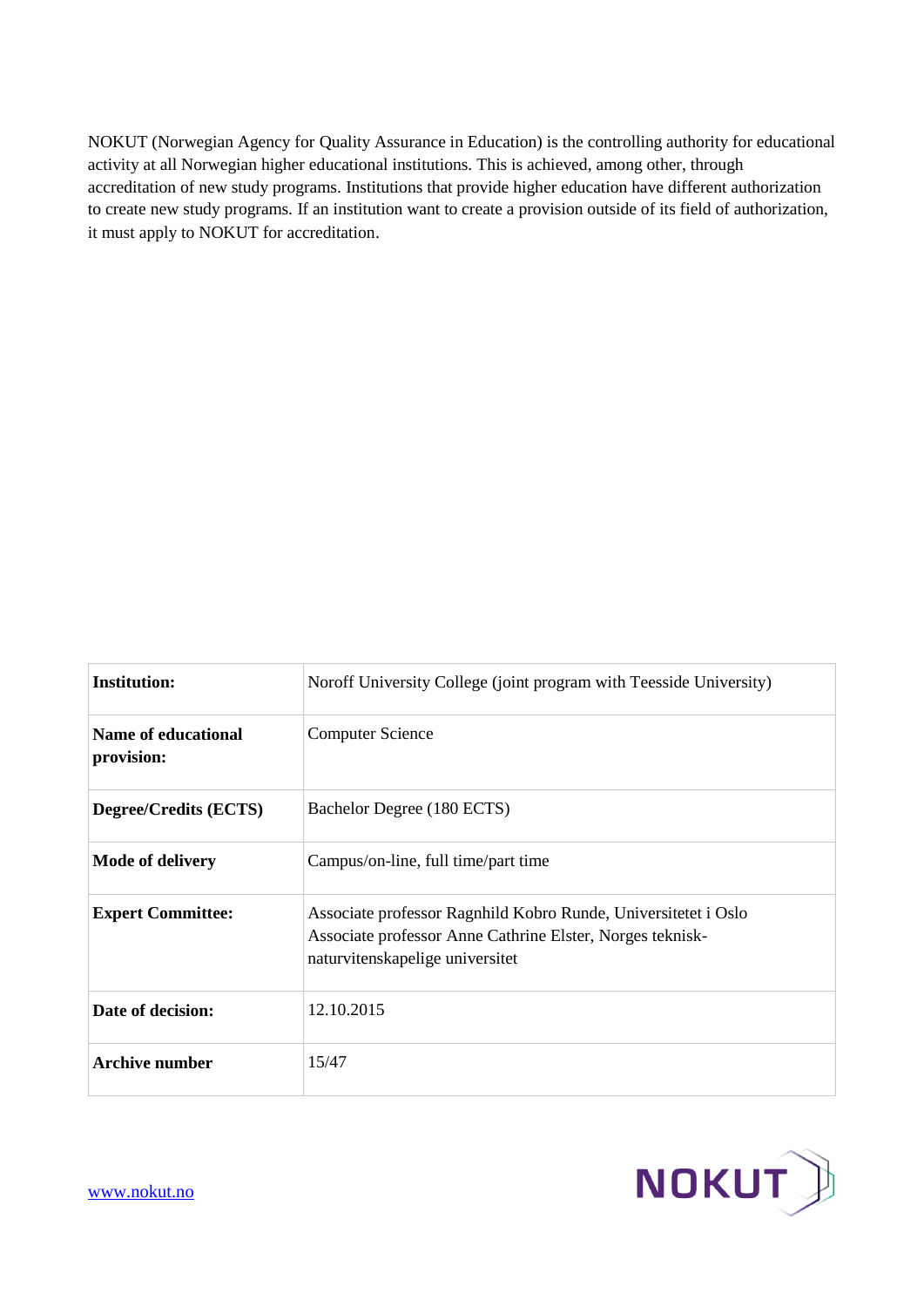# **Introduction**

The external quality assurance performed by NOKUT consists of evaluating the institution's quality assurance systems, accreditation of new provisions and revision of accredited provisions. Universities and university colleges have different self-accrediting powers. For an institution without selfaccrediting powers to establish a provision in a certain cycle an application must be made to NOKUT.

Hereby NOKUT presents the accreditation report of a Bachelor Program in Computer Science at Noroff University College (joint program with Teesside University). The expert evaluation in this report is part of the accreditation process following Noroff University College's application for accreditation of Bachelor Degree in Computer Science submitted before the application deadline on first of February 2015. This report clearly indicates the extensive evaluation performed to ensure the educational quality of the planned educational provision.

Bachelor Degree program in Computer Science at Noroff University College (joint program with Teesside University) does not fulfil the conditions for accreditation in the Regulation concerning NOKUT's supervision and control of the quality in Norwegian higher education.

Oslo, 12<sup>th</sup> October 2015

TejeMeter

Terje Mørland Director General

Information on accreditation of educational provisions (in Norwegian):

[http://www.nokut.no/no/Norsk-utdanning/Universitet-og-hogskole/Akkreditering-av](http://www.nokut.no/no/Norsk-utdanning/Universitet-og-hogskole/Akkreditering-av-studietilbod/Korleis-sokje-akkreditering/)[studietilbod/Korleis-sokje-akkreditering/](http://www.nokut.no/no/Norsk-utdanning/Universitet-og-hogskole/Akkreditering-av-studietilbod/Korleis-sokje-akkreditering/)

All of NOKUT's assessment are public and this assessment along with similar quality assurance reports are available electronically on our web pages [www.nokut.no/NOKUTs-publikasjoner](http://www.nokut.no/NOKUTs-publikasjoner)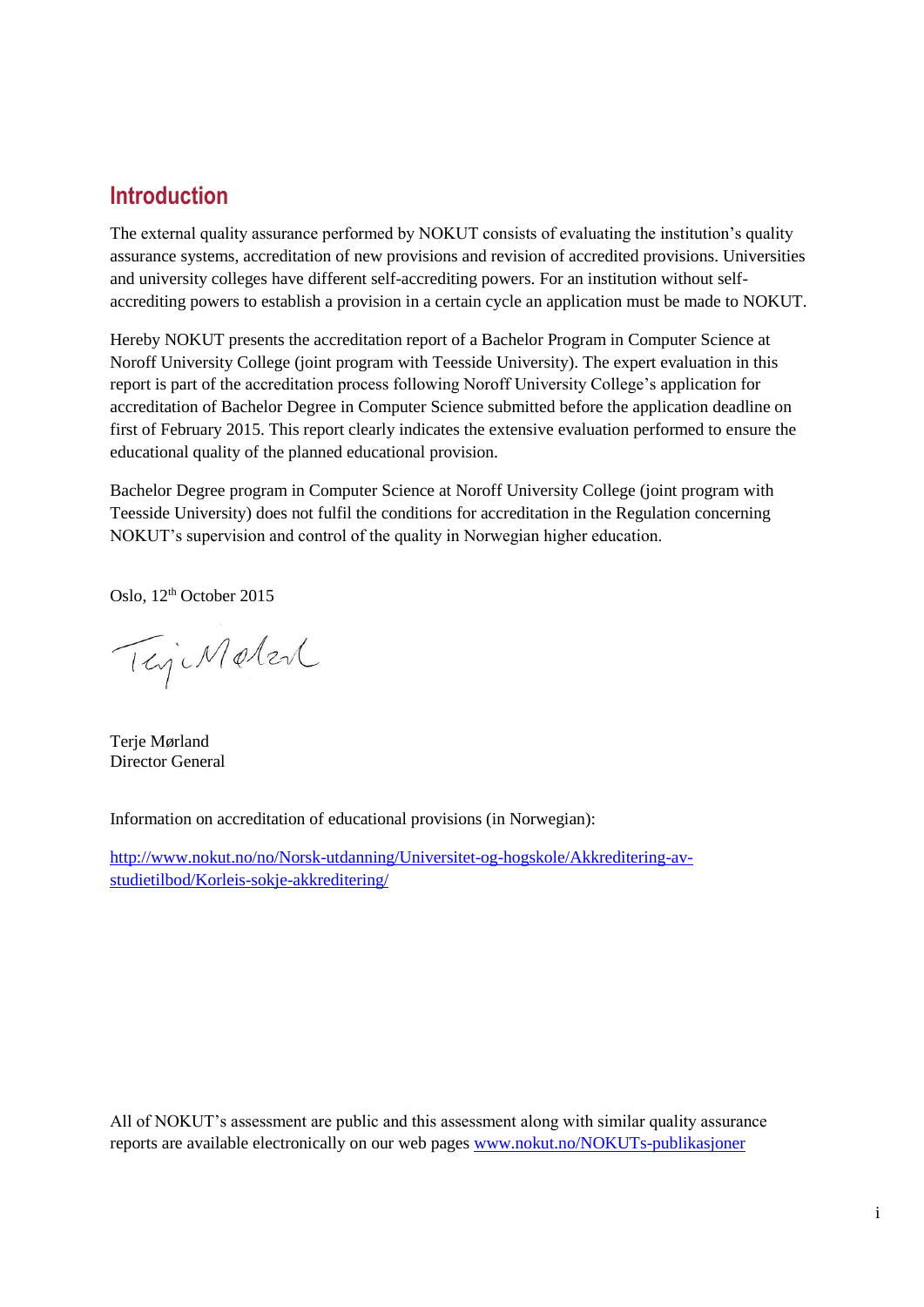# **Content**

| $\mathbf{1}$     |     |  |  |  |
|------------------|-----|--|--|--|
| $\boldsymbol{2}$ |     |  |  |  |
| 3                |     |  |  |  |
|                  | 3.1 |  |  |  |
|                  | 3.2 |  |  |  |
|                  | 3.3 |  |  |  |
|                  | 3.4 |  |  |  |
|                  | 3.5 |  |  |  |
| 4                |     |  |  |  |
| 5                |     |  |  |  |
| 6                |     |  |  |  |
|                  | 6.1 |  |  |  |
|                  | 6.2 |  |  |  |
|                  | 6.3 |  |  |  |
|                  | 6.4 |  |  |  |
|                  | 6.5 |  |  |  |
| 7                |     |  |  |  |
| 8                |     |  |  |  |
| 9                |     |  |  |  |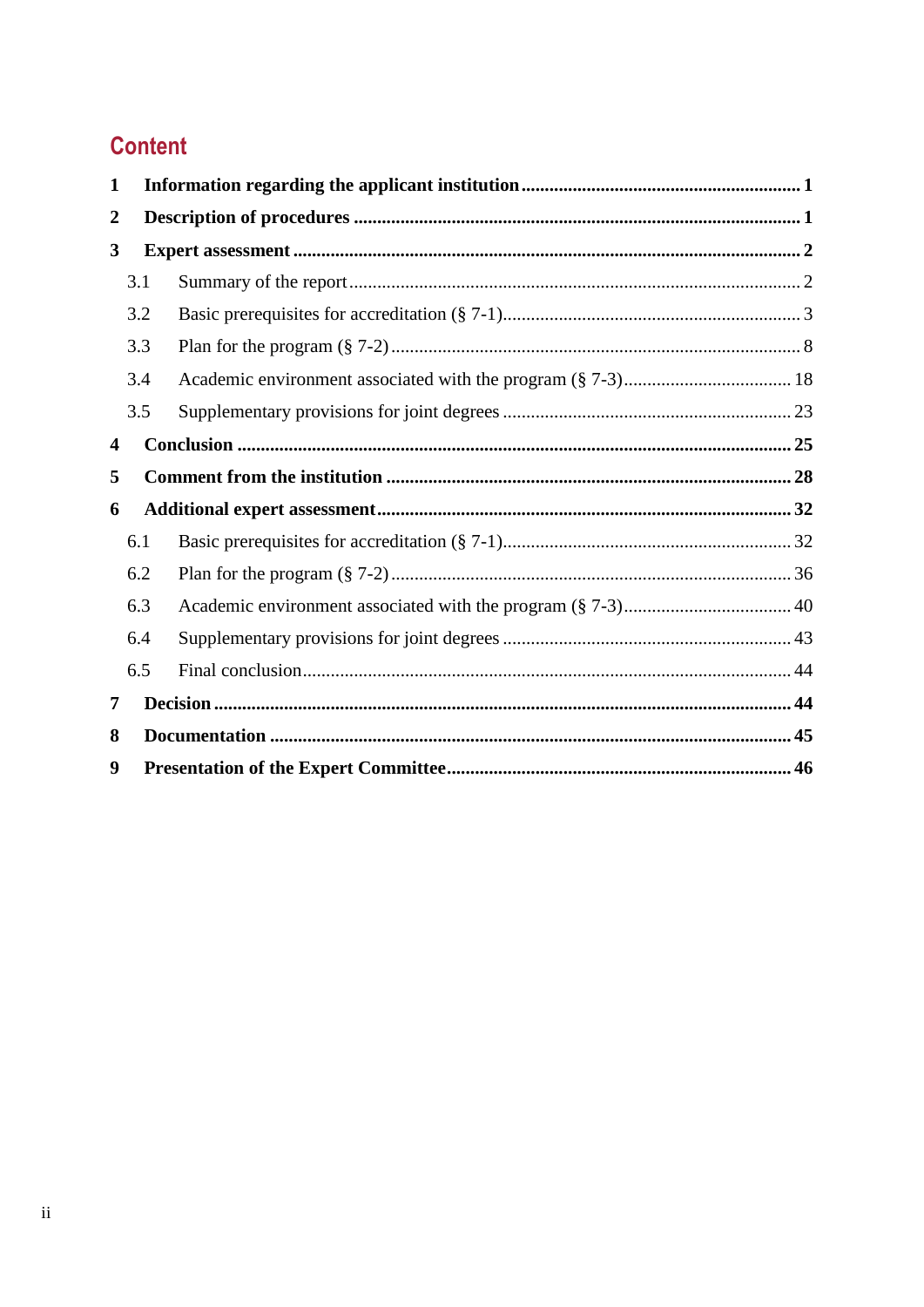# <span id="page-4-0"></span>**1 Information regarding the applicant institution**

Noroff University College is one of Norway's largest private educational institutions. The institution consists of a university college, vocational schools, online studies and secondary schools. Noroff University College (NUC) is situated in Kristiansand and shares locations with a number of vocational studies, Noroff Secondary School and the central administration office.

NUC is a university college with accredited study programs. NUC must apply to NOKUT for accreditation of study programs of all cycles.

NUC has the following accredited study programs:

- Bachelor in Interactive Media (campus program) (180 credits), 2012
- Bachelor in Interactive Media (on-line program) (180 credits), 2012
- Bachelor in Digital forensics (campus program) (180 credits), 2012
- Bachelor in Digital forensics (on-line program) (180 credits), 2012

# <span id="page-4-1"></span>**2 Description of procedures**

NOKUT makes an administrative assessment to ensure that all basic conditions for accreditation are fulfilled as expressed in the Regulation concerning NOKUT's supervision and control of the quality in Norwegian higher education.<sup>1</sup> (Hereafter referred to as the Quality Assurance Regulation on Higher Education.) For applications that have been approved administratively, NOKUT appoints external experts for the evaluation of the application. The external experts have declared that they are legally competent to perform an independent evaluation, and carry out their assignment in accordance with the mandate for expert assessment passed by NOKUT's board, and in accordance with the requirements for educational quality as determined by the Quality Assurance Regulation on Higher Education.

Following their assessment, the expert committee shall conclude either with a yes or no as to whether the quality of the educational provision complies with the requirements in the Quality Assurance Regulation on Higher Education. NOKUT also requests that the expert committee advise on further improvements of the educational provision. All criteria must be satisfactorily met before NOKUT accredits an educational provision.

If the conclusion reached by the expert committee is negative, the report is sent to the applicant institution, which is then given three weeks to comment. Thereafter NOKUT decides whether the comments should be sent to the committee for additional consideration. The committee is given two weeks to submit the revised assessment. The director general then reaches a final decision about accreditation.

 $\overline{\phantom{a}}$ <sup>1</sup> <http://www.lovdata.no/cgi-wift/ldles?doc=/sf/sf/sf-20110127-0297.html>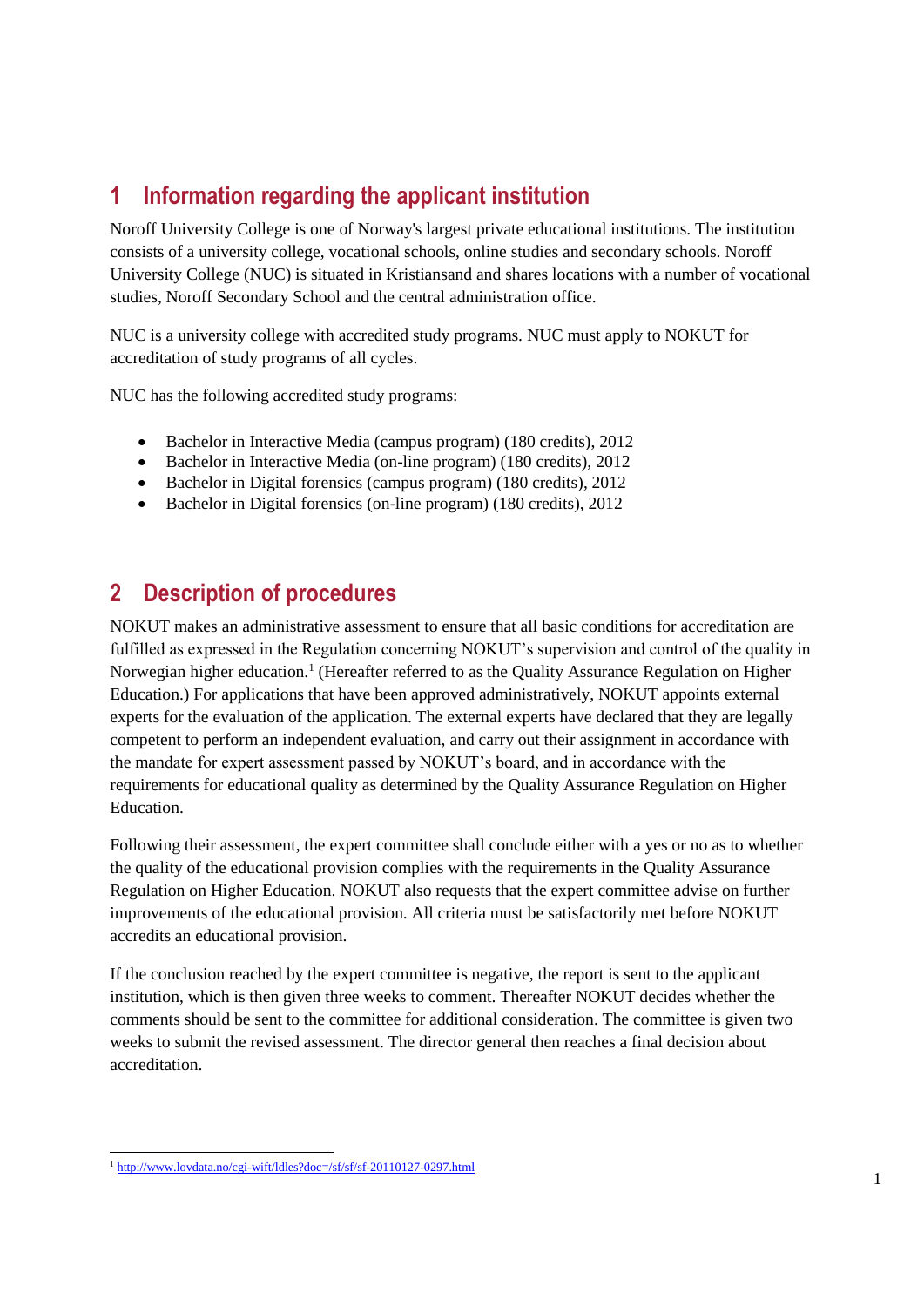# <span id="page-5-0"></span>**3 Expert assessment**

This chapter is the expert committee's assessment. The term "we" refers to the expert committee as such.

# <span id="page-5-1"></span>*3.1 Summary of the report*

The main problem with this application is that while it is an application for a joint degree between Noroff University College (NUC) and Teesside University (TU), what is actually described is an advanced exchange/credit transfer program, with an additional agreement for staff collaboration and TU giving educational advice to NUC. There is little assurance that NOKUT and/or Noroff can ensure that the overall program follows Norwegian accreditation criteria for Bachelors programs in Computer Science.

There are many positive aspects of the proposed study; however, overall, the application lacks structured organization and details that can convince the reviewers that this will be a satisfactory joint Bachelor program in Computer Science.

Several parts of the application are repetitive and also cut and paste from the other applications (e.g., the program under evaluation is also referred to as a Bachelor in Civil Engineering and courses in Data Science). The application also lacks sufficient justification for many of the choices made.

The learning outcomes are to a large extent taken directly from the Norwegian National Qualifications Framework (NQF), instead of elaborating on what learning outcomes are actually expected for this particular program. This needs to be improved, and consequently the other parts of the application dependent on the learning outcomes (e.g. the content and structure of the program, teaching and learning methods, and methods for assessment). In addition, recruitment and retention of students to satisfy a suitable learning environment as well as staffing issues are major concerns.

Note that it is not that this application is not lengthy enough, but an applications has to address the central issues, and preferably in a much more succinct and precise manner (quality over quantity). In the present form, it is difficult to assess the proposed study program because of repetitive arguments, irrelevant information and huge number of appendices. If NUC continues to hand in applications of the same format, NOKUT will administratively dismiss the applications.

We do not recommend accreditation of this program at this stage. The application should be thoroughly revised to correct all the issues raised in this report. We strongly suggest that NUC spend more time developing the study program, and hand in a new, revised application for approval at a later stage.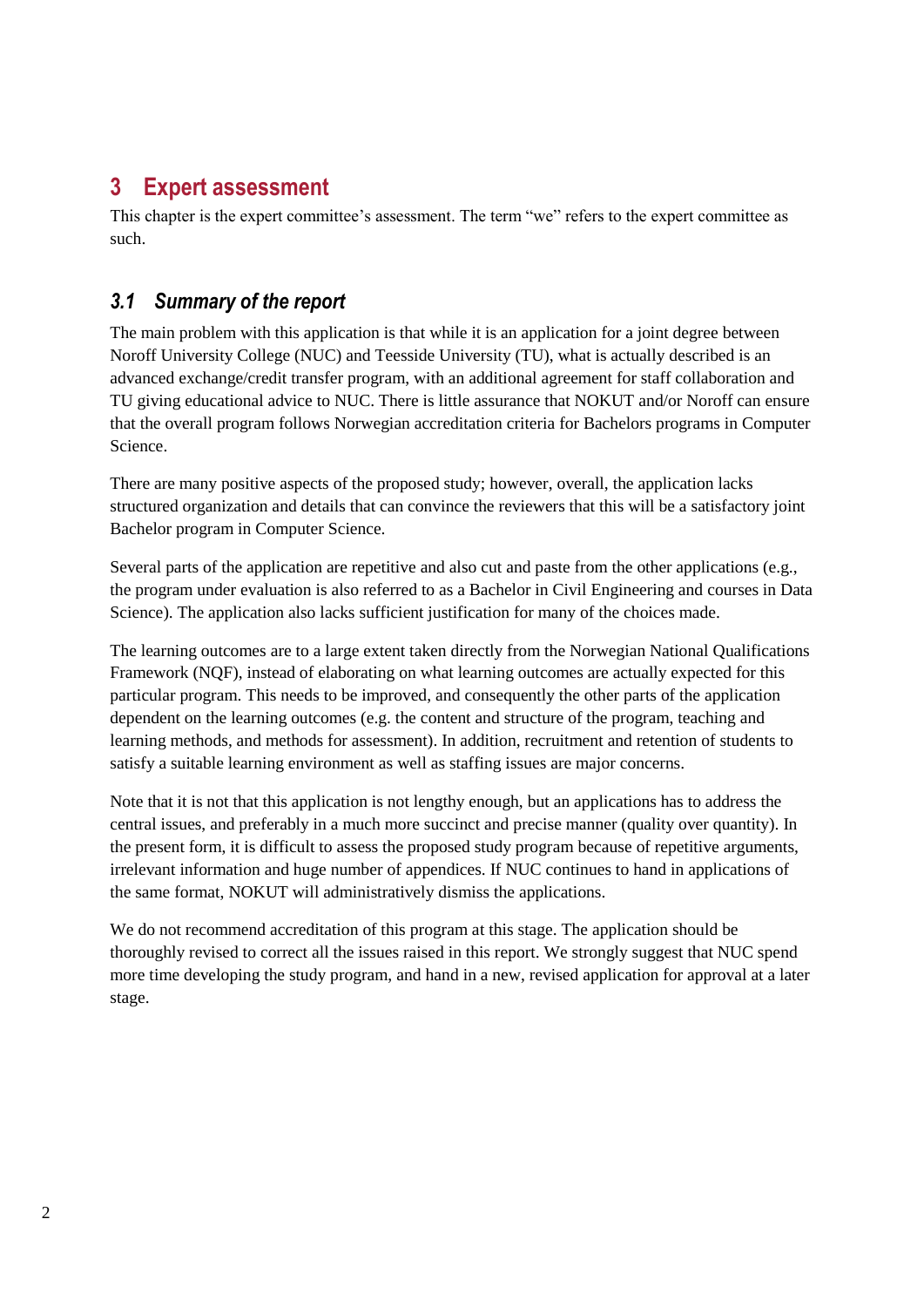# <span id="page-6-0"></span>*3.2 Basic prerequisites for accreditation (§ 7-1)*

# **3.2.1 Requirements assessed by NOKUT**

§ 7-1 (1) The following requirements laid down in the Universities and Colleges Act shall be assessed for accreditation:

a) Internal regulations and governance

b) Appeals committee

c) Learning environment committee

d) Education plan

e) Diplomas and Diploma Supplement

f) Quality assurance system.

### **Assessment**

Noroff University College (NUC) is regulated by bylaws by instructions for the board and by regulations (general regulations and specific regulations for both the learning environment committee and the complaints committee), all dated January 2013. NUC's regulations are in accordance with the act relating to universities and university colleges of 1 April 2005 (hereafter "the Act"), except for the matters discussed below.

a) Internal regulations and governance

The following stipulations relating to NUC's board are not in accordance with the Act:

- According to the Act  $\S 8-1$ , the board is the highest executive body and this needs to be stipulated in the bylaws (not in the instructions for the board). In addition, the board cannot be overruled by the general assembly; regulations of the Act precede company law. NUC's bylaws need to be amended accordingly.
- According to the Act § 8-1, representatives from students and staff are full members of the board with equal rights e.g. voting rights. Their rights cannot be limited to attend board meetings, speak and make proposals. NUC's bylaws paragraph 5 need to be amended accordingly.

### b) Appeals Committee

The following stipulations relating to NUC's complaints committee are not in accordance with the Act:

According to the Act  $\S 5-1$  (7) cf.  $\S 8$  4-7 (3), 4-8 (10), 4-9 (5) and 4-10 (4) and the regulation of 10 October 2005 on a national appeals body for appeals according to the Act, the national appeals body is the only body competent to process complaints on expulsion and exclusion, complaints on annulment of examinations or tests and complaints on cheating (as a second instance organ).

The NUC complaints committee is the only competent organ to process the abovementioned procedures as a *first* instance organ according to the same regulations. NUC's regulations on the complaints committee paragraph 3 need to be altered accordingly.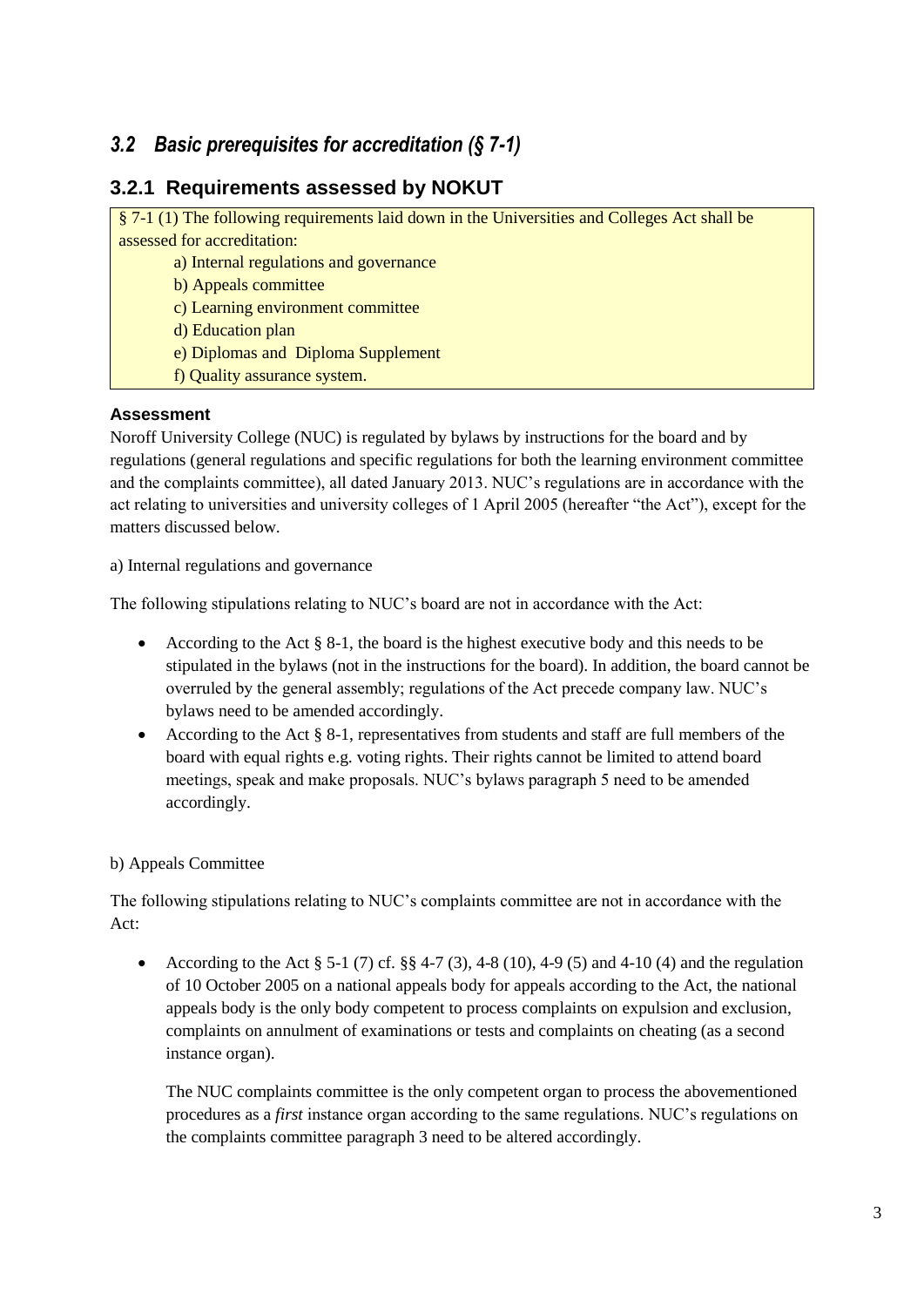It is correctly stipulated that NUC's complaints committee is competent to process appeals as a second instance organ on other matters such as complaints on local admission, complaints on decisions regarding exemption from examination, complaints on approval of courses, complaints on procedural errors in exams and other matters the board refers to the complaints committee.

The complaints committee regulations paragraph 2 on the power of the administration to decide on appeals, constitutes in essence a reversal of a previous decision. Regarding the abovementioned matters where NUC's complaints committee is the only competent body according to the Act to decide as a first instance organ (and the national appeals body as a second instance organ), there is logically no possibility for NUC's administration to reverse a decision. NUC's regulations on the complaints committee paragraph 2 need to be amended accordingly.

#### c) Learning Environment Committee

The mandate for NUC's learning environment committee and its composition are correctly described in NUC's regulations paragraphs 13 and 44.

#### d) Education plan

As NUC has accredited studies on bachelor level and has not made any changes to their education plan in these applications, this criteria is not assessed here,

e) Diploma and Diploma Supplement:

The diploma has a simple design. The diploma includes the student number, which seems irrelevant. Other than that, it includes the elements recommended by The Norwegian Association of Higher Education Institutions (UHR).

According to UHR guidelines for *Diploma Supplement<sup>2</sup>*, some formal elements are missing: a diploma supplement for a joint degree should mention that this is a joint degree and the length of the period of study abroad should be mentioned. The diploma supplement includes reference to the title "Høgskolekandidat" on page 4. This title is, since 2012, no longer part of the Norwegian degree system, and this reference should be deleted. In addition, the Diploma Supplements states "*Noroff University College is a private university college that has undergone external quality assurance by agency NOKUT in Norway in 2012 with satisfactory results."* This is not the case, and must be removed (see assessment under f) in this section). Another minor note is that NOKUT's address is wrong.

As a joint degree, a diploma will be issued from both Teesside and NUC. It is stated in the application (page 8) that the location of study will be included in the documents. However, for the example provided in Appendix 6 (not 9 as described on page 8); neither the Diploma, the Transcript of Records nor the Diploma Supplement indicates that this is a joint degree in collaboration with TU.

 $\overline{\phantom{a}}$ <sup>2</sup> http://www.uhr.no/documents/Kort\_versjon\_mal\_for\_vitnemaal\_og\_vitnemaalstillegg.pdf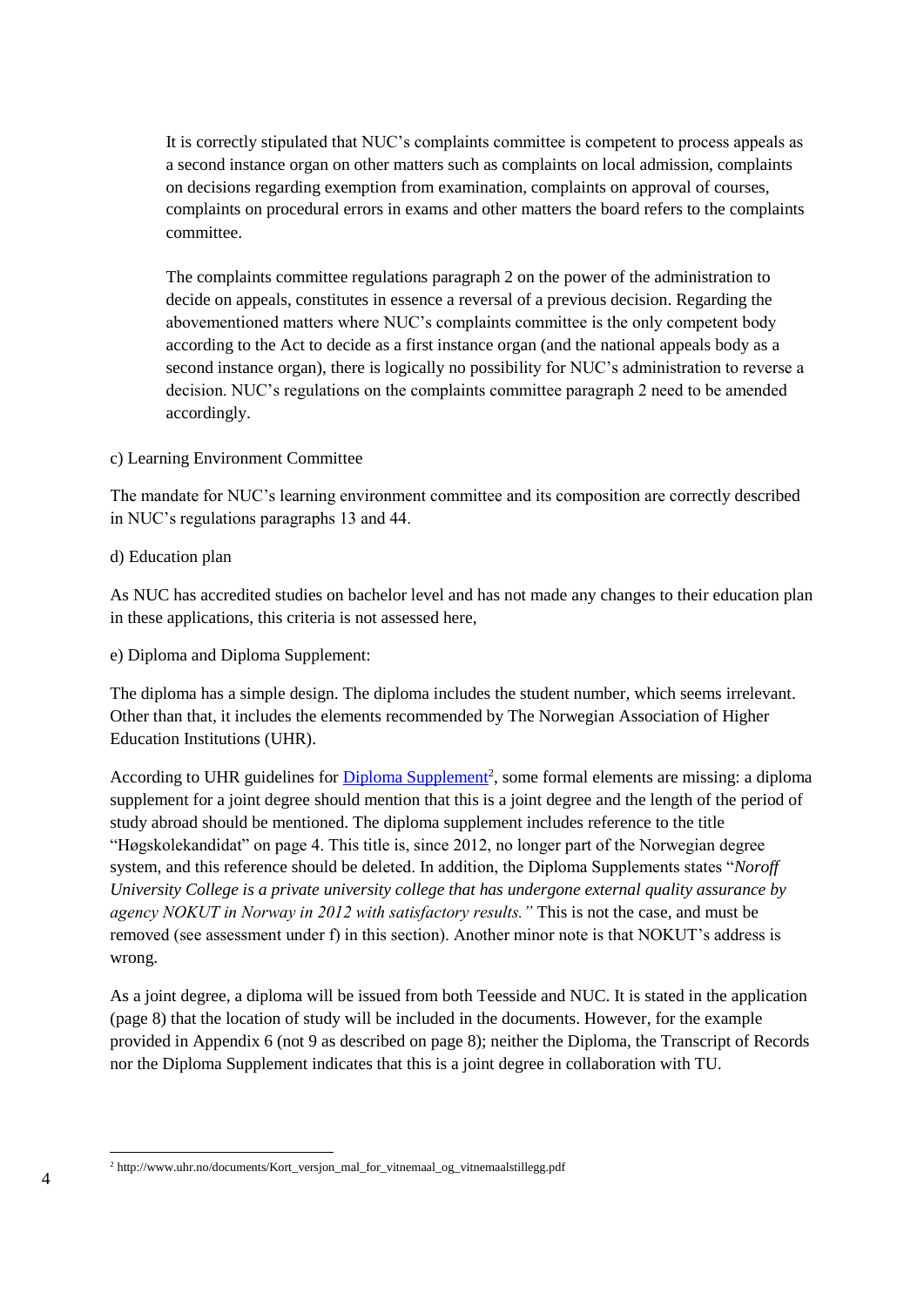The Transcript of Records lacks information as to when the course was taken (semester + year). The sample is also incorrect, in that the sum of ECTS for the individual courses differ from the total given at the bottom.

Part 3.3 of the diploma supplement states that the access requirements are "General Norwegian matriculation standards with specific requirements for mathematics (see section 8)". However, section 8 does not contain any information on the mathematics requirements.

Part 4.2 of the diploma supplement should be updated with the revised learning outcomes (see separate section).

Ernst V. Sundt's title is differently spelled in the transcript of records versus the diploma versus the diploma supplement (recktor vs. rector vs. rektor). The correct is rector.

f) Quality assurance system

NUC is in the process of having their quality assurance system evaluated by NOKUT for the first time during autumn 2015. Thus, the quality assurance system is not assessed as part of this accreditation process.

# **Conclusion**

No, the criterion is not fulfilled.

NUC must:

- Amend NUC's bylaws according to the Act  $\S$  8-1, so that Noroffs board is the highest executive body and cannot be overruled by the general assembly
- Alter NUC's bylaws paragraph 5 according to the Act  $\S 8-1$ , so that student and staff representatives are full board members (with voting rights)
- Alter NUC's complaints committee regulation paragraph 3 according to the Act  $\S$  5-1 (7) cf. §§ 4-7 (3), 4-8 (10), 4-9 (5) and 4-10 (4) and the regulation of 10 October 2005 on a national appeals body for appeals according to the Act so that the mandate is in accordance with these regulations
- Amend NUC's complaints committee regulation paragraph 2 according to the Act  $\S$  5-1 (7) cf. §§ 4-7 (3), 4-8 (10), 4-9 (5) and 4-10 (4) so that the administrations competence to reverse previous decisions is limited to those matters where NUC's complaints committee is a second instance appeals body.
- Amend the Diploma supplement to include the period of study at a university outside Norway and the fact that the candidate has completed a joint/multiple degree.
- Check the diplomas, diploma supplements and transcript of records for inconsistencies, factual mistakes and spelling mistakes.

# **3.2.2 Requirements in applicable regulations and curricula**

§ 7-1 (2) Requirements of applicable regulations and curricula set by the Ministry of Education and Research must be satisfied.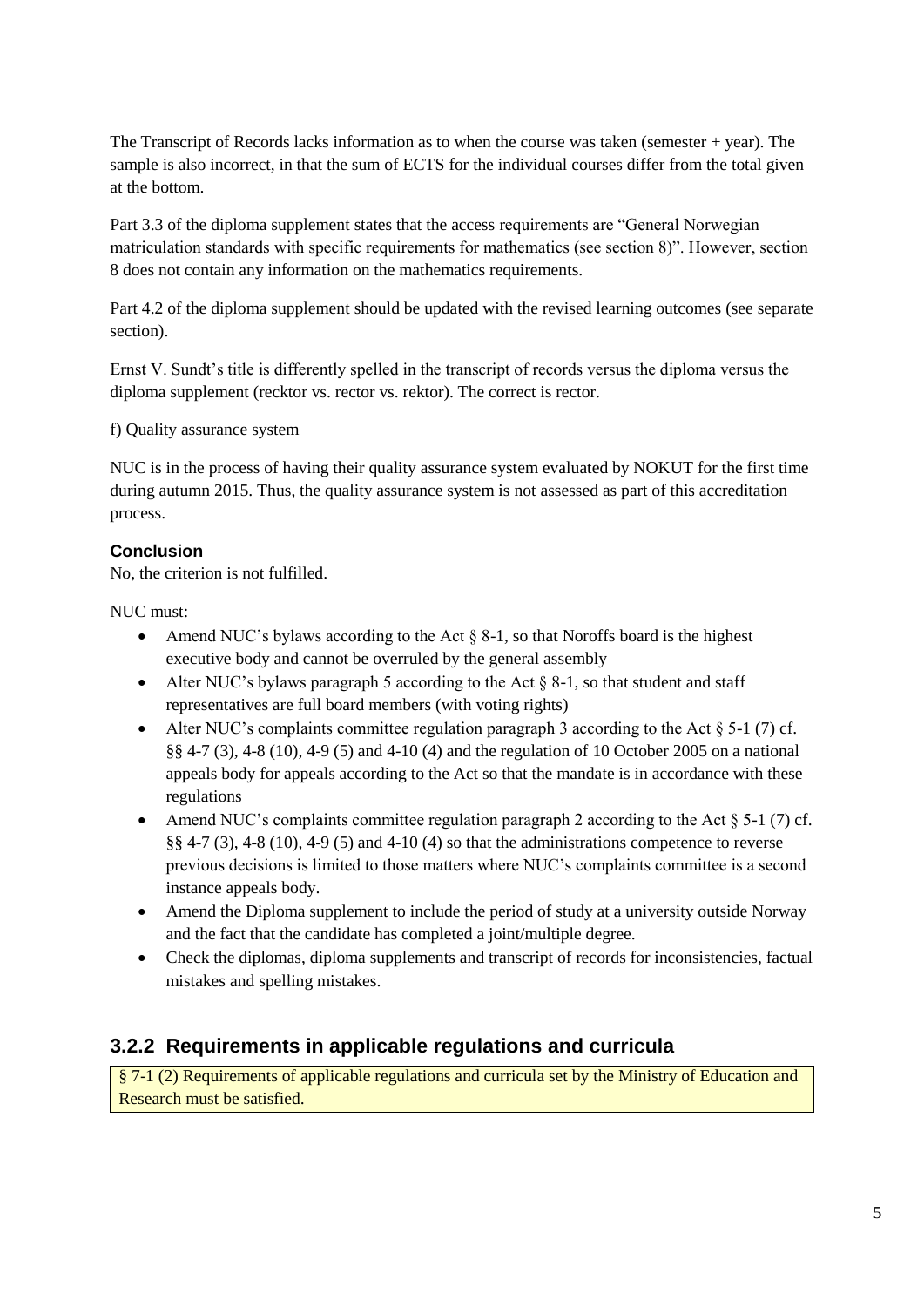The admissions requirements must comply with the Norwegian admission regulations as dictated in "opptaksforskriften". Admission to the provision does not refer to "opptaksforskriften". The main entry requirements are as follows:

1) Equivalent of three Advanced Level subjects in the UK, with a grade requirement of C.

2) Norwegian certificate of upper secondary education (generell studiekompetanse) with the added qualification criteria of specialization in natural science mathematics  $(R1)$ . In addition, the students have to document English language proficiency equivalent to B2 in the Common European Framework of Reference for Languages.

3) Other relevant international qualifications.

For applicants with Norwegian qualifications, the program requires "good grades in Mathematics R1" (p. 10). In "opptaksforskriften", the requirement for a computer science education is either R1 or S1+S2. The application does not explain this discrepancy. In addition, the application lacks a precise definition of what is meant by "good grades". For other applicants, there seems to be no requirement in mathematics, only "the equivalent of 3 Advanced Level subjects at grade C in the UK". The requirement should be the same for all applicants.

The application lacks a number of requirements from "søkerveiledningen", including the time of admission, how they rank students and how the quota for first-time applicants (førstegangsvitnemålskvote) is distributed.

### **Conclusion**

No the requirements are not satisfactory met.

NUC must:

- Justify how the admission requirement is in accordance with "opptaksforskriften", specifically the time of admission, how applicants are ranked and how the quota for first-time applicants is distributed.
- Have similar mathematics requirements for all applicants regardless of their previous country of studies, justify the choice, and define precisely what is meant by "good grades".

# **3.2.3 Recruitment of students**

§ 7-1 (3) The recruitment of students to the program should be large enough to enable the institution to establish and maintain a satisfactory learning environment and a stable program.

### **Assessment**

The applicant has an initial intake of 10-40 full time students, later also 20 part time and 20 blended online students. According to the course structure, the students will choose either a programming or a network specialization in the second year, where three of the courses will differ. With an initial intake of possibly only 10 students, it is not clear that this will be enough to maintain a satisfactory learning environment for both specializations especially if you take into account possible dropout rates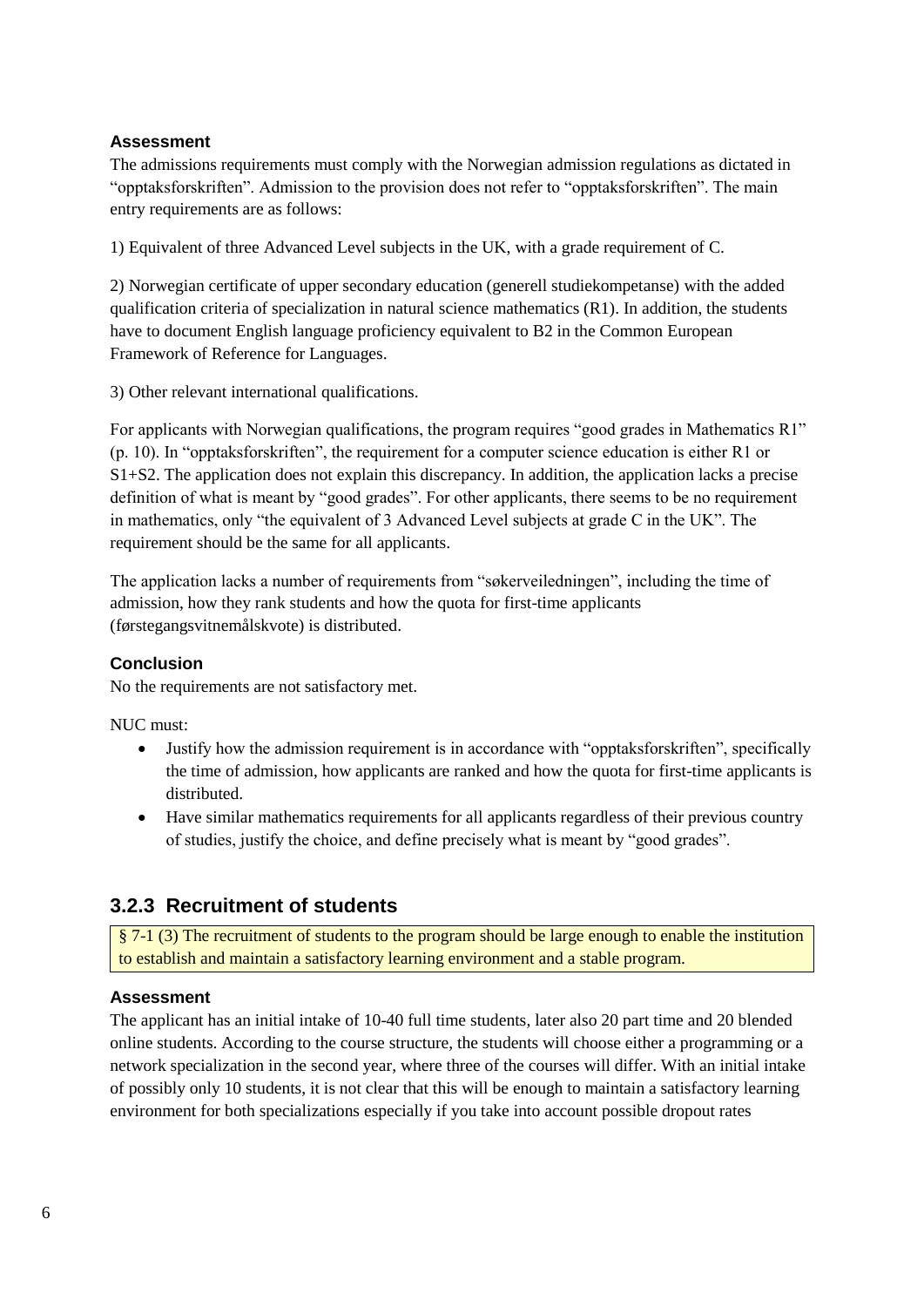When later opening for blended online studies, this will only be possible for the first two years, while the third year at TU is only delivered at campus. It is not clear from the application whether also part time studies are only possible at NUC, or if it is possible also at TU.

Student retention is an issue for most institutions and programs of study. NUC presents the tuition fees as an argument in favour of students committing to the study. While this may be true for a given semester/year, the same is not necessarily the case for commitment to the three-year study as a whole. Or is NUC requiring a financial commitment for the full 3 years? If so, can this be justified? How will NUC then handle unforeseen circumstances such as sickness etc.? The tuition fee may very well have the opposite effect, and motivate students to transfer to public institutions. NUC also describes how the flexible learning environment and being a small institution can promote retention. However, NUC has not provided any documentation of their current dropout rates, or how the stability is ensured for the remaining students. Charging tuition does not guarantee the quality or quantity of students nor the program, but extra care should be taken to ensure that sufficient value is given for the extra costs.

NUC states that the first year is a common year with several other NUC programs, and common for both on-campus and blended online students. While this is positive in that it gives the students a larger number of other students to interact with, it also means that the students in the first year will not get a sense of belonging to their particular program of study. This aspect is not discussed in the application.

The learning environment for part-time students is not explicitly addressed in the application. For blended on-line students, it is positive that they are able to participate both in ordinary tutorial and studio sessions via the learning management system, and also in discussions in forums, blogs etc. They will also take part in studio/laboratory at campus when required in order to ensure practical elements of the course. It is not important for the application, but when recruiting students it is important that the number and frequency of such campus activities are clearly stated.

The description of student recruitment is short, and does not argue for why students should choose this particular computer science program. The content of the program is typical of many computer science programs (at least from the typical first glance taken by most potential students), and the application should state more clearly how they intend to differentiate themselves from other similar studies.

### **Conclusion**

No, the requirements are not satisfactory met.

NUC must:

- Describe and justify how the study program and study environment will remain stable enough despite possible dropouts and especially that the dropout rate does not become so high that they will have problems delivering what was promised to the students already admitted.
- Explain how to recruit students to this Bachelor program in particular, not just NUC in general or computer science studies in general.
- Explain how the part-time students can be guaranteed a satisfactory study environment.

NUC should:

 Consider measures to ensure the students get a feeling of belonging and class-cohesion, especially in the common subjects that are taken across study program and/or by many parttime/single subject continuing education students.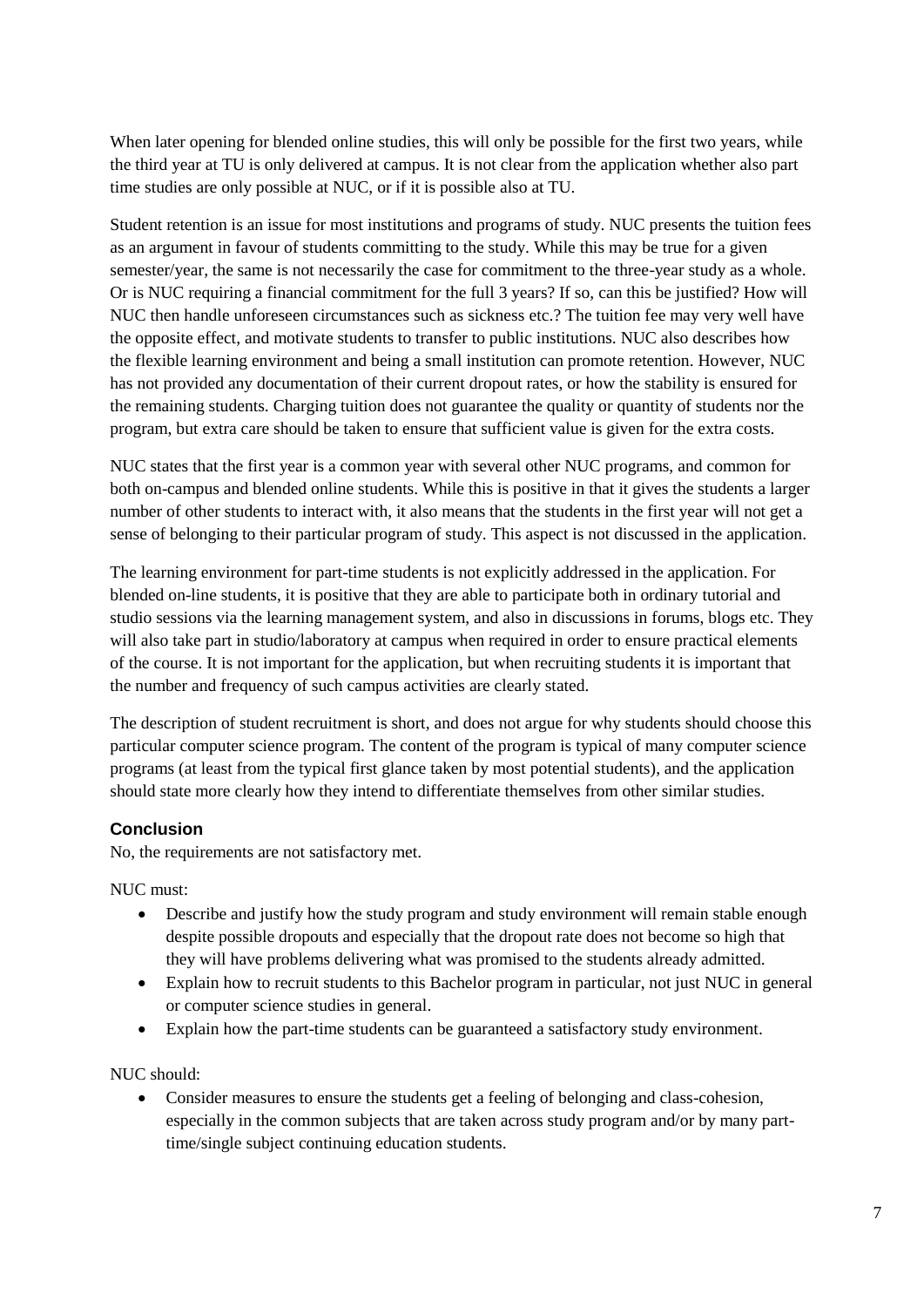For blended online students, be clear in their recruitment material when and how much attendance at campus is required.

# **3.2.4 Agreements regarding professional training**

§ 7-1 (4) For programs including professional training, there must be adequate agreements regulating material issues of importance to the students.

### **Assessment**

The application describes an optional placement year between year 2 and 3, and states that this is administered by TU and therefore falls under their rules and regulations. An optional placement year is fairly common in the UK system, and the proposed arrangement is commendable. However, on page 85 in the application it says, *placement is assessed as part of the student's degree and must meet academic requirements*. Thus, it is not evident if the placement year is optional or not. It is also unclear, *if* the placement year is optional, how students that choose not to take this extra year will obtain the same learning outcomes as those that does.

# **Conclusion**

No, the criterion is not fulfilled.

NUC must:

- Clearly define if the placement year is optional or not
- If the placement year is obligatory, adequate agreements must be provided
- If the placement year is optional, NUC must justify that the students' achievement of the overall learning outcomes is not dependant on this.

# <span id="page-11-0"></span>*3.3 Plan for the program (§ 7-2)*

# **3.3.1 Program name**

§ 7-2 (1) The program must have an appropriate title.

### **Assessment**

«Bachelor in Computer Science» is an appropriate name for the program of study. However, the Norwegian name "Bachelor i Informasjonsvitenskap" is not appropriate. "Informasjonsvitenskap" usually indicates computer science towards social science, while this application describes a core computer science program, which in Norwegian should be called "Bachelor i Informatikk".

### **Conclusion**

No, the study program's name is not sufficiently descriptive

NUC must:

Change the Norwegian name to "Bachelor i Informatikk".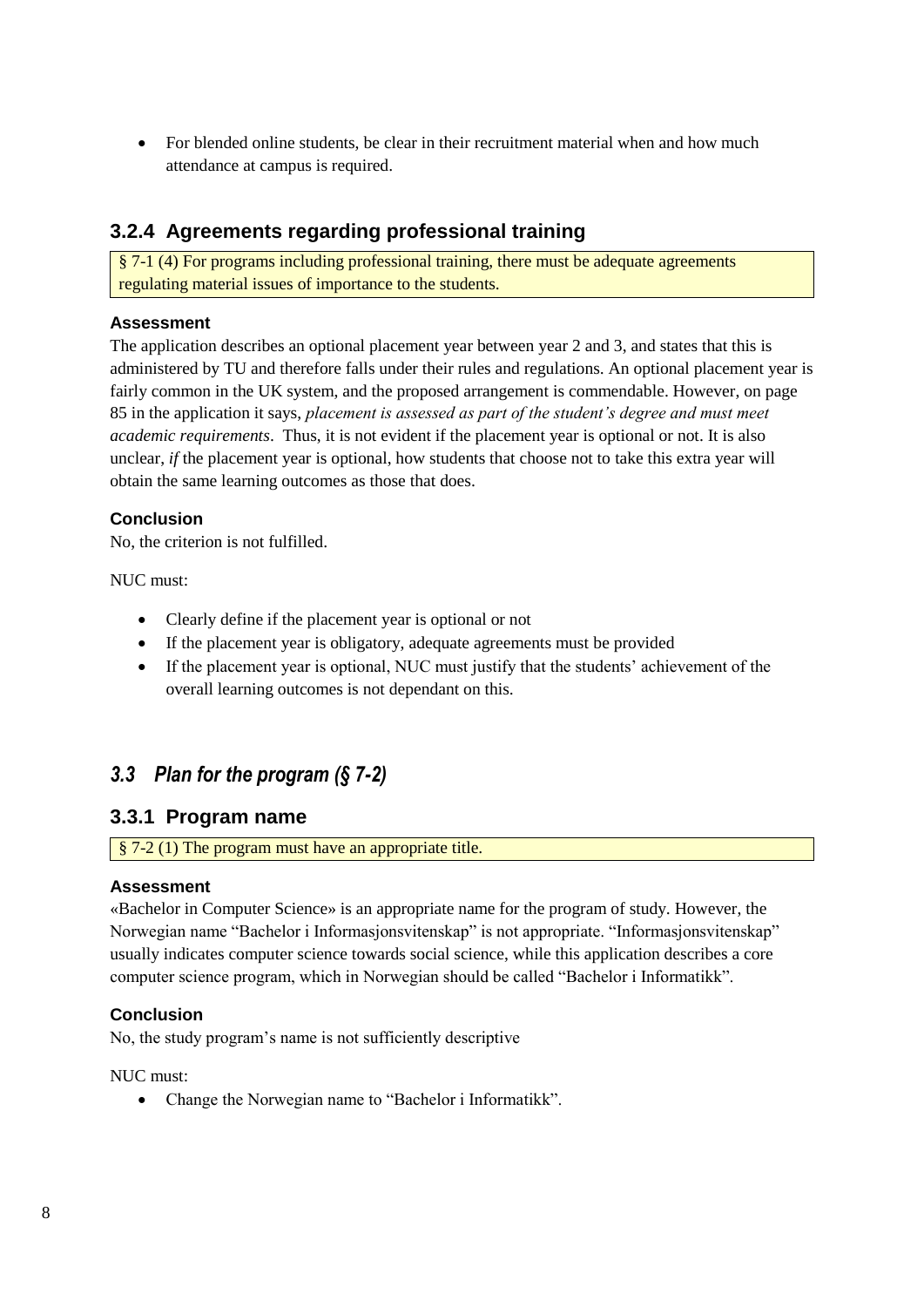# **3.3.2 Overall learning outcome**

§ 7-2 (2) The program must be described with reference to learning outcomes, cf. National Qualification Framework for Lifelong Learning. The overall learning outcome for each program, defined in knowledge, skills and general competence, shall be described.

Overall learning outcome:

*Knowledge and Understanding* 

- K1 Knowledge of important topics, theories, issues, processes, tools and methods within the field of computing
- K2 Demonstrate familiarity with current research and development work in the computing domain and in the area of subject specialization
- K3 Demonstrate ability to update his/her knowledge in the area of subject specialization
- K4 To be aware of the need to maintain knowledge of their subject specialization
- K5 Knowledge of the history, traditions, and distinctive nature of the specialist area, and its place in society

# *Cognitive/Intellectual Skills*

- C1 Demonstrate the ability to apply academic knowledge and relevant results of research and development work to practical and theoretical problems and make well-founded decisions and choices
- C2 Demonstrate ability to reflect upon own academic practice and professional development, identify areas for improvement, and to adapt to future tools, techniques and technology.
- C3 Demonstrate ability to find, evaluate and refer to information and scholarly subject matter and present it in a manner that sheds light on the problem
- C4 To critically select and apply a range of analytical and methodological problem solving techniques, based on research and to be able to interpret the solutions appropriately.
- C5 The ability to identify appropriate stakeholders and communicate, network and collaborate with these stakeholders at an appropriate level.

# *Practical/Professional Skills*

- P1 Identify and appropriately act on complex ethical issues arising within academic and professional practice.
- P2 Plan, execute and manage a variety of assignments and projects over time, alone or as part of a group, to successful conclusion and in accordance with ethical requirements and principles
- P3 Communicate and exchange opinions, ideas and other subject matters such as theories, problems and solutions, with others with a background in the field, through the selection and application of appropriate methods of communication, thereby contributing to the development of good practice
- P4 Demonstrate practical and professional skills by making appropriate selections of hardware and software to inform project outcomes.
- P5 Develop a product, or solution to a problem, whose scope and depth reflects the application of specialist knowledge and skills.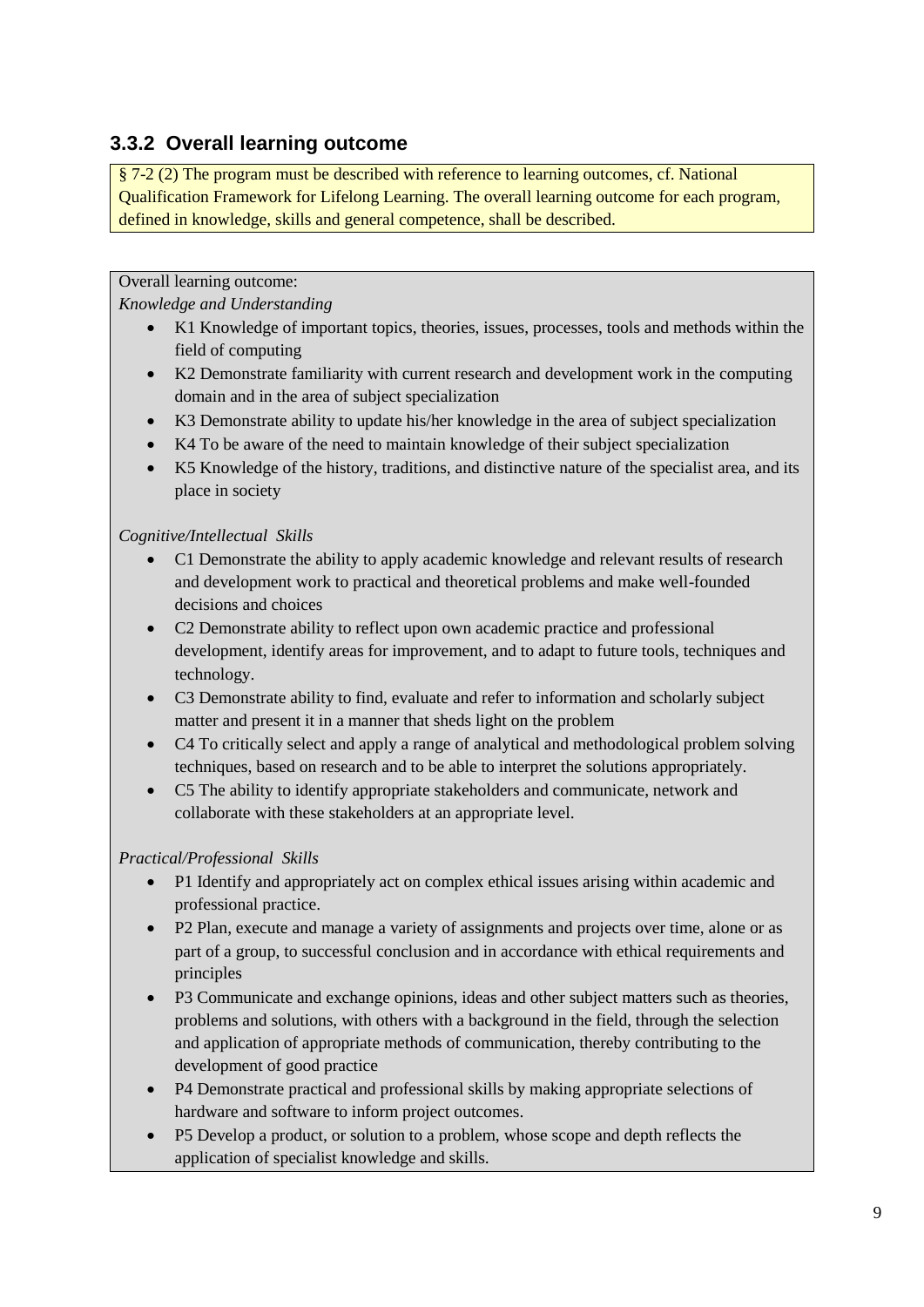#### *Key Transferable Skills*

- T1 Demonstrate the ability for self-reflection as part of a lifelong learning strategy.
- T2 Demonstrate employment potential and ability to manage professional development.
- T3 Communicate effectively orally, electronically and in writing, being able to present academic arguments in a professional manner.
- T4 Demonstrate the ability to select and apply appropriate tools, techniques and/or methodologies to deliver the project outcomes.
- T5 Recognise and evaluate factors which enhance group processes and team working, and modify and evaluate own personal effectiveness within a team.

# **Assessment**

The learning outcomes described on page 15 and 16 are too general, and many of the bullet points are almost identical to the bachelor descriptions in National Qualification Framework (NKR). For the five knowledge outcomes, only one (K1) mentions computing, but still only as a general word. The application distinguishes between cognitive/intellectual skills and practical/professional skills. Neither of the five cognitive/intellectual outcomes are computer science specific, although C5 is not a copy of NKR but highlights stakeholders, which is important in computer science. For the five practical/professional outcomes, P1-P3 are taken from the section of general competence in NKR, with P1 being slightly more advanced than what NKR requires at bachelor level. P4 is the only outcome specific for computer science, with P5 also somewhat less general than the first three. The five key transferable skills (general competence) outcomes are not taken directly from NKR, and reflect important competences for a computer scientist. However, as they are currently formulated, they are not computer science specific.

In addition, some of the bullet points seem void of factual meaning and therefore of little use to both students, faculty staff and stakeholders. For example, K4 states that a candidate should *be aware of the need to maintain knowledge of their subject specialization*. It is not a competence as such to *be aware* of something, and we cannot see how this type of descriptor can be beneficial for the candidate or future employers. Similarly, in T2 the candidate should be able to *demonstrate employment potential and ability to manage professional development*. Again, *employment potential* is not a competence. Surely, it would be better to define some factual competences that would make the candidate attractive as a future employee/master student.

The learning outcomes should be described much more specific for this particular program in computer science.

A good starting point for developing more specific learning outcomes, could be ACMs Computer Science Curricula 2013 [\(https://www.acm.org/education/CS2013-final-report.pdf\)](https://www.acm.org/education/CS2013-final-report.pdf) and in particular chapter 3 "Characteristics of Graduates".

The application offers no justification as to the choices that have been taken when designing the learning outcomes.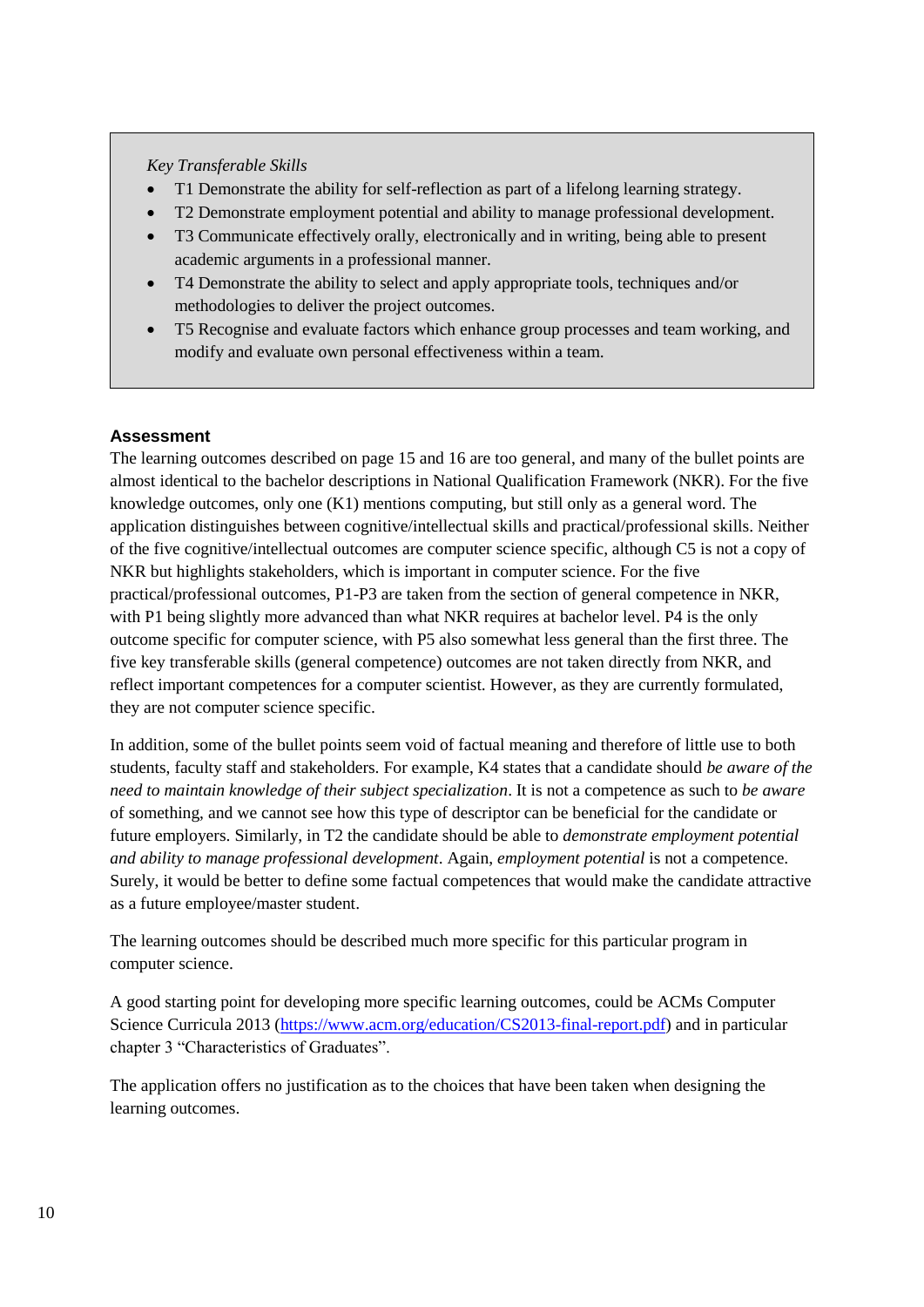Defining appropriate and useful learning outcomes is a challenging task, and should be given careful consideration. However, once defined, with more specific learning outcomes, they have the potential to make it easier for potential students to decide whether to apply for the program or not, and to make it easier for NUC to use the learning outcomes as a guide for developing the content of the program (and for the committee to evaluate if the content of the study is aligned with the learning outcomes for the program).

### **Conclusion**

No, learning outcomes are not satisfactory described.

NUC must:

- Make the description of learning outcomes more specific with respect to Computer Science.
- Justify the choices that have been taken when designing the overall learning outcomes.

# **3.3.3 Content and structure of program**

§ 7-2 (3) The following conditions shall correspond with and be adapted to the description of the learning outcome so that the learning outcome is achieved: a) Content and structure of the program.

### **Assessment**

The overall course structure of the program is fairly classical in that the first year starts with introduction to programming and other foundation courses, followed by algorithms and data structures as well as operating and file systems the second year together with more specialized program courses, with even more advances courses the third year.

The application is somewhat inconsistent in the description of the course structure. On page 17, it is stated that the year 1 courses have received NOKUT accreditation already, while according to the detailed course descriptions in the appendix, this is not the case for all courses. Moreover, NOKUT does not accredit single courses, but complete programs. Some of the courses might be part of an already accredited program, but this is not to say that these courses by default should be considered as accredited for this particular program. A course should fit the specific program and contribute to the students fulfilling the learning outcomes for the program. On page 17, it is also listed ten topics that the students study in the second year. However, the table on the following pages show that the students are divided into two specializations, programming and networks, and that not all students will take all courses listed on page 17. Such inconsistencies make the application unnecessary difficult to read and understand.

It is positive that NUC has included courses on Problem-based Learning and Research Methodologies and Professional Aspect of Computing. However, these courses need to be tied closer together with the other course offerings, including having the other courses refer back to aspects from these more general courses. Especially the Professional Aspect of Computing course needs a more significant two-way tie-in to the Information Security course and maybe also the database course.

In the course UC1PR1101: PRG1 – Introduction to Programming, there is a mismatch between the objectives/learning outcomes which focuses solely on pseudo-code, and the content description which states that the students will learn simple programming in C, including memory management and the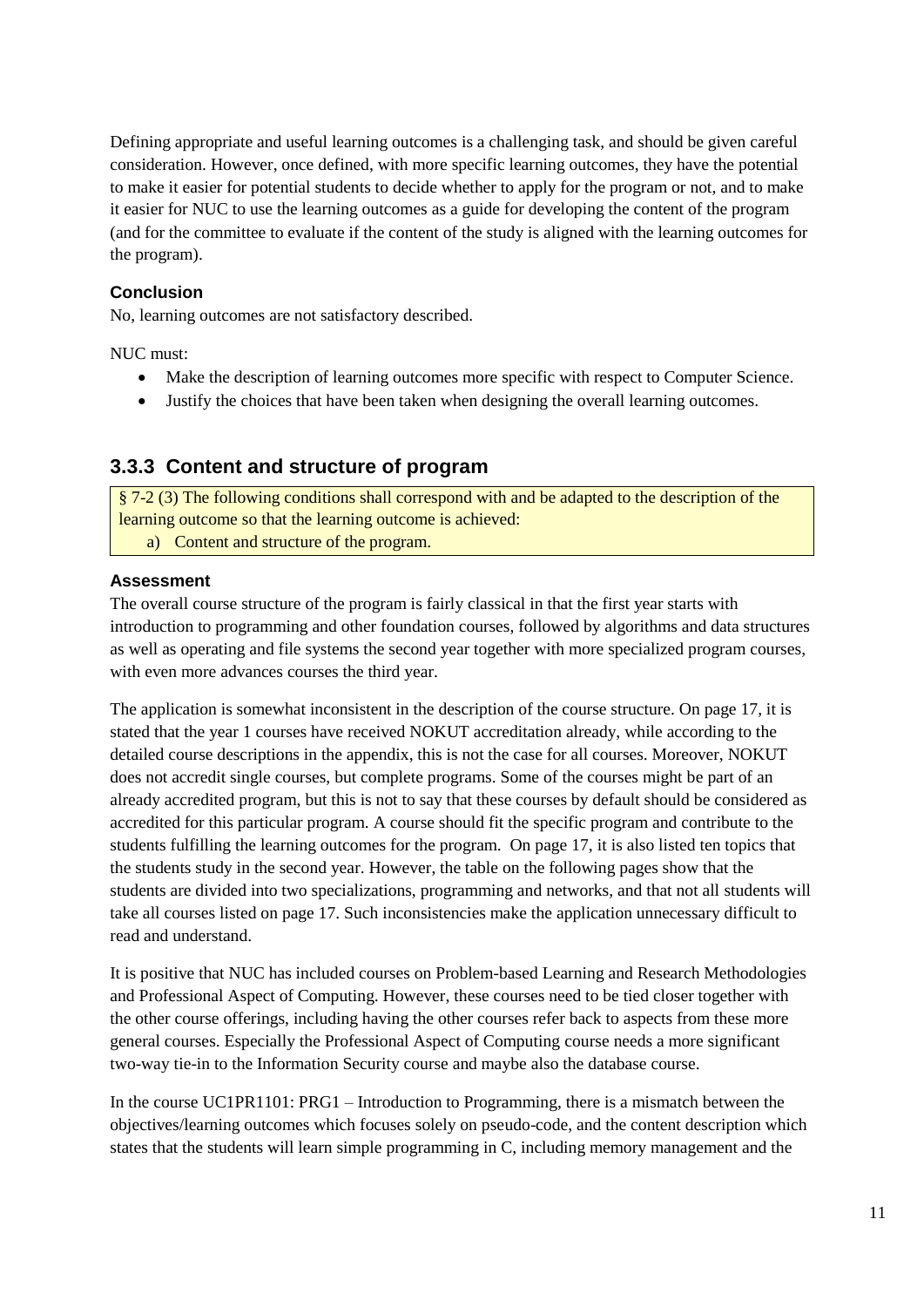use of libraries. For an introductory course in programming, NUC should consider using another language than C. As a first language, it is much more common to use Java or Python, or an educational language such as Scratch or Processing. Alternatively, the choice of C should be justified.

The Discrete Math course does not include expected topics such as recursion and induction, which are central concepts in basic computer science. Moreover, the total course content is not only limited in respect to the concepts covered but also with respect to the depth of which the selected topics are covered, yet the students are given a full 10 study point credit for this course.

Introduction to Information Security is only 5 credits. It could advantageously be merged in with Professional Aspects of Computing to ensure tighter integration. This is particularly relevant as the content of Professional Aspects of Computing is also quite security focused.

Both of the two second-year specializations include the course in Algorithms and Data Structures, which includes trees and graphs as one of the four modules. For students from the programming specialization, they have previously taken the course in object-oriented programming, where they have had an introduction to trees and graphs, while students from the network specialization have not had the same introduction previously. NUC should describe how the same course is still suitable for both student groups, without the programming students having an implicit overlap between courses or the network students having to do additional work.

The programming specialization also includes a course called Artificial Intelligence Programming. When looking at the course content, a more appropriate name seems to be "Logic Programming". If artificial intelligence is considered an important topic in the program, NUC should also consider including other fundamental topics from what is currently often referred to as intelligent systems and machine learning.

The Operating System and Files Systems course seem to focus on how to install and upgrade such systems and not really cover the theoretical principles on which these systems are built. E.g. The central concepts of semaphores and other hand-shaking mechanisms, as well as concurrency, are not mentioned.

For the network specialization, the course in network administration seems heavily biased towards documentation. Although documentation is important, and often given too little focus, for a  $4<sup>th</sup>$ semester course, one could have expected the students to gain more practical skills, and possibly also theoretical knowledge.

Full-time students are expected to take 4-5 courses per semester. NUC uses a block-like course structure where students take several individual courses, but need to complete a given course before starting the next course that builds on it, in addition to the studio/project courses that run throughout the academic year. This is not very well structured for part-time students. Even though NUC has this structure for each course in their course descriptions, there are no study plans or flow charts showing how part-time students can follow the program – both with respect to the fact that part-timers rarely can use 100% of their time for weeks at a time, and with respect to how it is possible to create a reasonable study plan where students at all times have enough prior knowledge. Or is NUC implying that part-time students do not sign up for the full bachelor program, but rather take one or more individual courses?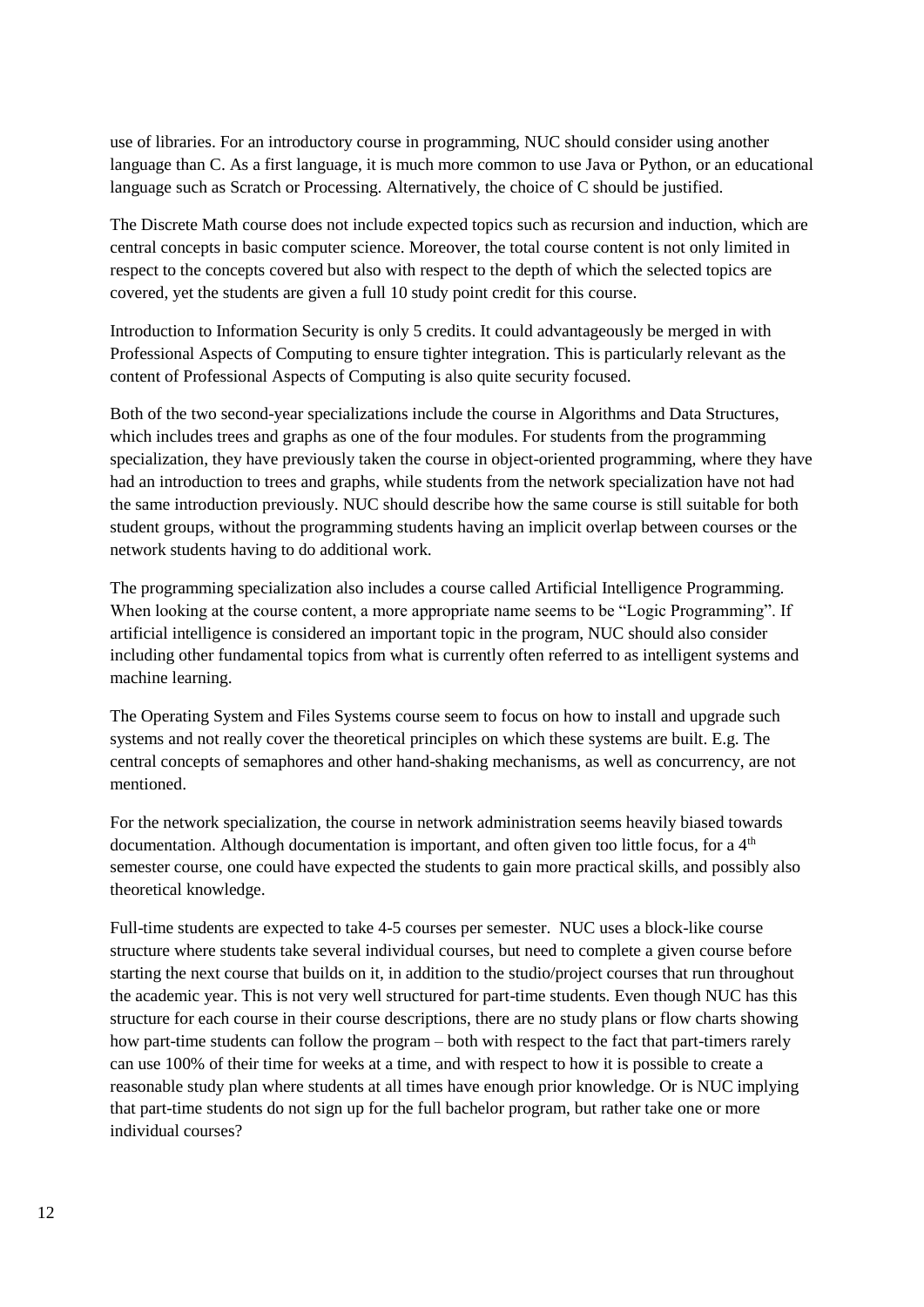The existing description of learning outcomes as assessed above is too general to be able to make a good assessment regarding whether the content and structure of the study program is in agreement with the learning outcomes.

Overall, there seems to be a lot of issues with how the various courses in the program are organized, their contents and their specific learning outcomes. A more detailed plan regarding learning outcomes needs to be developed. The above courses are just examples of the issues we are pointing out. A similar review needs to be done for almost all courses. We have not evaluated the courses at TU, as these are not part of the NOKUT accreditation process.

We do want to mention that the idea of studio courses is really nice as long as they are tied sufficiently to the rest of the program and the learning outcomes for the given semester. Although most courses seem to be significantly lighter than comparable courses at the major Norwegian Universities, this could be compensated by more thorough reflections and papers written as part of the corresponding studio courses. However, a lot of the quality then depends on how well this is implemented.

# **Conclusion**

No, the study programs content and structure is not satisfactory with respect to learning outcomes as it is described in the plan submitted.

NUC must:

- Show an example of a realistic study program for the part-time students.
- After making more specific learning outcomes, describe and explain how the study program's structure and content agrees with it so that that the learning outcomes are achieved.
- Change the course description of UC1PR1101 (PRG1 Introduction to programming) so that there is a match between learning outcomes and course contents.
- Describe how the two specializations can include the same course in algorithms and data structures, while only one of the student groups having had an introduction to parts of the material in a previous course.

NUC should:

- Design a strategy to ensure that valuable aspects from the courses with focus on general/professional competence are integrated in the consecutive courses.
- Consider using another language than C in the first programming course; alternatively justify the choice of C.
- Consider revising the name and/or content of the course in artificial intelligence programming.
- Consider revising the course in network administration to focus more on practical skills, and possibly also theoretical knowledge.
- Consider extending the content of the course in discrete mathematics.
- Consider including more theoretical concepts in the operating systems course.

# **3.3.4 Work and teaching methods**

§ 7-2 (4) The following conditions shall correspond with and be adapted to the description of the learning outcome so that the learning outcome is achieved:

b) Work and teaching methods.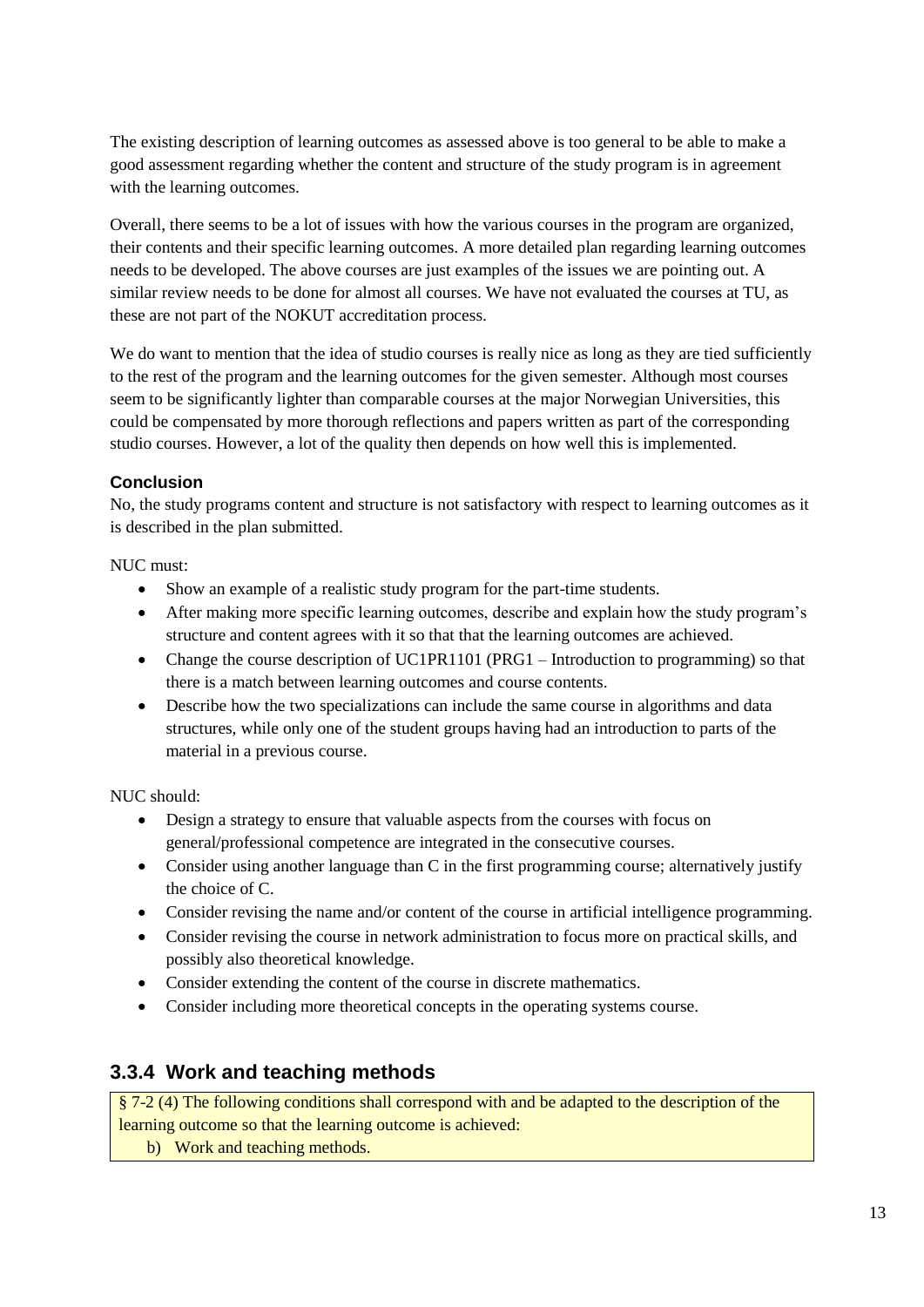Except from the studio courses, all courses at NUC seem to follow the same structure with 9 hours of lectures, 27 hours of tutorials and supported study, 56 hours of self-study coursework and 33 hours on assessment for a 5 ECTS course (and the double for a 10 ECTS course). For a 6-7 week course of 10 ECTS, this gives a total of 10-12 hours per week of organized teaching, which is less than many comparable studies, particularly for first-year students. In addition, it is not obvious that the same teaching and learning methods with the same distribution of hours are appropriate for all (non-studio) courses regardless of the learning outcomes and year of study.

The application describes a number of teaching and learning methods used, many with a focus on student activity and peer learning, which is very positive. For a majority of the courses, the course description states *teaching will be based on problem based learning, where students will interact with peer reviews, in addition to tutor support*. It is not clear from the application whether NUC uses the term "problem based learning" as the specific pedagogical approach PBL, or as a more general term. Other courses, including the course Problem Based Learning and Research Methodologies does not use problem-based learning, but instead state *teaching activities will be mainly instructor lead, with a number of problem solving exercises.* It is not clear whether these two sentences describe the same or different teaching methods, and in the latter case, the application lacks a justification (with respect to the learning outcomes) as to why the chosen method is the appropriate one for each course.

It is unclear how much of the coursework will be offered in-class or if larger portions of the coursework will be done through on-line teaching only. If mostly on-line teaching, it is not entirely clear whether NUC can show sufficient proof of learning outcomes achieved given all the recent issues with MOOCs. For example, being able to communicate orally is part of the learning outcome T3. The application does not state how this is achieved through the teaching and learning methods, in particular for online and part-time online students.

### **Conclusion**

No, the study program's work format and teaching methodology is not suitable with respect to achieving the learning outcome according to the plan.

NUC must:

- After making more specific learning outcomes, describe and explain how the chosen teaching and learning methods are appropriate for achieving the learning outcomes.
- Make explicit what they mean by "problem based learning".

# **3.3.5 Examination and other types of evaluation**

§ 7-2 (5) The following conditions shall correspond with and be adapted to the description of the learning outcome so that the learning outcome is achieved:

c) Examination and other types of evaluation

### **Assessment**

The application states (page 62) that assessment of transferable skills is embedded into ordinary course assessments, as well as in specific modules such as Enterprise Project. However, there is no course with title "Enterprise Project" in the overview of the course structure.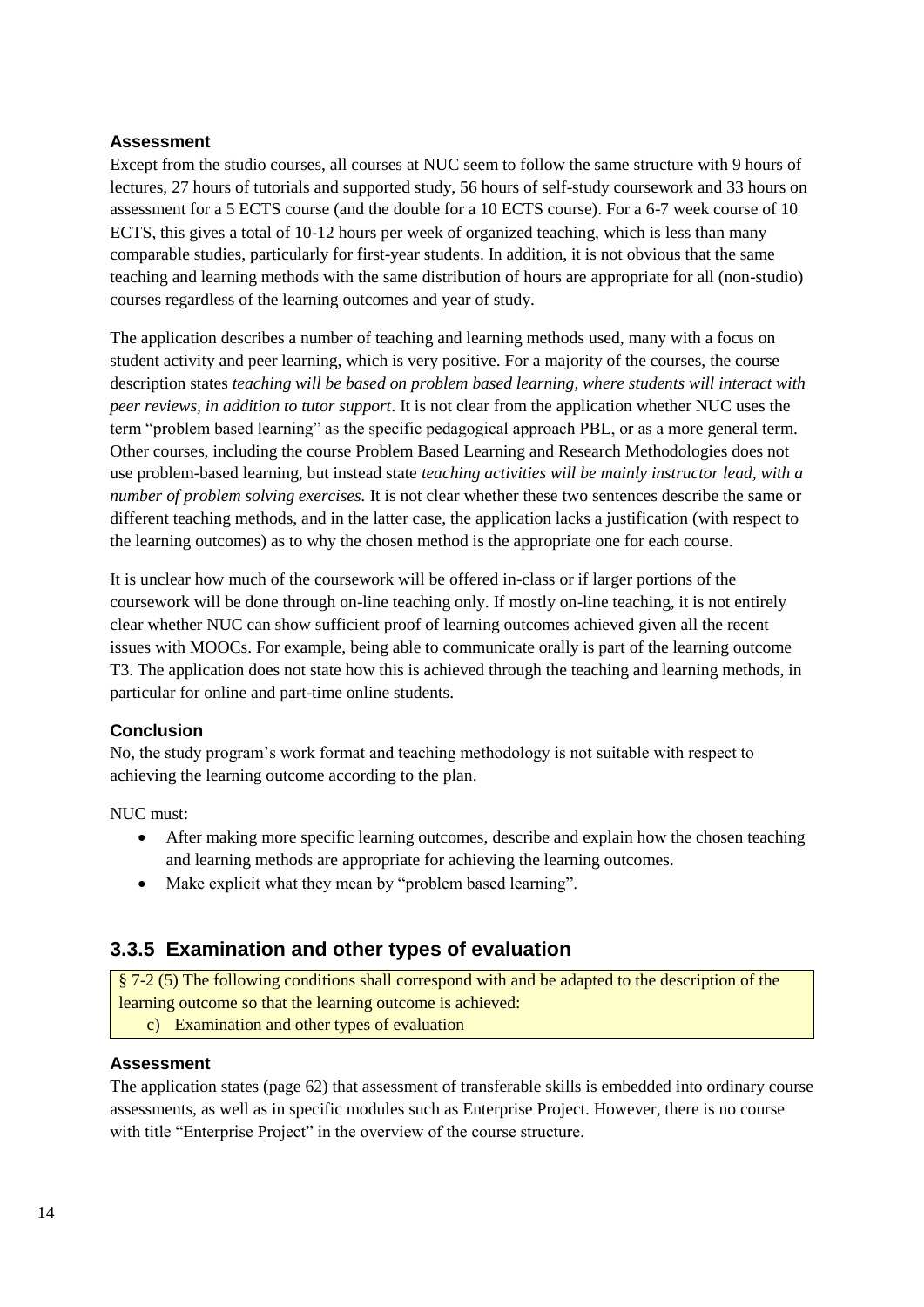Most courses rely on two term papers for assessment and a reflective blog. It is positive that NUC uses non-traditional assessment methods, but some courses should also use traditional oral or written exams. The application states on page 62 that assessment will also be via formal time constrained examinations, but this is not reflected in any of the following course descriptions. Compared to NUCs general types of examination as detailed in the regulations, choosing mainly term papers and blogs, seems too narrow for the whole degree program.

The application includes the marking and assessment criteria for blog assessments, which is a good example of how such rubrics can be used for non-traditional assessment methods, as a guide to both examiners and students. It is assumed that similar rubrics are developed for other kinds of assessment, in particular for the term papers.

For the term papers, the applications provide few details regarding what these term papers are covering with respect to learning outcomes. More details are provided for the courses at TU, and we advise NUC to follow their example. Since NUC rely so heavily on term papers, it would also be prudent to question how they intend to ensure the students do their own work, and how NUC can ensure that the term papers reflect whether the student truly achieved the expected learning outcomes.

The examinations and evaluations should also for at least a significant number of basic computer science courses, such as algorithms and data structures, test whether the students truly achieved the learning outcomes expected for a bachelor's program in computer science through written examinations. In order to successfully perform their tasks in the lines of work indicated in the application, the candidates should be able to demonstrate certain basic skills in for example mathematics, statistics and choice of methodology off-hand without consulting textbooks or other means of aid.

Basing the evaluation on term papers only and no formal final exams is also questionable with respect to ensuring consistent quality across programs. In addition to what is mentioned above in connection with ensuring that the students truly achieve the learning outcomes, there needs to be a description of how external graders are involved. There needs to be at least some external grading done for quality control.

The application states that online and part-time students will have the same types of assessment as the full-time and on-campus students, but that part-time students may be set different problems to ensure they do not have an unfair advantage. It is not immediately clear from the application what this advantage would consist of. Part-time students could potentially also have a disadvantage in that they have fewer other students to discuss the assignments with. In addition, blog assessment might be problematic for these students, in particular as one of the marking criteria is interaction with others via the blog. This is problematic if part-time students may decide their own study progress, but not if there is a "class" of part-time students following a progression plan set by NUC.

### **Conclusion**

No, the study program's examinations and evaluation procedures described in the plan are not suitable for achieving the learning outcomes.

NUC must:

 Show that they will provide exam and evaluation systems that ensure that the students achieve the learning outcomes.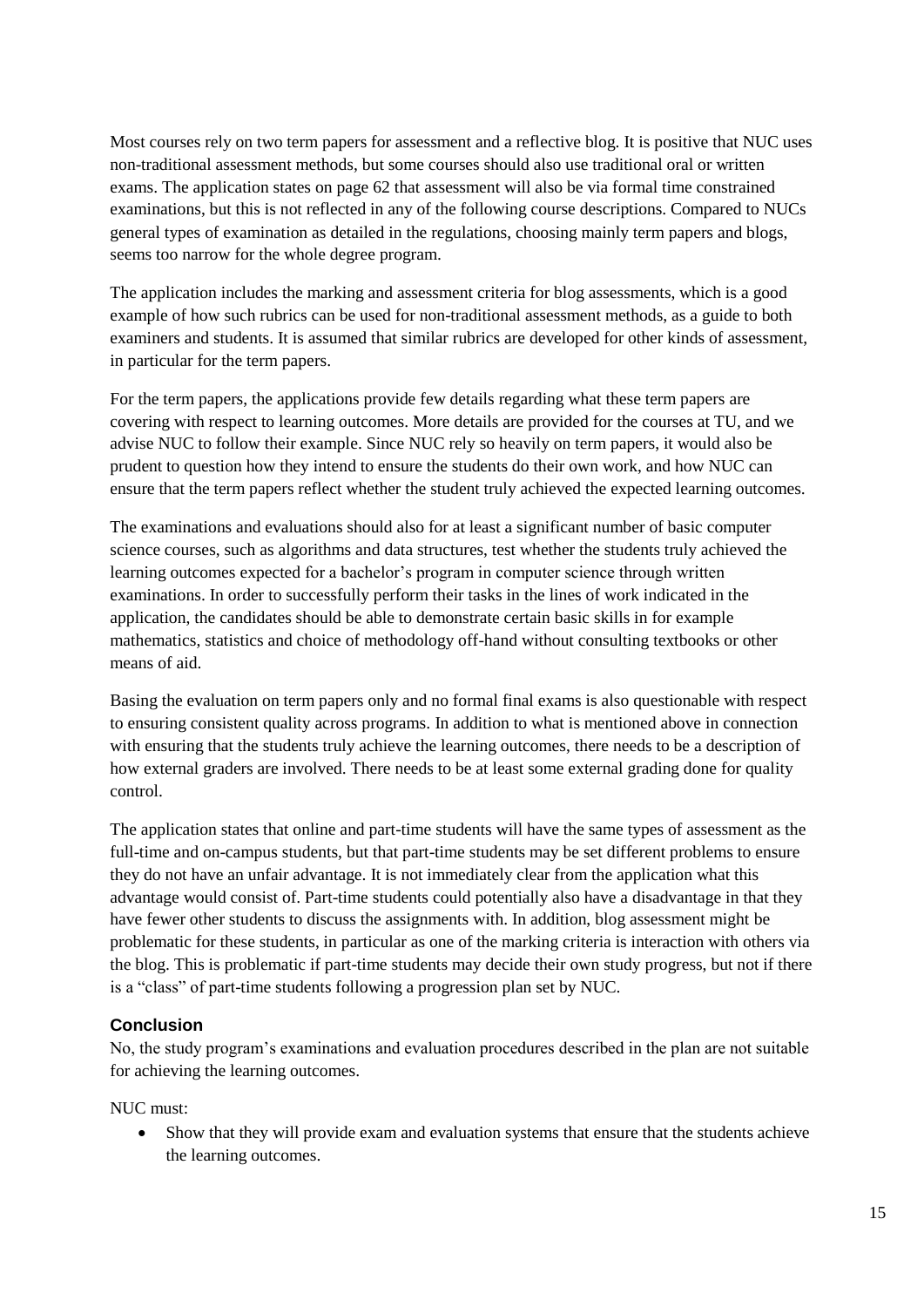Describe how blog assessment is feasible also for part-time students.

NUC should:

Consider written examinations with external graders (censors) for quality control.

# **3.3.6 Relevance of program**

§ 7-2 (6) The program must have a clear academic relevance for employment and/or further studies.

# **Assessment**

As for all core computer science studies, also at bachelor level, students should have a number of employment options after completing the program. On page 16 in the application prospective employment areas are listed as *banking, retail, as well as other engineering disciplines*. With respect to Computer Science, the examples are to *work with Computer Science consultants, contractors and government bodies*. This is very vague, and NUC should provide relevant examples of job opportunities from Norway, preferably from both public and private sector.

The application lists four relevant master programs at TU. The application lacks a clear statement as to whether the students from the joint degree will satisfy (the current) requirements of these master programs. The students should also qualify for master studies in Norway (which we believe they may), and NUC should provide examples of such.

The application describes (page 14) how all students, at all year groups, all subjects etc. are *timetabled to participate in the (TU) Schools' Employability programme to develop Graduate Skills*. While this seems very positive, the application does not describe the practicalities of how the students will participate in this during their first two years of study at NUC in Norway. In addition, it should be described what is meant by "timetabled". Is it mandatory, or does it only mean that it is organized so as not to overlap with any other scheduled study activities?

# **Conclusion**

No, this study program does not have a clear relevance for occupational life and/or further studies.

NUC must:

- Provide examples of relevant Norwegian job opportunities.
- Provide a clearer case for how this Bachelor program will satisfy admissions criteria for the given master programs at TU, and also in Norway.
- Describe in more detail what participation in TU Schools' Employability program to develop Graduate Skills entails, and how this is organized – particularly during the first two years of study at NUC in Norway.

# **3.3.7 Links to research, academic- and artistic development**

§ 7-2 (7) The program must have satisfactory links to research and academic and/or artistic development work, adapted to its level, scope and other characteristics.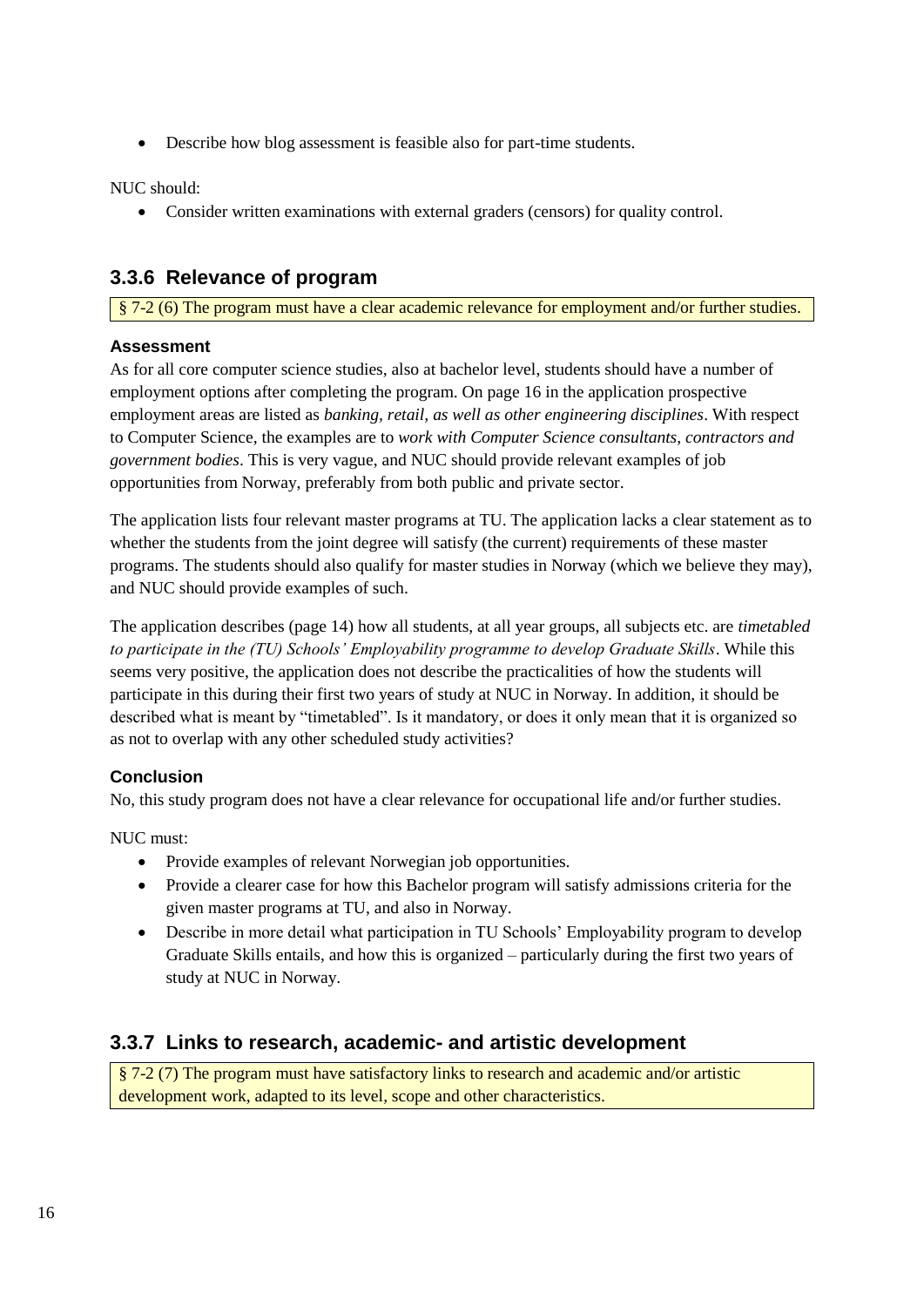The application contains a very short description of the program's links to research. For this requirement, the application mainly focuses on TU and their participation in the Digital Forensics Institute. However, it is not clear how this benefits the students directly. Although the link to research is naturally more prominent in the third year, also the first two years at NUC should have adequate coupling to research. The scope of research in a general research-based program in Computer Science needs to be broad enough and cover several areas of Computer Science, not just narrow fields already covered by existing programs.

# **Conclusion**

No, the study program does not have an adequate link to research or development work related to data science

NUC must:

 Provide evidence of satisfactory links to research and academic and/or artistic development work, adapted to its level, scope and other characteristics.

# **3.3.8 Student exchange and internationalization**

§ 7-2 (8) The program must have student exchange and internationalization agreements, adapted to its level, scope and other characteristics.

### **Assessment**

When it comes to student exchange, NUC has *one* legally binding student exchange agreement with Teesside University and the applicant therefore meets the minimum formal requirement.

As for internationalization arrangements, NUC has established other MoUs with other institutions as well. The expert committee compliments NUC for being very actively internationally for such a small institution. However, the committee is surprised to see that NUC has established research cooperation with other institutions but has not specified this in the agreement with Teesside University. The committee wonders whether this is an active choice, and if so – what the reasons are. The expert committee sees no reason why research cooperation with Teesside should not be part of the agreement, and recommends NUC to include it in the agreement.

### **Conclusion**

Yes, the criterion is fulfilled.

Advise for further development:

Establish research cooperation with Teesside University

# **3.3.9 Infrastructure**

§ 7-2 (9) The institution must have facilities, library services, administrative and technical services, ICT resources and working conditions for the students, which are adapted to the program.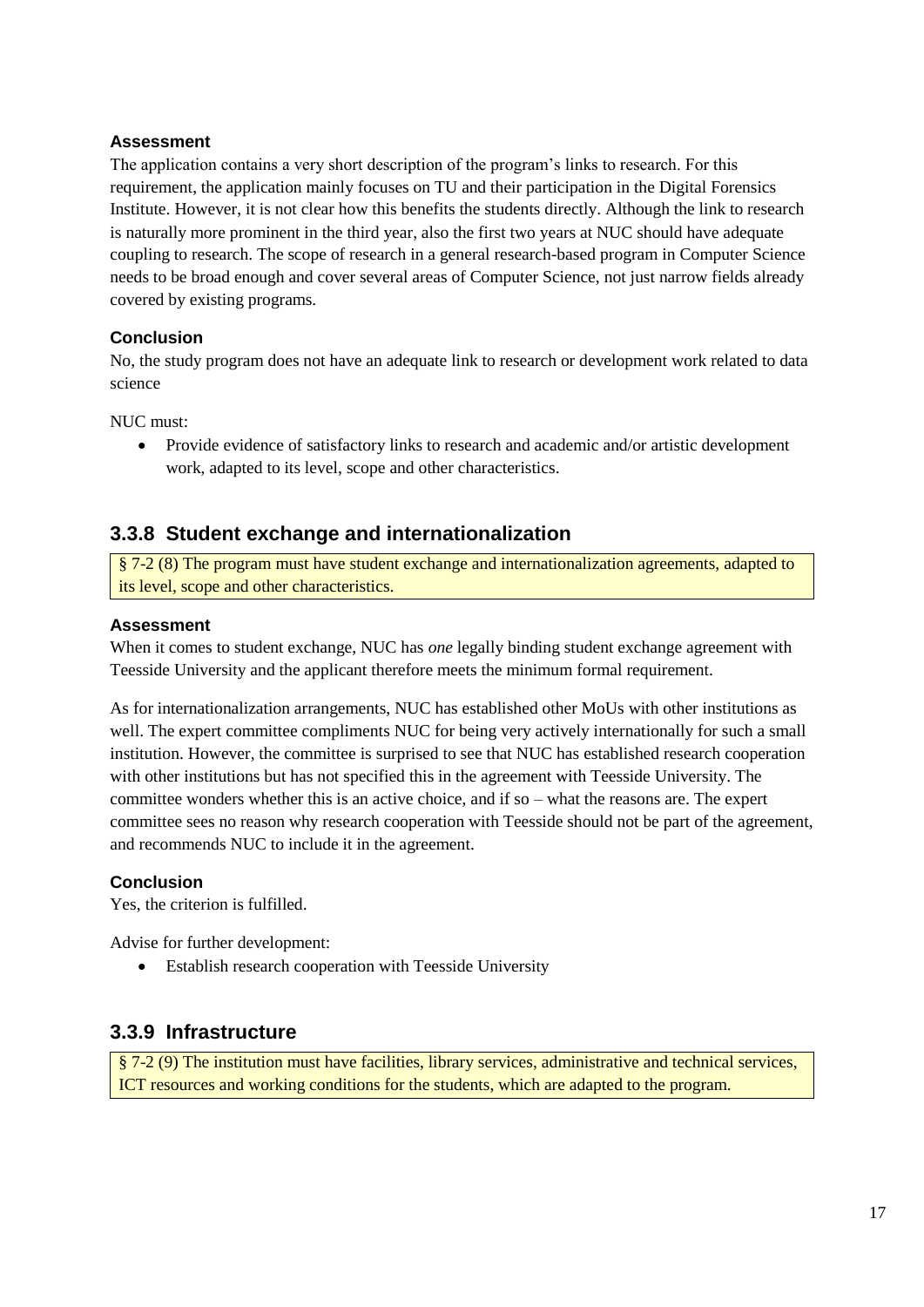The application contains a general description of the facilities offered by NUC, but it is not related to the bachelor degree program in Computer Science. A contract for renting a property in Kristiansand is enclosed. How much of this property will be used by this program, and how much is allocated others needs to be addressed. In particular, the application does not address the eventuality that all five applications for accreditation that NUC has presently in the NOKUT-system will be granted. This will have a major impact on the total student number (a potential increase of almost 200 students). It is unclear whether the library facilities sufficient. The application only states that they subscribe to ACM and e-books from Dawsonera, but it is unclear which and whether they are the most relevant for this program. Online students may request sections of physical books to be scanned and made available via LMS. It is not clear if there are strict requirements for online students to make such requests, and it is natural to assume that students might be more reluctant to make such requests compared to requesting a book for loan or reading at the library.

Since so much of the teaching is internet based via LMS, how much user support is provided for students that us their own laptops? In addition, what if they have general MS Windows issues, not just issues related to LMS?

It is positive that new teaching staff receives training and guidance with respect to online teaching, both the technical and pedagogical issues such as scaffolding. Similarly, students receive a number of technical guides.

# **Conclusion**

No, the program do not have infrastructure that is relevant for the program levels, extents and specializations

NUC must:

 Justify that the institution has facilities, library services, administrative and technical services, ICT resources and working conditions for the students, which are adapted to the program, and that can accommodate the potential large number of new students.

# <span id="page-21-0"></span>*3.4 Academic environment associated with the program (§ 7-3)*

# **3.4.1 The composition, size and competence of the academic environment**

§ 7-3 (1) The composition, size and collective competence of the relevant academic environment must be adapted to the program as described by the program description and also adequate for conducting relevant research and academic or artistic development work.

### **Assessment**

The application gives a short description of the faculty staff involved in the program, and how these cover the core elements of the study program.

Overall, the expert committee finds the faculty staff involved in the teaching of this program to be oversubscribed, especially since most of the people listed in this application are also listed for several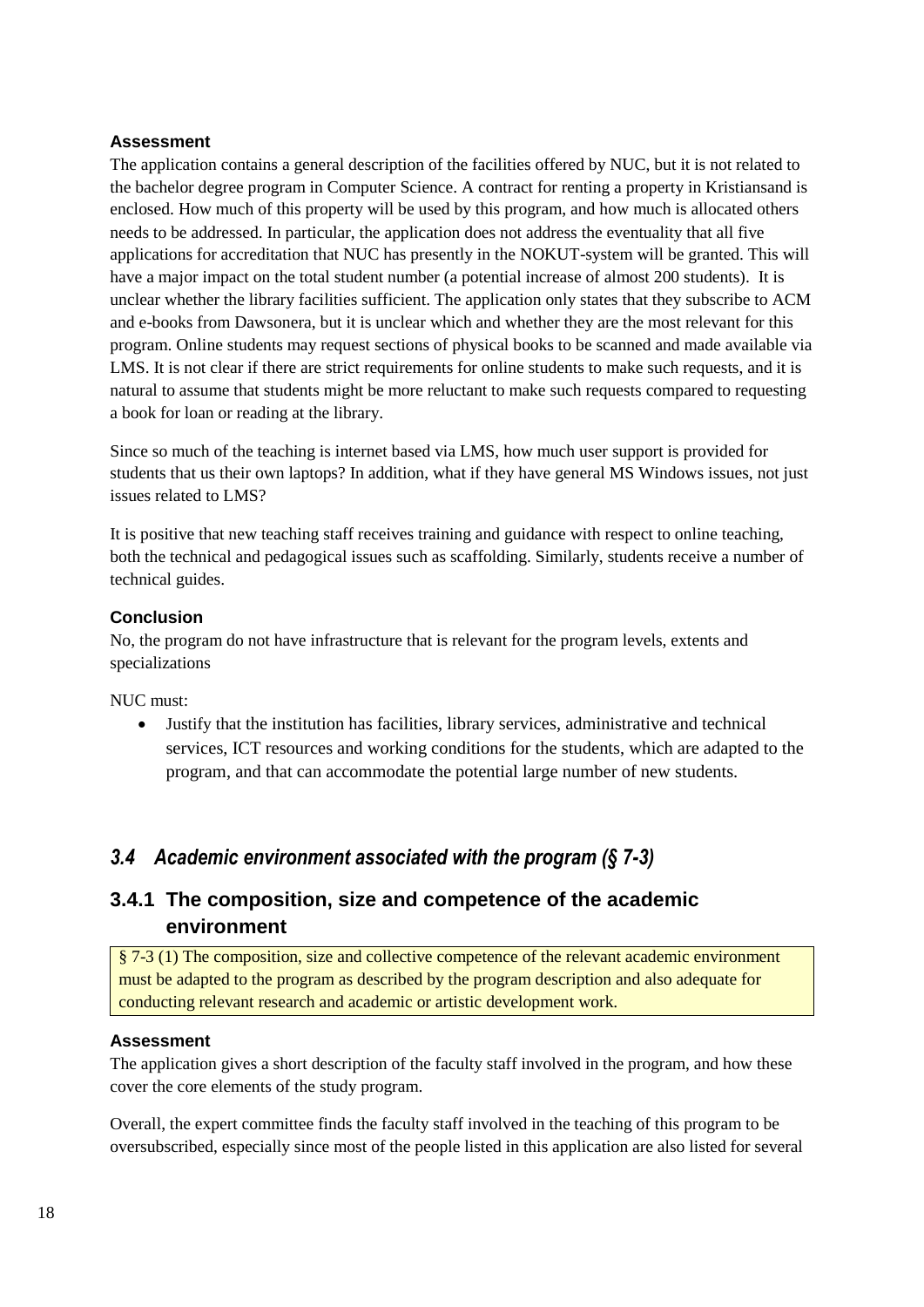of the other application submitted by NUC and/or are heavily involved in currently running programs. For example, one of the main figures in this application is set to contribute 0,5 full time equivalent (FTEs) to this program (0,2 teaching and supervision  $+$  0,2 R&D  $+$  0,1 other = 0,5 – and not 0,4 as table 3 suggests). However, the expert committee notes that she is also set to contribute in the other four programs that NUC is applying for accreditation of: 0,6 FTEs in the Data Science program and 0,2 FTEs in each of the three engineering programs – that is 1,2 FTEs in total before her contribution to the Computer Science program is accounted for. The committee asks for a justification of how this person's time will be distributed between the five programs and the realism of this plan. It is also questionable that only 1,9 FTEs in total is allotted for teaching the two first years at NUC.

In addition, 0,5 FTEs is allotted to a yet to be employed Associate Professor. According to the application, the recruitment process of this new staff member is dependent on NOKUT's accreditation of this study program as the contribution of this person is not essential for the *success of the program*. The expert committee does not find this satisfactory, given the very heavy workload that other staff members are already experiencing. In our experience, a recruitment process can be long and one seldom finds a perfect match. NUC therefore presently runs the risk of starting up this program without the new employee in place and/or with an employee that does not have all the desired competences to match the needed contribution to the study program. Furthermore, we see no justification of how faculty staff is adequately equipped for conducting relevant research and academic or artistic development work, especially taking into account the fact that several of the staff members are so heavily involved in teaching several courses and programs. In addition, according to table 11 on page 79 in the application, the NUC staff lack competence on core informatics such as networks and algorithms. Particularly, as networks is listed as a specialization in year 2 we would expect that this would be mentioned as a competence for at least one of the faculty staff (see section 3.4.3 for further assessment).

### **Conclusion**

No, the composition, size and collective competence of the relevant academic environment is not adapted to the program and not adequate for conducting relevant research and academic or artistic development work as described by the program description.

NUC must:

- Justify how the faculty staff's time is distributed between different courses and programs, and evaluate the realism of this plan.
- Justify how the total of FTEs allotted to this program is sufficient.
- Justify how the faculty staff is adequately equipped for conducting relevant research and academic or artistic development work relevant for the study program.
- Start the recruitment process of a new Associate Professor to cover 0, 5 FTEs in the program.
- Justify how core informatics such as networks and algorithms is covered by the faculty staff.

# **3.4.2 The academic environment's external participation**

§ 7-3 (2) The academic environment must actively participate in national and international collaborations and networks relevant for the program.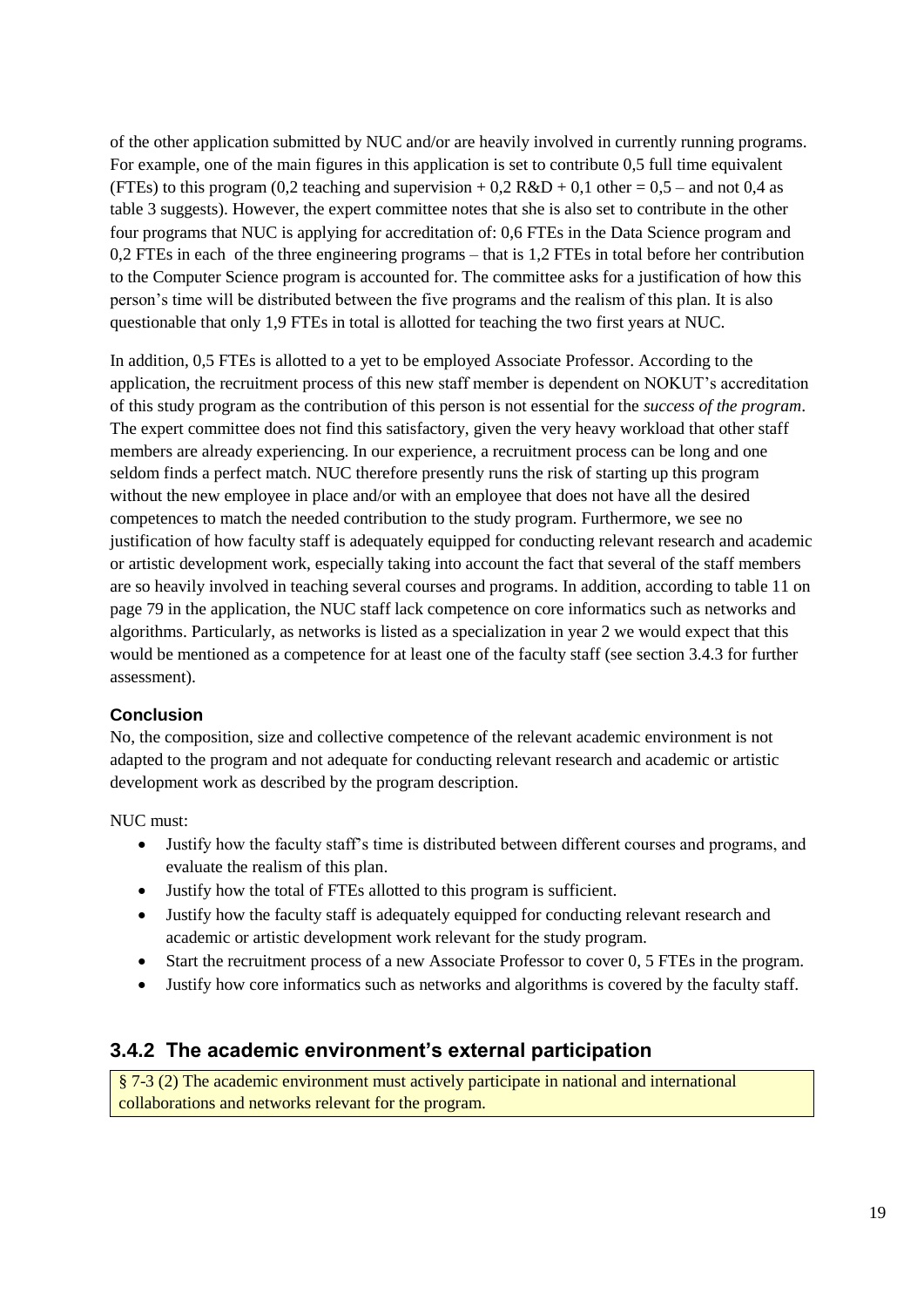The application gives, again, a short description of the national and international collaborations and networks that the faculty staff engages in, such as GCE NODE, DIGIN IT cluster and Technology Futures Research Institute. In addition, several of the academic staff have taken their Ph.Ds. in the UK and seem to have maintained collaborations with their alma mater. The applicant very poorly describes how these collaborations and networks are relevant for the study program, but the expert committee can verify that at least some of these are relevant by examining the attached CV's and documentations – and that a minimum requirement of national and international participation is fulfilled. We would like to point out, however, that a sober approach to what is defined as active networks and collaborations relevant for the study program should be attempted in future applications. For example, that faculty staff has joined different groups on LinkedIn can hardly be seen as active collaborations/networks. It is also difficult to see how such informal networks can benefit of the study program.

# **Conclusion**

Yes, the academic environment actively participate in national and international collaborations and networks relevant for the program.

NUC should:

- Expand international relations.
- Have a more conscious approach as to how different collaborations and networks can. contribute in enhancing the quality of a study program.

# **3.4.3 Academic staff and employment**

§ 7-3 (3) At least 50 per cent of the academic FTEs allotted to the program must be staff with their primary employment at the institution. Of these, teachers with competence at the level of at least associate professor must be represented among those who teach the core elements of the program.

For the different cycles, the following additional requirements apply:

a) For first cycle programs, at least 20 per cent of the collective academic environment must have competence at the level of at least associate professor.

b) For second cycle programs, at least 10 per cent of the collective academic environment must be professors or docents, and an additional 40 per cent with competence at the level of at least associate professor.

### **Assessment**

1,0 of 1,9 FTEs is occupied by persons who holds a Ph.D. Note that this metric has been based on faculty staff members that have completed a Ph.D. only. For several of the staff members there is a discrepancy between the title of the positions given in the application and those given in the corresponding CV's. The CV of one staff member (contributing 0,1 FTEs to the study program) is missing. (According to the Data Science application, the same person is listed as contributing 0,1 FTEs to that program, but the total given in table 3 here is only 0,1.) It is therefore not evident if these are hired in a position at least at the level of associate professor or not. 1,3 out of 1,9 FTEs are occupied by persons that have their main position at NUC. This shows that the minimum quantitative requirements are fulfilled.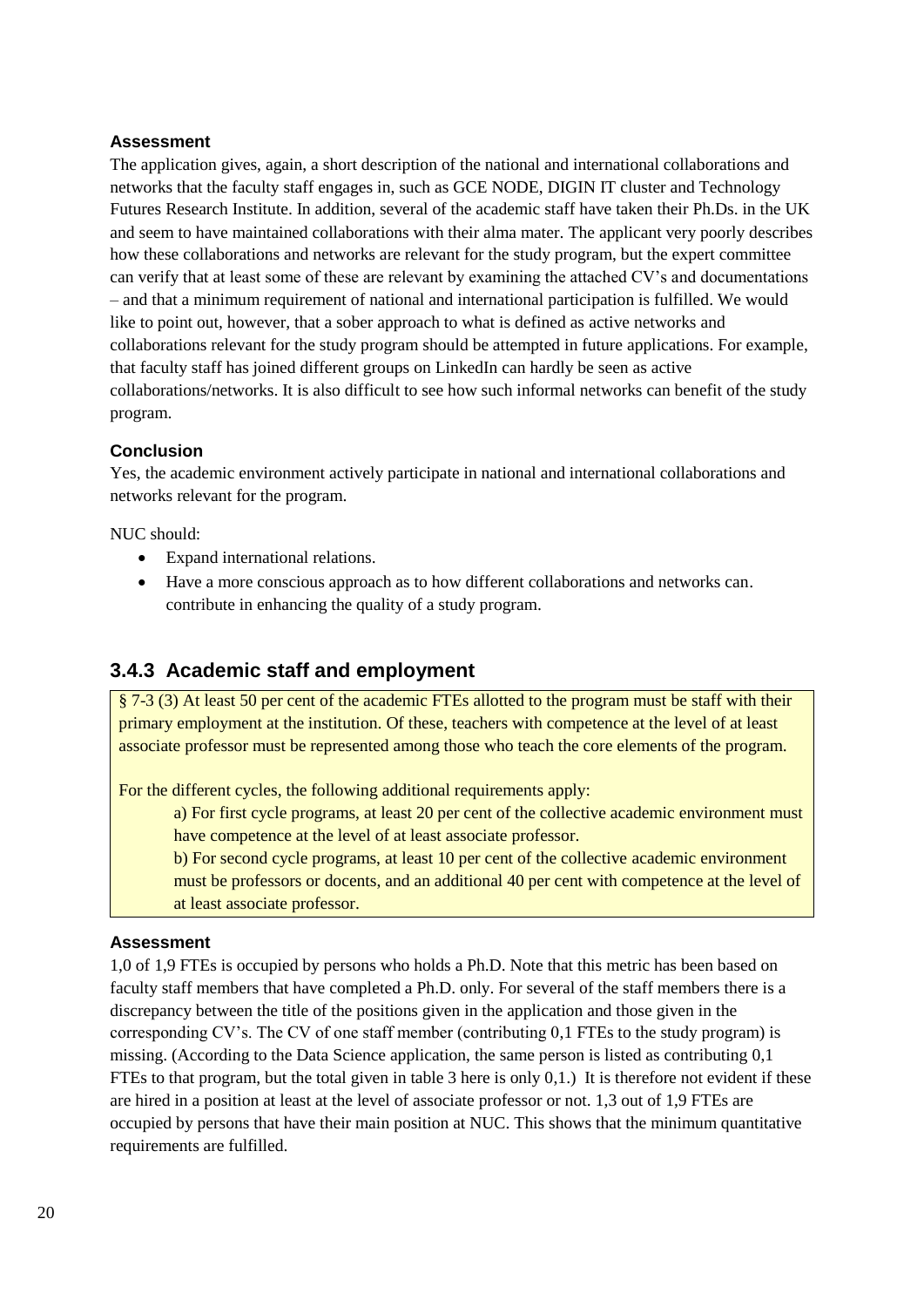NUC is an institution with already accredited study programs and NOKUT therefore presupposes that the institution follows the regulations concerning appointment and promotion to teaching and research posts (forskrift om ansettelse og opprykk i undervisnings- og forskerstillinger, FOR-2006-02-09-129), and that the procedures of the recruitment process are in accordance with this regulation.

According to the application, the core elements of the study program are Data Management, Data Quality, Artificial Intelligence, Software Design and Development, Legal, Ethical and Social Issues, Professionalism, Data Visualization, Big Data Analysis, Machine Learning, and Problem Solving and Reflection Skills. We note that Problem Solving and Reflection Skills is covered by faculty staff members that according to table 3 in the application are employed as Assistant Professors, but the CVs states that these are employed as lecturers and/or researchers. As mentioned in section 3.4.1, it is the expert committee's opinion that the faculty staff lacks competence on core informatics such as networks and algorithms. It is therefore not evident to the expert committee that faculty staff members with the correct formal competence (at least at the level of associate professor) covers the core elements.

As mentioned above, 0,5 FTEs is allotted to a yet to be employed Associate Professor. This person is set to cover the core elements Artificial Intelligence, Big Data Analysis and Data Visualization. NUC has other competent staff covering these core elements, so in this respect we agree that the employment of this new person is not essential for the accreditation of the study program. The expert committee is curious, however, if this is supposed to be another newly employed staff member or the same person that is scheduled to cover 0,7 FTEs in the Data Science program, as this person is listed as covering the exact same areas of expertise. If these are two different persons, the expert committee questions why NUC would choose to hire two different persons with the same expertise. If this is one and the same person, the expert committee asks for a justification on how this person's time will be distributed between the two programs (and possibly other tasks at NUC) seeing as this person is allotted 1,2 FTEs between the two programs alone.

# **Conclusion**

No, the academic staff does not satisfy the quantified requirements.

NUC must:

- Justify that faculty staff with the right formal competence cover all core elements.
- Provide CVs of all relevant faculty staff members, and quality control the content against the application.

# **3.4.4 The academic environment's research and development work**

§ 7-3 (4) The academic environment must be actively engaged in research, academic and/or artistic development work.

For the different cycles, the following additional requirements apply:

a) For first cycle programs, the academic environment must have documented results at a level that is satisfactory in relation to the content and level of the program.

b) For second cycle programs, the academic environment must have documented results at a high international level of quality, with satisfactory academic breadth.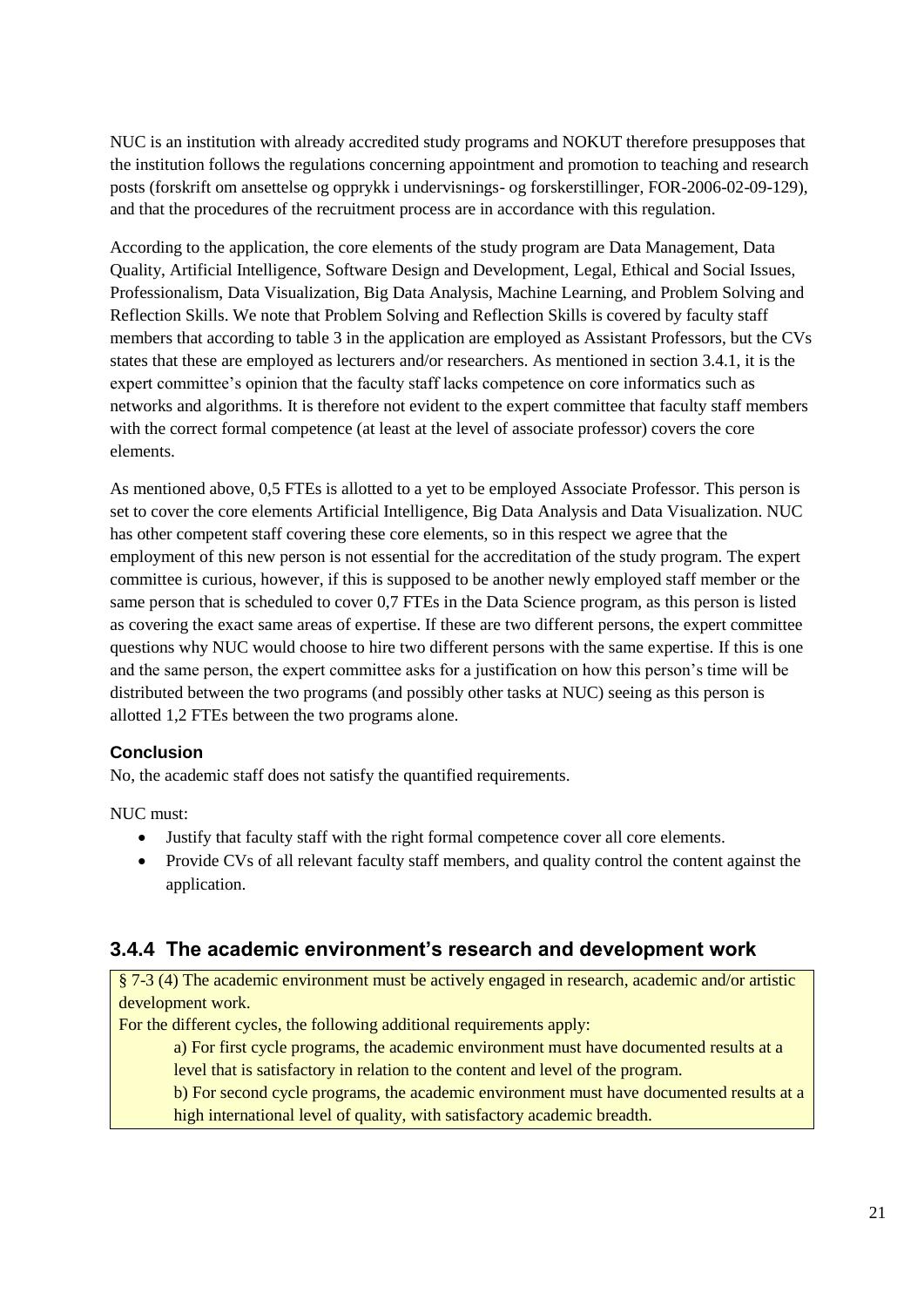A few recent publications by the faculty staff are included in the application. For further information, the reader is referred to NUC's web pages and faculty staff publication lists provided in this application. The web pages contain very little information on research activities, and most of it seems related to music, gaming, e-learning and data forensics. In addition, the publication lists of the academic staff are not updated, and the applicant has not made a relevant selection of publications related to the Computer Science program. In our opinion, there are few research articles related to the field other than in the area of security, but the application contains too little information under this criterion for the expert committee to make a full assessment. In addition, the research interests listed on page 85 are more targeted towards areas less core to the computer science program. The same applies to NUC research strategy (2012-2017), where the main research areas are described as interactive media, digital security, engineering and on-line learning. None of these is core research areas for a program in computer science with specializations in programming and networks.

# **Conclusion**

No, the academic environment's research and development work does not appear to be at a level that is satisfactory given the study programs content and level.

NUC must:

 Provide adequate indication of how they intend to provide research-based teaching across the core of computer science.

# **3.4.5 Supervision of professional training**

§ 7-3 (5) For programs with supervised professional training, the academic environment and external mentors must have appropriate experience in the field of practice.

### **Assessment**

The application describes an optional placement year between year 2 and 3, and states that this is administered by TU and therefore falls under their rules and regulations. An optional placement year is fairly common in the UK system, and the proposed arrangement is commendable. However, on page 85 in the application it says, *placement is assessed as part of the student's degree and must meet academic requirements*. Thus, it is not evident if the placement year is optional or not. It is also unclear, if the placement year is optional, how students that choose not to take this extra year will obtain the same learning outcomes as those that does.

### **Conclusion**

No, the criterion is not fulfilled.

NUC must:

- Clearly state if the placement year is optional or not.
- If the placement year is obligatory, NUC must justify that the academic environment and external mentors have appropriate experience in the field of practice.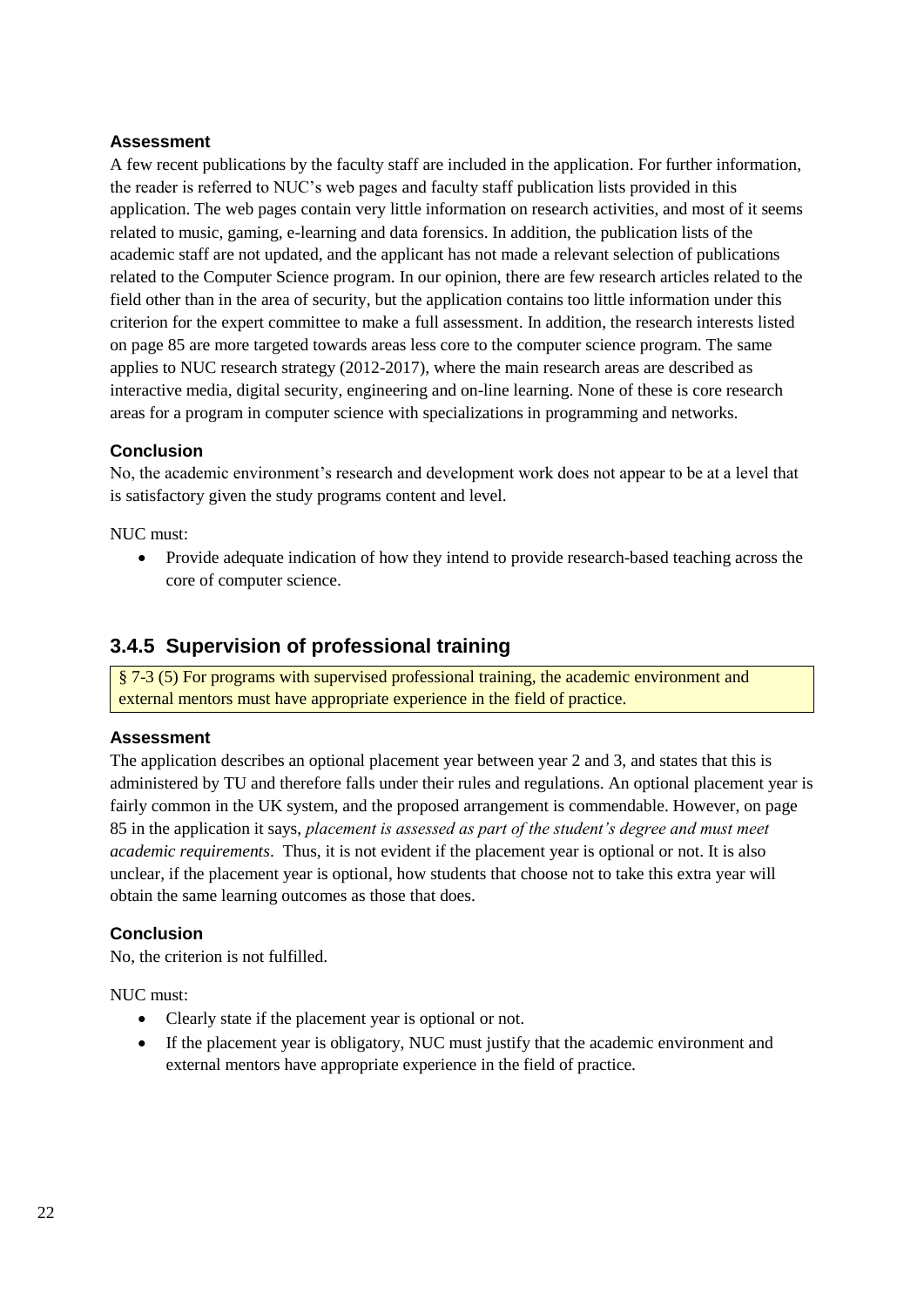# <span id="page-26-0"></span>*3.5 Supplementary provisions for joint degrees*

*All applicants applying for joint degrees must answer the supplementary criteria for joint degrees. NUC has not answered these criteria explicitly. However, some of the information can be found in other parts of the applications and appendices.* 

§ 7-4 (1) It must be clearly defined which parts of the program are the responsibility of each cooperating institution.

# **Assessment**

The applications clearly states that the two first years will be given at NUC, whereas the following third year will be given at Teesside University. However, it seems that the students coming from NUC to Teesside University the third year will go through a second admission process. This is not in accordance with the regulations of a joint degree where the students are accepted to one *common* program, and not two separate programs.

It is in general difficult for the committee to see the justification for the relationship with Teesside University. What is bringing the two institutions (Teesside University and NUC) together? It is not clear to the expert committee whether it is a vision of providing good quality study programs that is driving this cooperation or if it something else?

# **Conclusion**

No, the criterion is not fulfilled. NUC must

> Justify that this is a joint degree that follows the regulations for joint degrees as given in the Ministerial Regulations concerning Quality Assurance and Quality Development in Higher Education and Tertiary Vocational Education.

§ 7-4 (2) There must be satisfactory procedures in place for the development of and quality assurance of the program as a whole.

# **Assessment**

The applicant refers to the quality assurance systems at the two institutions, but fail to show how these two separate systems will work together to ensure that the joint degree has satisfactory procedures in place for development and quality assurance of the program as a whole. The consortium agreement covers overall management and financial aspects of the dual degree pathway. The governing bodies mentioned in the consortium agreement covers the administrative aspect, but according to the agreement procedures, further development of the programs is not included in the list of tasks. Planning and Development is listed as a task for the Program Director, but it is not specified what kind of development is included in his/her job description. It is therefore not evident to the expert committee that quality assurance routines for the joint degrees are adequately covered. The two partners seem to have separate quality assurance procedures but not program-specific quality assurance procedures.

Several points in the attached consortium agreement seems to be heavily skewed to the benefit of Teesside University: NUC has to follow the rules and regulations of Teesside University. It is also difficult to see that this is a joint degree or if NUC is simply just providing students to Teesside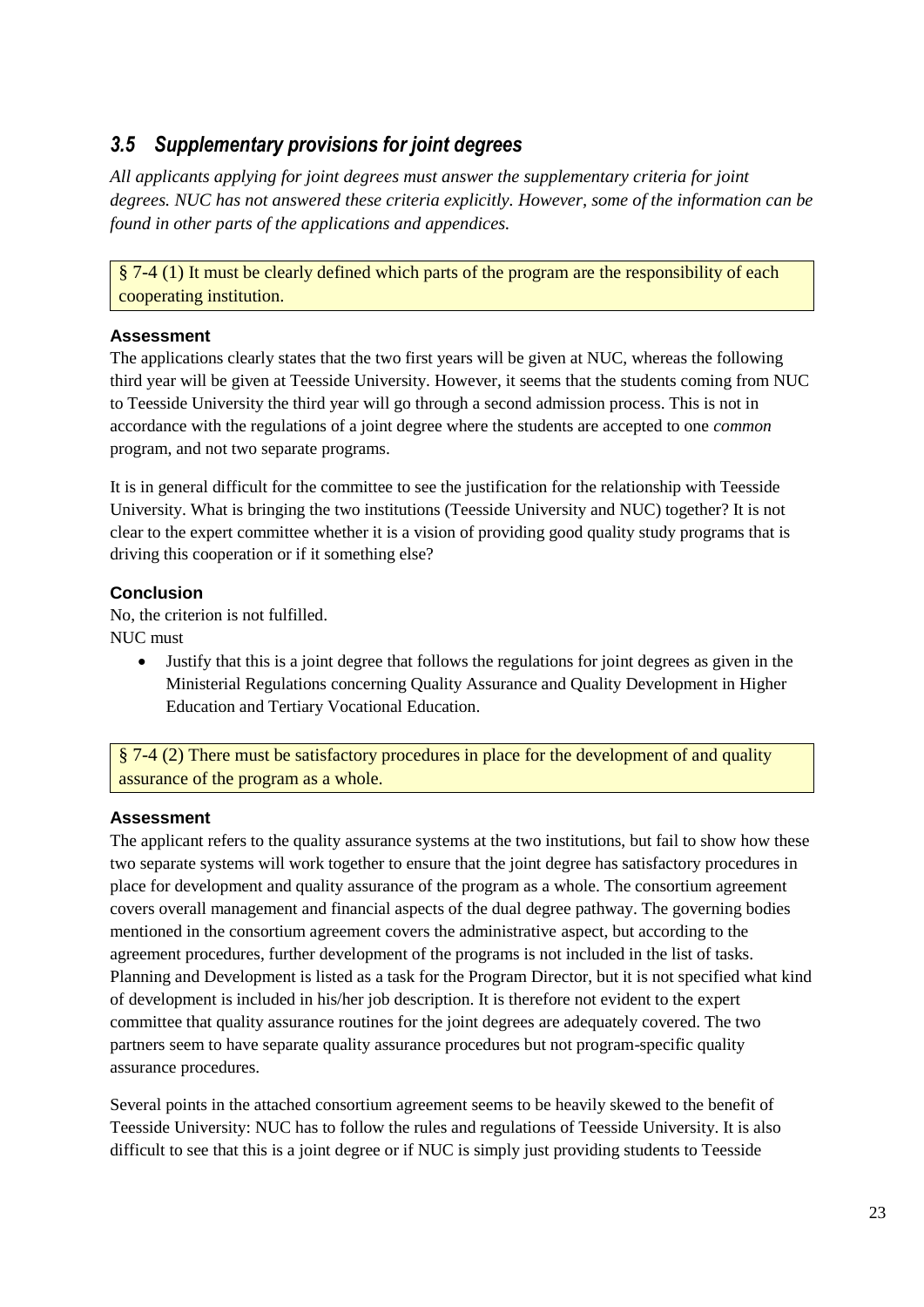University. There is no plan for student exchange going from UK to Norway, and the joint degree students will then only constitute of Norwegian students coming to UK for their final year of the bachelor degree. In addition, target markets for recruitment activities are all countries except from UK, which again is not a balanced agreement. The expert committee would like to remind NUC of the Ministerial Regulations concerning Quality Assurance and Quality Development in Higher Education and Tertiary Vocational Education, where one of the criteria for joint degrees in § 4.2.3 is that *students that are admitted to provisions that included as a part of a joint degree must be allowed periods of study of a certain lengths at collaborating institutions.* As long as there are no plans for UK student coming to NUC for the first two years, the expert committee cannot see that this is in fact a joint degree.

The agreement also states that NUC may at some point deliver 100% of the teaching, in which case no TU degree will be awarded. Again, this should not be the case for a joint degree.

It is our opinion that this collaboration looks more like an articulation agreement rather than an actual consortium agreement for a joint degree. It is indeed a pathway for the Norwegian students to obtain a bachelor degree in computer science, but it is hardly a joint endeavour.

#### **Conclusion**

No, the criterion is not fulfilled. NUC must

- Describe and justify the routines for development and quality assurance for the program as a whole.
- Justify that these routines are satisfactory
- Justify that both partner institutions are equally involved in the process.

§ 7-4 (3) The constituent parts of the program must make up a whole, as seen in relation to the program's level and learning outcomes

### **Assessment**

As mentioned in sections 3.3.2 and 3.3.3, the overall learning outcomes are not adequately developed and the implementation of these in the programs' content and structure is not satisfactory. Consequently, the expert committee is not convinced that the constituent parts of the program make up a whole.

### **Conclusion**

No, the criterion is not fulfilled.

### NUC must

 Describe and justify how the constituent parts of the program make up a whole, as seen in relation to the program's level and learning outcomes.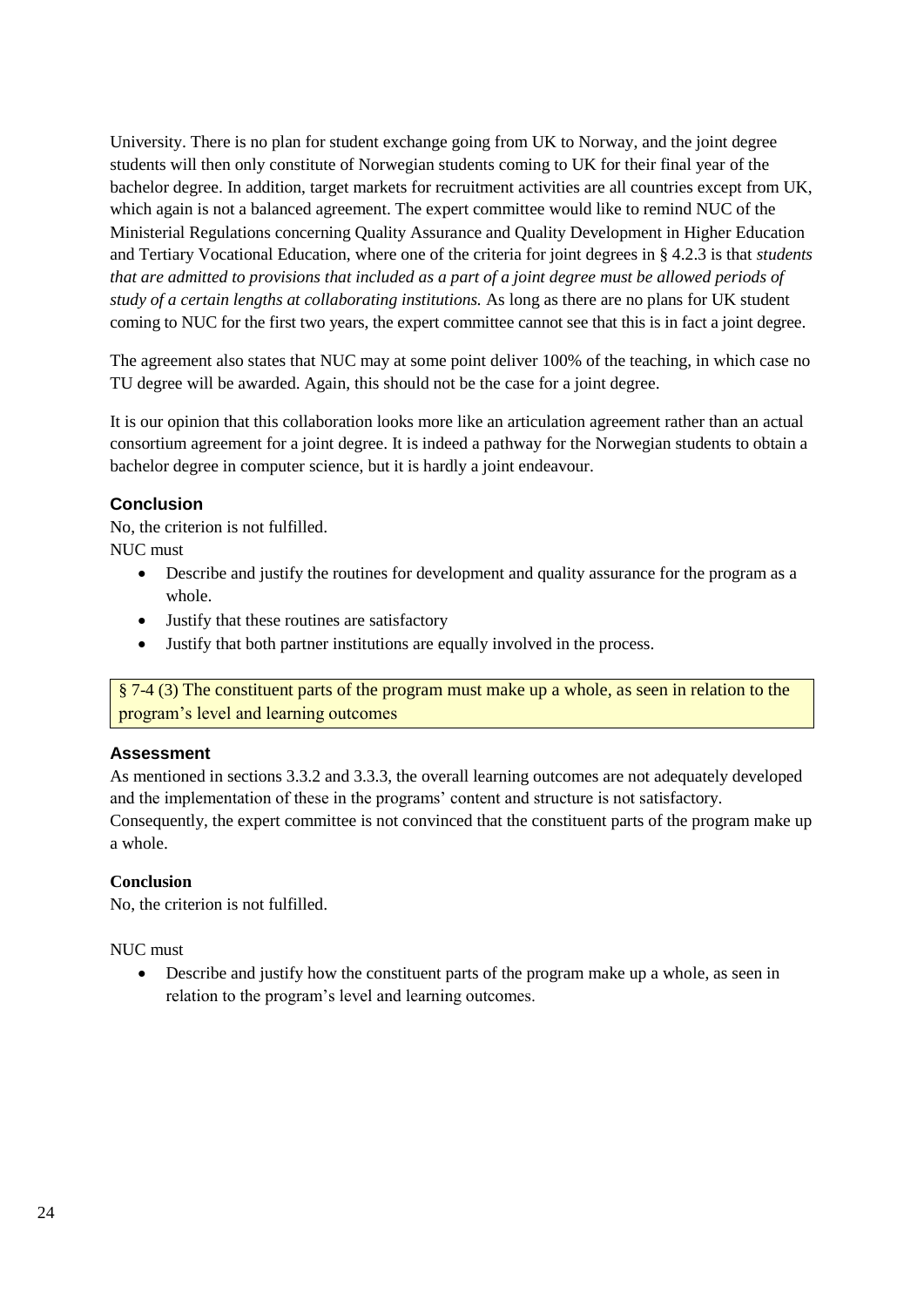# <span id="page-28-0"></span>**4 Conclusion**

Based on the written application with attached documentation, the expert committee concludes the following:

# **The committee does not recommend accreditation of the joint bachelor degree in Computer Science at Noroff University College and Teesside University.**

The expert assessment states which demands the institution is required to meet in order to achieve accreditation. In addition, the committee has provided advice for the further development of this study program.

The following requirements are not satisfied:

- §7-1 (1) Requirements laid down in the Universities and Colleges Act must be satisfied.
- $\frac{8}{7}$ -1 (2) Requirements of applicable regulations and curricula set by the Ministry of Education and Research must be satisfied.
- § 7-1 (3) The recruitment of students to the program should be large enough to enable the institution to establish and maintain a satisfactory learning environment and a stable program.
- $§$  7-1 (4) For programs including professional training, there must be adequate agreements regulating material issues of importance to the students.
- § 7-2 (1) The program must have an appropriate name.
- § 7-2 (2) The program must be described with reference to learning outcomes, cf. National Qualification Framework for Lifelong Learning. The overall learning outcome for each program, defined in knowledge, skills and general competence, shall be described.
- § 7-2 (3) The following conditions shall correspond with and be adapted to the description of the learning outcome so that the learning outcome is achieved: Content and structure of the program.
- § 7-2 (4) The following conditions shall correspond with and be adapted to the description of the learning outcome so that the learning outcome is achieved Work and teaching methods.
- § 7-2 (5) The following conditions shall correspond with and be adapted to the description of the learning outcome so that the learning outcome is achieved Examination and other types of evaluation.
- § 7-2 (6) The program must have a clear academic relevance for employment and/or further studies.
- § 7-2 (7) The program must have satisfactory links to research and academic and/or artistic development work, adapted to its level, scope and other characteristics.
- § 7-2 (8) The program must have student exchange and internationalization agreements, adapted to its level, scope and other characteristics.
- $§$  7-2 (9) The institution must have facilities, library services, administrative and technical services, ICT resources and working conditions for the students, which are adapted to the program.
- § 7-3 (1) The composition, size and collective competence of the relevant academic environment must be adapted to the program as described by the program description and also adequate for conducting relevant research and academic or artistic development work.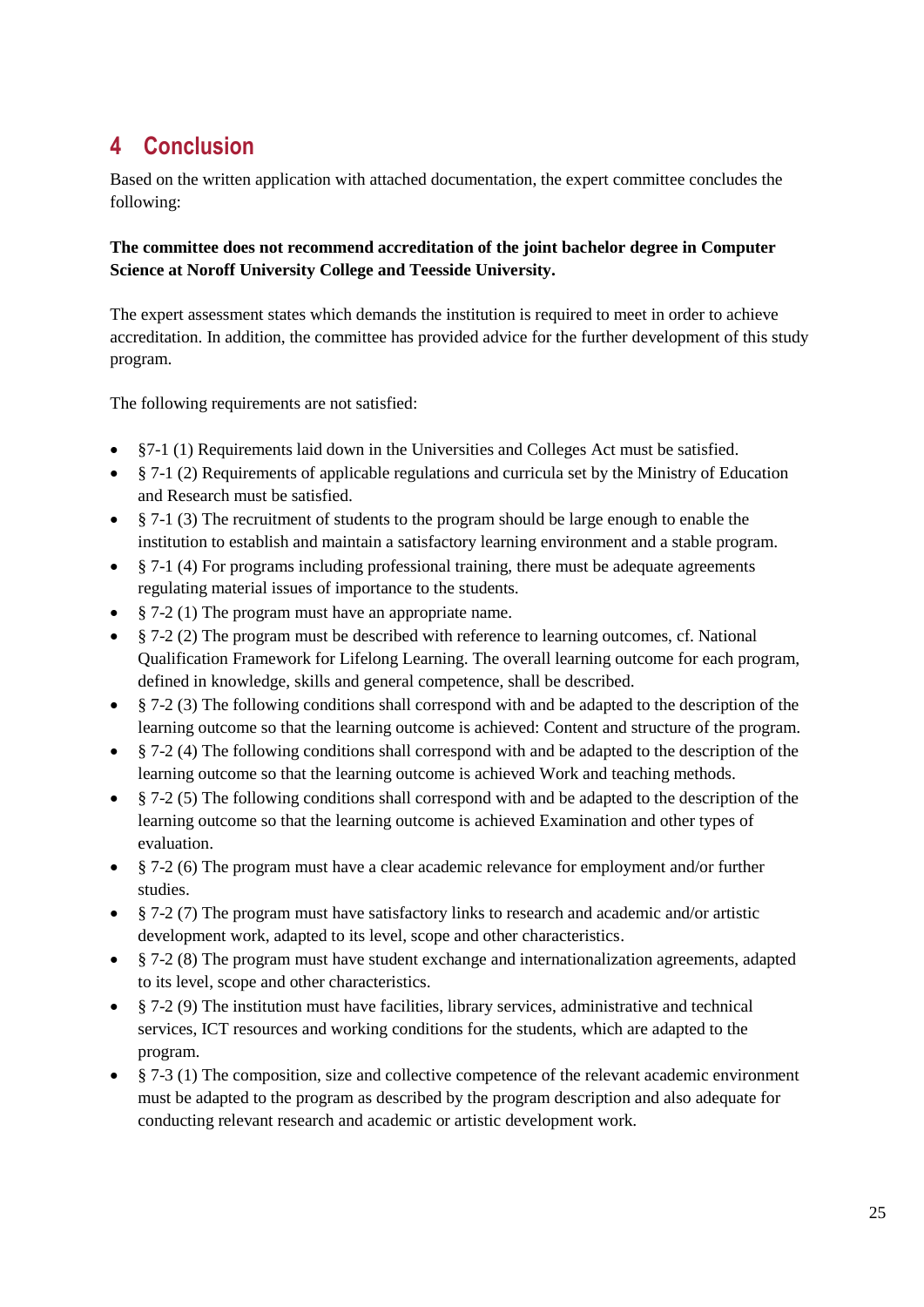- § 7-3 (3) At least 50 per cent of the academic FTEs allotted to the program must be staff with their primary employment at the institution. Of these, teachers with competence at the level of at least associate professor must be represented among those who teach the core elements of the program.
- § 7-3 (4) The academic environment must be actively engaged in research, academic and/or artistic development work.
- § 7-3 (5) For programs with supervised professional training, the academic environment and external mentors must have appropriate experience in the field of practice.

# **Supplementary provisions for the accreditation of a program or parts of a program that are constituent parts of a joint degree:**

- $\bullet$   $\&$  7-4 (1) It must be clearly defined which parts of the program are the responsible of each cooperating institution.
- $§$  7-4 (2) There must be satisfactory procedures in place for the development of and quality assurance of the program as a whole.
- § 7-4 (3) The constituent parts of the program must make up a whole, as seen in relation to the program's level and learning outcomes.

# **The following requirements must be satisfied in order to achieve accreditation:**

- Amend NUC's bylaws according to the Act  $\S$  8-1, so that Noroffs board is the highest executive body and cannot be overruled by the general assembly
- Alter NUC's bylaws paragraph 5 according to the Act  $\S$  8-1, so that student and staff representatives are full board members (with voting rights)
- Alter NUC's complaints committee regulation paragraph 3 according to the Act  $\S$  5-1 (7) cf. §§ 4-7 (3), 4-8 (10), 4-9 (5) and 4-10 (4) and the regulation of 10 October 2005 on a national appeals body for appeals according to the Act so that the mandate is in accordance with these regulations
- Amend NUC's complaints committee regulation paragraph 2 according to the Act  $\S$  5-1 (7) cf. §§ 4-7 (3), 4-8 (10), 4-9 (5) and 4-10 (4) so that the administrations competence to reverse previous decisions is limited to those matters where NUC's complaints committee is a second instance appeals body.
- Amend the Diploma supplement to include the period of study at a university outside Norway and the fact that the candidate has completed a joint/multiple degree.
- Check the diplomas, diploma supplements and transcript of records for inconsistencies, factual mistakes and spelling mistakes.
- Justify how the admission requirement is in accordance with "opptaksforskriften", specifically the time of admission, how applicants are ranked and how the quota for first-time applicants is distributed.
- Have similar mathematics requirements for all applicants regardless of their previous country of studies, justify the choice, and define precisely what is meant by "good grades".
- Describe and justify how the study program and study environment will remain stable enough despite possible dropouts and especially that the dropout rate does not become so high that they will have problems delivering what was promised to the students already admitted.
- Explain how to recruit students to this Bachelor program in particular, not just NUC in general or computer science studies in general.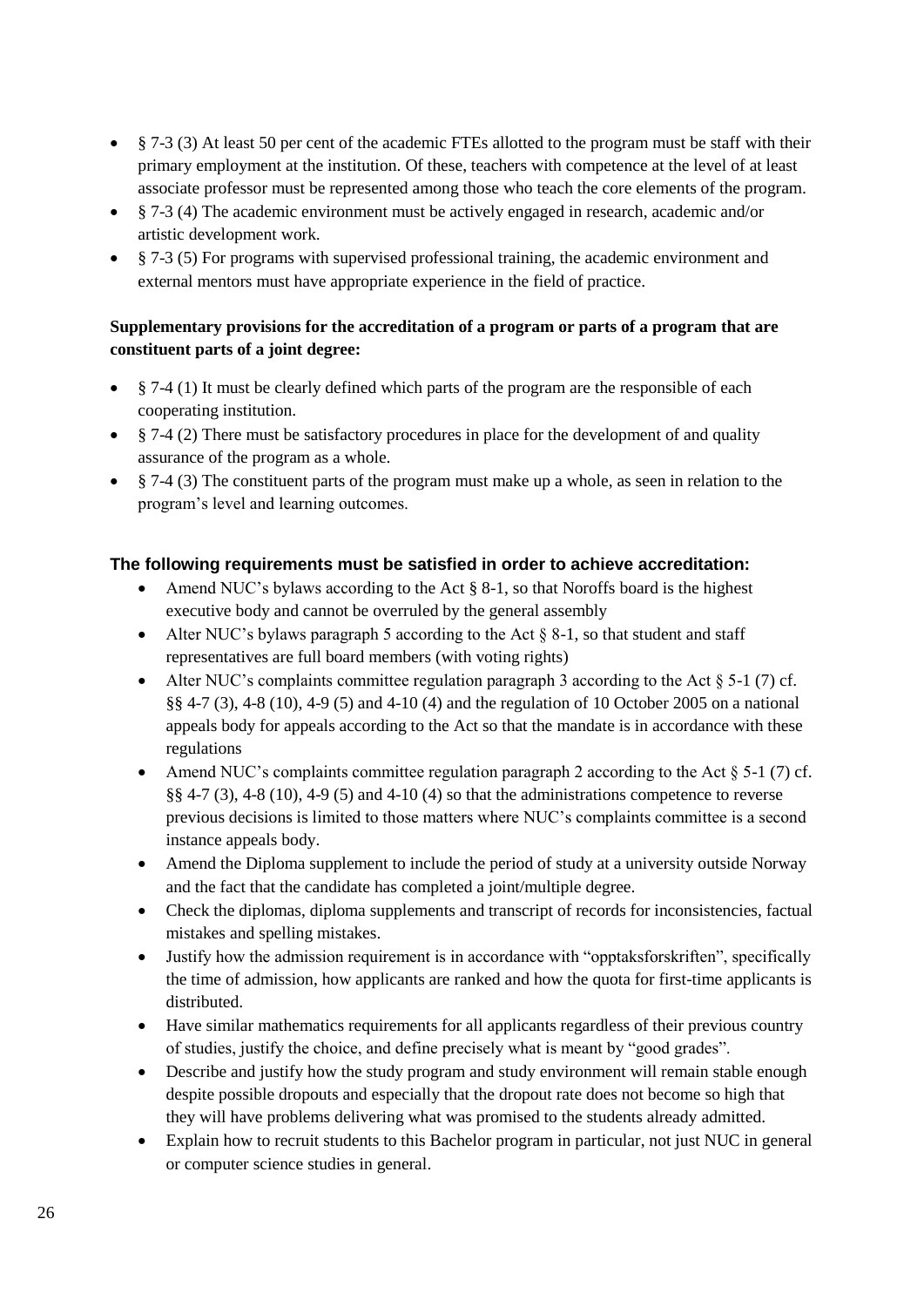- Explain how the part-time students can be guaranteed a satisfactory study environment.
- Clearly define if the placement year is optional or not
- If the placement year is obligatory, adequate agreements must be provided
- If the placement year is optional, NUC must justify that the students' achievement of the overall learning outcomes is not dependant on this.
- Change the Norwegian name to "Bachelor i Informatikk".
- Make the description of learning outcomes more specific with respect to Computer Science.
- Justify the choices that have been taken when designing the overall learning outcomes.
- Show an example of a realistic study program for the part-time students.
- After making more specific learning outcomes, describe and explain how the study program's structure and content agrees with it so that that the learning outcomes are achieved.
- Change the course description of UC1PR1101 (PRG1 Introduction to programming) so that there is a match between learning outcomes and course contents.
- Describe how the two specializations can include the same course in algorithms and data structures, while only one of the student groups having had an introduction to parts of the material in a previous course.
- After making more specific learning outcomes, describe and explain how the chosen teaching and learning methods are appropriate for achieving the learning outcomes.
- Make explicit what they mean by "problem based learning".
- Show that they will provide exam and evaluation systems that ensure that the students achieve the learning outcomes.
- Describe how blog assessment is feasible also for part-time students.
- Provide examples of relevant Norwegian job opportunities.
- Provide a clearer case for how this Bachelor program will satisfy admissions criteria for the given master programs at TU, and also in Norway.
- Describe in more detail what participation in TU Schools' Employability program to develop Graduate Skills entails, and how this is organized – particularly during the first two years of study at NUC in Norway.
- Provide evidence of satisfactory links to research and academic and/or artistic development work, adapted to its level, scope and other characteristics.
- Justify that the institution has facilities, library services, administrative and technical services, ICT resources and working conditions for the students, which are adapted to the program, and that can accommodate the potential large number of new students.
- Justify how the faculty staff's time is distributed between different courses and programs, and evaluate the realism of this plan
- Justify how the total of FTEs allotted to this program is sufficient.
- Justify how the faculty staff is adequately equipped for conducting relevant research and academic or artistic development work relevant for the study program.
- Start the recruitment process of a new Associate Professor to cover 0,5 FTEs in the program.
- Justify how core informatics such as networks and algorithms is covered by the faculty staff.
- Justify that faculty staff with the right formal competence cover all core elements.
- Provide CVs of all relevant faculty staff members, and quality control the content against the application.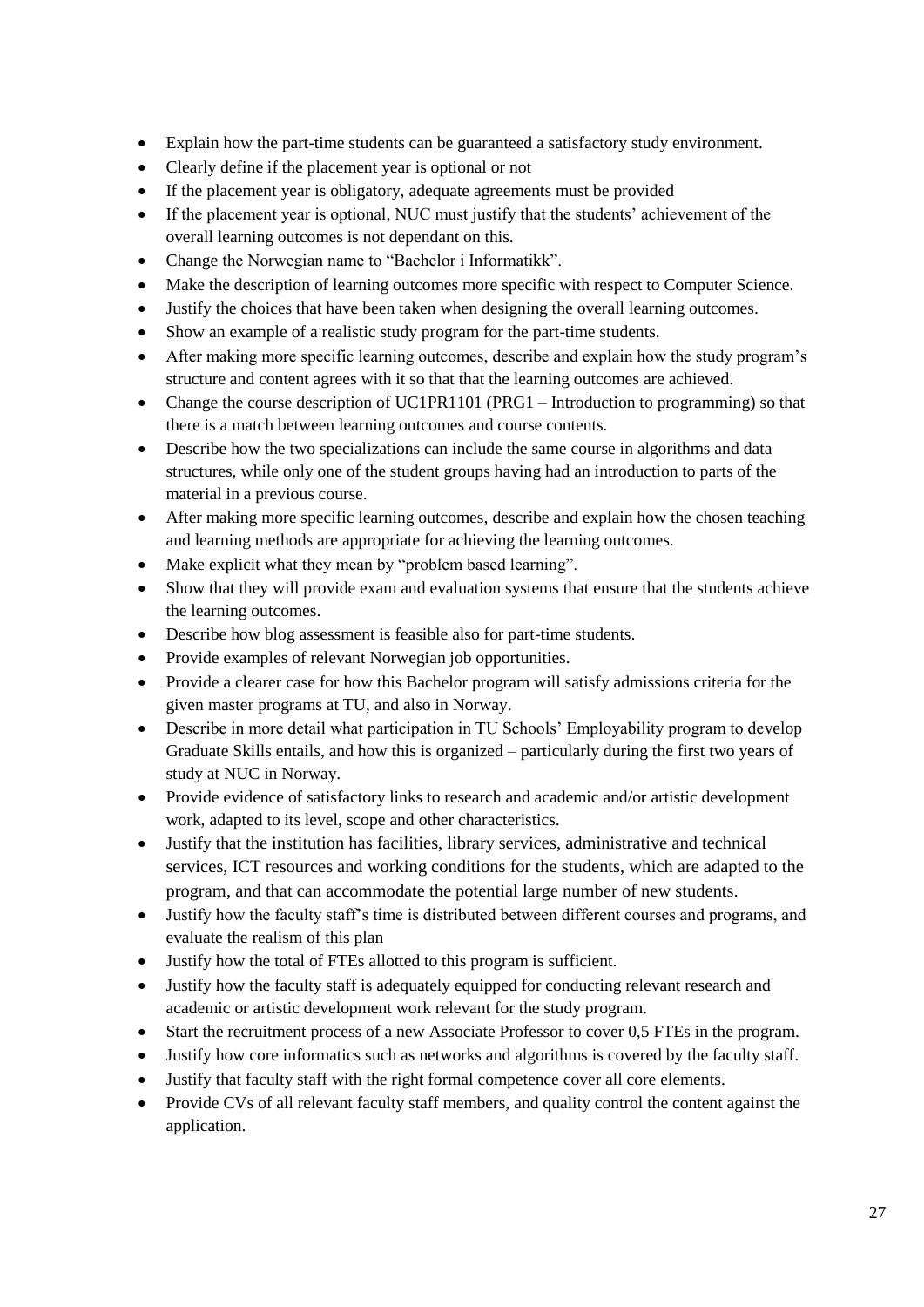- Provide adequate indication of how they intend to provide research-based teaching across the core of computer science.
- Clearly state if the placement year is optional or not.
- If the placement year is obligatory, NUC must justify that the academic environment and external mentors have appropriate experience in the field of practice.
- Justify that this is a joint degree that follows the regulations for joint degrees as given in the Ministerial Regulations concerning Quality Assurance and Quality Development in Higher Education and Tertiary Vocational Education.
- Describe and justify the routines for development and quality assurance for the program as a whole.
- Justify that these routines are satisfactory
- Justify that both partner institutions are equally involved in the process.
- Describe and justify how the constituent parts of the program make up a whole, as seen in relation to the program's level and learning outcomes

### **The committee offers the following advice to develop the study program further.**

- Consider measures to ensure the students get a feeling of belonging and class-cohesion, especially in the common subjects that are taken across study program and/or by many parttime/single subject continuing education students.
- For blended online students, be clear in their recruitment material when and how much attendance at campus is required.
- Design a strategy to ensure that valuable aspects from the courses with focus on general/professional competence are integrated in the consecutive courses.
- Consider using another language than C in the first programming course; alternatively justify the choice of C.
- Consider revising the name and/or content of the course in artificial intelligence programming.
- Consider revising the course in network administration to focus more on practical skills, and possibly also theoretical knowledge.
- Consider extending the content of the course in discrete mathematics.
- Consider including more theoretical concepts in the operating systems course.
- Consider written examinations with external graders (censors) for quality control.
- Establish research cooperation with Teesside University
- Expand international relations
- Have a more conscious approach as to how different collaborations and networks can contribute in enhancing the quality of a study program

# <span id="page-31-0"></span>**5 Comment from the institution**

NUC received the report from Nokut in beginning of July and is responding with our comments within the extended time limit of 14 August 2015.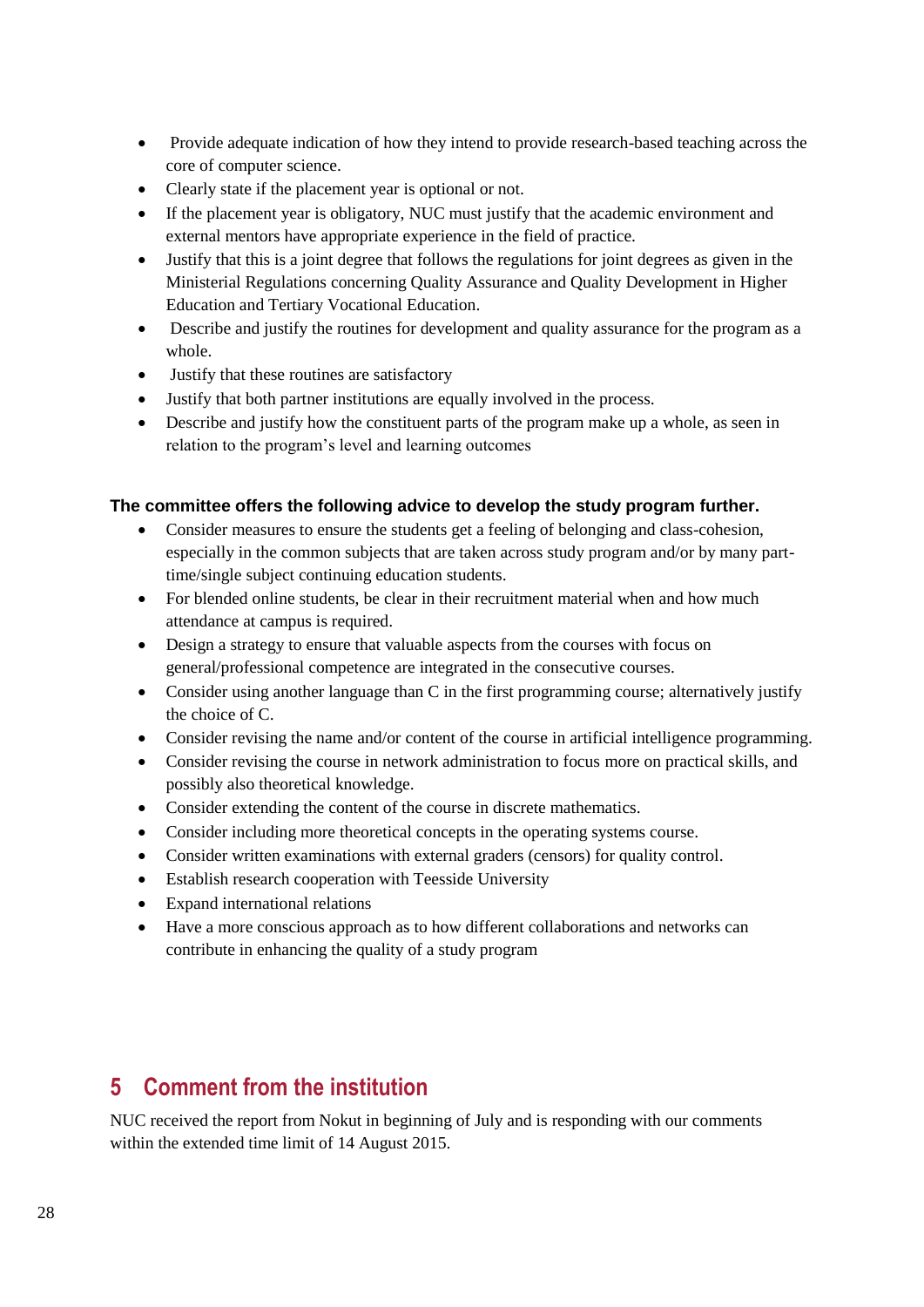The committee did not recommend accreditation of the Bachelor degree in Computer Science at Noroff University College. NUC has carefully gone through the report and provided justifications and made modifications.

- 1. NUC is of the opinion that conditional approval can be granted since the only major outstanding issue is the recruitment of one academic staff. The recruitment process has been started, and information will be submitted to Nokut as soon as the employment contract is signed. As agreed with Nokut in telephone meeting, the detailed response to each point raised from Nokut and the Committee in the joint "tilsynsrapport" are given in appendix 1 to this report. The main reasons for our conclusion are:
- 2. The Committee require justification to many issues in our application. NUC emphasis is to give the reasons for a solution and then describe the solution. NUC has in appendix 1 further clarified, explained and given reasons to all the points where the Committee ask for justification.
- 3. The NUC Board has agreed to all the required modifications. This is documented in minutes from the Board.
- 4. NUC comply with "opptaksforskriften" through participation in Samordna Opptak.
- 5. NUC have modified the general learning outcomes to make them more specific but still keeping the close relationship to NKR and the philosophy to harmonize and standardize the learning outcomes as much as possible. NUC have evaluated all detailed learning outcomes to ensure that they comply with the general learning outcomes modified according to the recommendation from the committee. As a result no modifications were required to the detailed learning outcomes. One word in a single course level outcome was modified as a result of changing of C to Python.
- 6. NUC have accommodated modifications to the program structure where appropriate. See appendix 1.
- 7. The Committee concerns with NUC part-time delivery are technical and have been covered in attachment 1 and 7. NUC will not introduce part-time studies until experience is gained with full-time offering.
- 8. The committee argues: "Several parts of the application are repetitive and also a bit cut and paste from the guideline rather than providing detailed insight regarding accomplishing the goals". NUC follows the Nokut template closely. This template is based on the use of a huge number of appendixes. Nokut has previously advised NUC that documents (in particular application and study plan) should be so complete that there should be no need to look up other documents while reading it. That can only be achieved with a certain repetition of content across documents.
- 9. The design of a consortium for the administration of the joint degree follow best practise in the field, and is based on the two existing QA systems at TU and NUC with a balanced overarching administrative system.
- 10. The recruitment of the missing academic member of staff has started and the present situation should allow conditional approval. Other comments regarding our staffing are considered to be minor and seem partly to be misunderstandings.

We have accommodated modifications as required by the committee, provided the appropriate level of information, and given good reasons for our choices so that conditional approval can be granted.

### **Basic Prerequisites**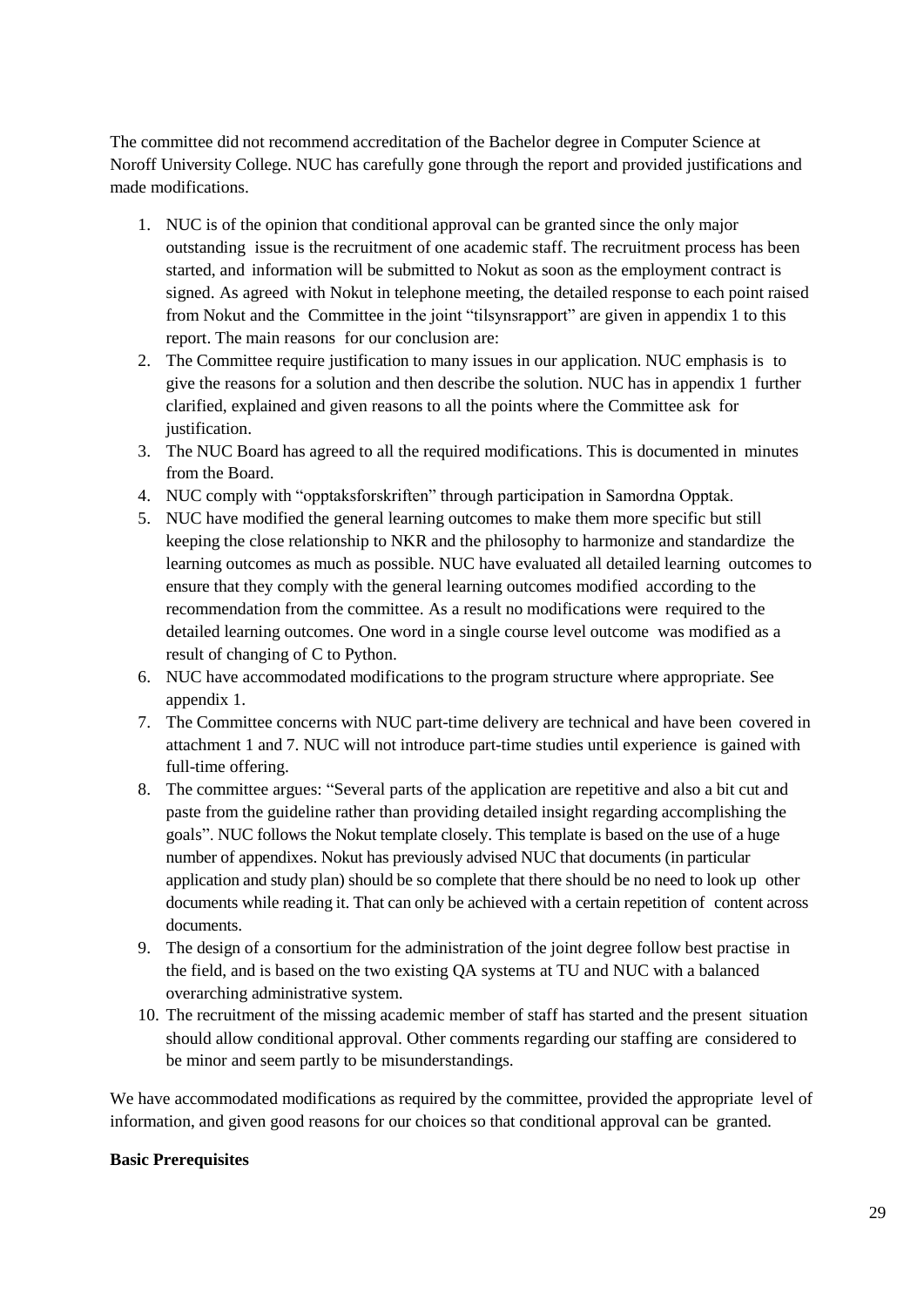The Committee has highlighted issues in our regulatory documents which neither Nokut nor any previous committee has raised concerns over. It has already been decided by our Board to give staff and student representatives full rights and responsibilities, amend bylaws and complain committee documentation. (Our reason for not giving student and staff full rights before has been to protect these representatives from potential financial consequences that board members may face.) We would like an explanation from Nokut on the issue of reversing complaint decisions, which we do not understand, maybe due to that we have not encountered the need for this. We kindly ask if Nokut could provide a sample text that we can and will incorporate in the Complain Committee regulation.

#### **Recruitment of students**

NUC comply with "opptaksforskriften" through our participation in SO. The Committee problematize our recruitment system and are concerned with NUC's capacity to address the situation where there are too many applications or there are too few students e.g. due to dropout. In educational institutions there will always be challenges related to recruitment. In accordance with Nokut requirements, we have stated our ambition to recruit 10 - 40 students. This is considered a sufficient number to create a working environment where students are able to discuss problems and engage in peer-to-peer learning in tutorial sessions. We have a robust QA system, a competent management and a qualified academic staff that will handle deviations. Up until now, NUC has always been able to offer all qualified applicants a place. Should we come into a situation where we receive more qualified applications than we can handle, the ranking will be based on MATRS (SO term for GSK + Math R1) results in combination with our impression from the interview of each candidate. In the interview we may advise the students to select other study programs or consider our vocational school should we find them not suited or qualified.

#### **Comments to the operation**

The Committee asks us to describe and justify a number of issues. These are dropouts; learning environment, marketing, recruitment-process and a new requirement of minimal limit of students. We are aware of these important parts in running an education institution, but consider all these descriptions sufficiently given in the submitted documentation and the appendixes to this report. As part of our QA we are regularly revising and improving on our internal processes, learning environment and delivery. We can document actual dropout after 3 years of operation, which is satisfactory. We can also report from our student surveys that online students are marginally more satisfied than campus based students. NUC is focused on management by objectives (see our QA system) and believe in letting the board and management handle the operations according to laws and regulations.

#### **Overall learning outcome**

The Committee argues that the general learning outcomes are too general. NUC has revised the learning outcomes and made them more specific without changing the general intention. The learning outcomes are modified to be sufficiently general to communicate the qualifications to industry and society at large and specific enough for the students to understand the direction and content of the program. The general learning outcomes should be seen in relation to the specific learning outcomes given in each course description and the mapping given in the application. We also argue that they are similar in style to comparable courses offered at other Norwegian institutions. We also argue that we try to follow the approach given in National guidelines for engineering education developed by NRT.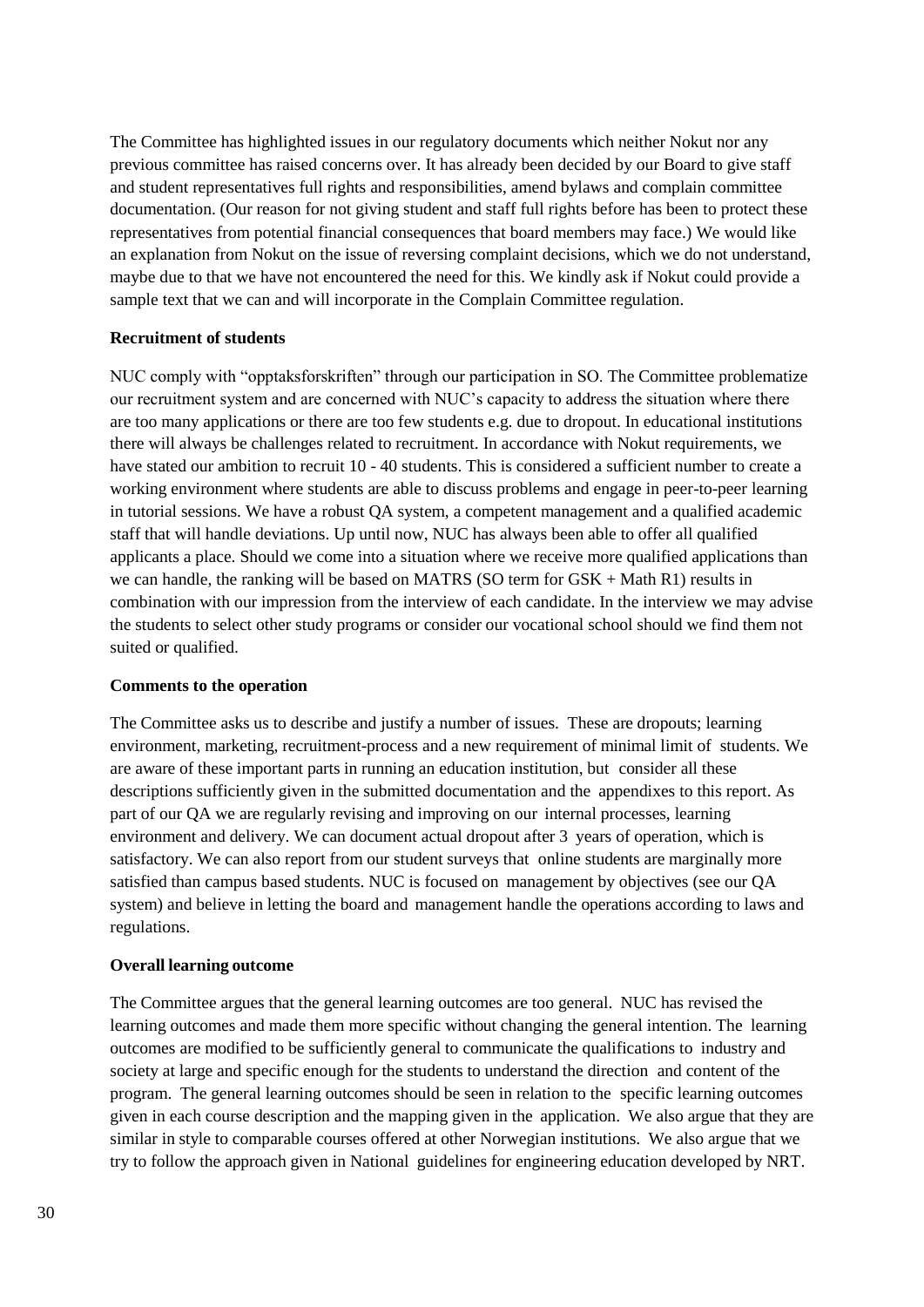Here they argue that the learning outcome should as far as possible be standardized independent of institution. We support their argument and have therefore tried to be as close to description in NKR as possible. The strength of this harmonized approach is that industry will recognize them, it will make student transfer between academic institutions easier and make choice of education easier for the students.

#### **Content and structure of program**

We are pleased to see that the Committee has no severe structural comments to our program. NUC has taken note of all the comments from the committee and made modifications where it is appropriate. See appendix 1.

#### **Work and teaching methods**

With our modified learning outcomes NUC are in compliance.

#### **Examination and other types of evaluation**

The answers to the committee are found and covered in each course descriptor where the student evaluation of the courses is highlighted.

#### **Relevance of program**

NUC has provided the information that the Committee is requesting. See Appendix 1.

#### **Infrastructure**

NUC has the basic infrastructure in place with options to expand and increase capacity when needed. The infrastructure has proven its functionality over the last 3 years. See appendix 1 for details.

#### **The composition,size and competence of the academic environment**

The Committee problematize the allocation of staff time, and correctly observes that the same allocation of staff-time is repeated in several programs. The reason for this is that many courses are taught in several programs in parallel in such a way that the tutoring staff, and not the lecturing staff mainly covers the increased workload with large student groups. The committee should also note that lectures are recorded and can be viewed and reviewed at any time.

NUC has used the Nokut template in Table 3 (see appendix 7 for revised table).

NUC is continually working with the staffing issues and the recruitment process of staff is on- going. The financial reality of private institutions is that the employment of additional staff is at least partially dependent on program approval. An updated staffing table, CV and publication list is attached in appendix 9,10,11.

### **The academic environment's external participation**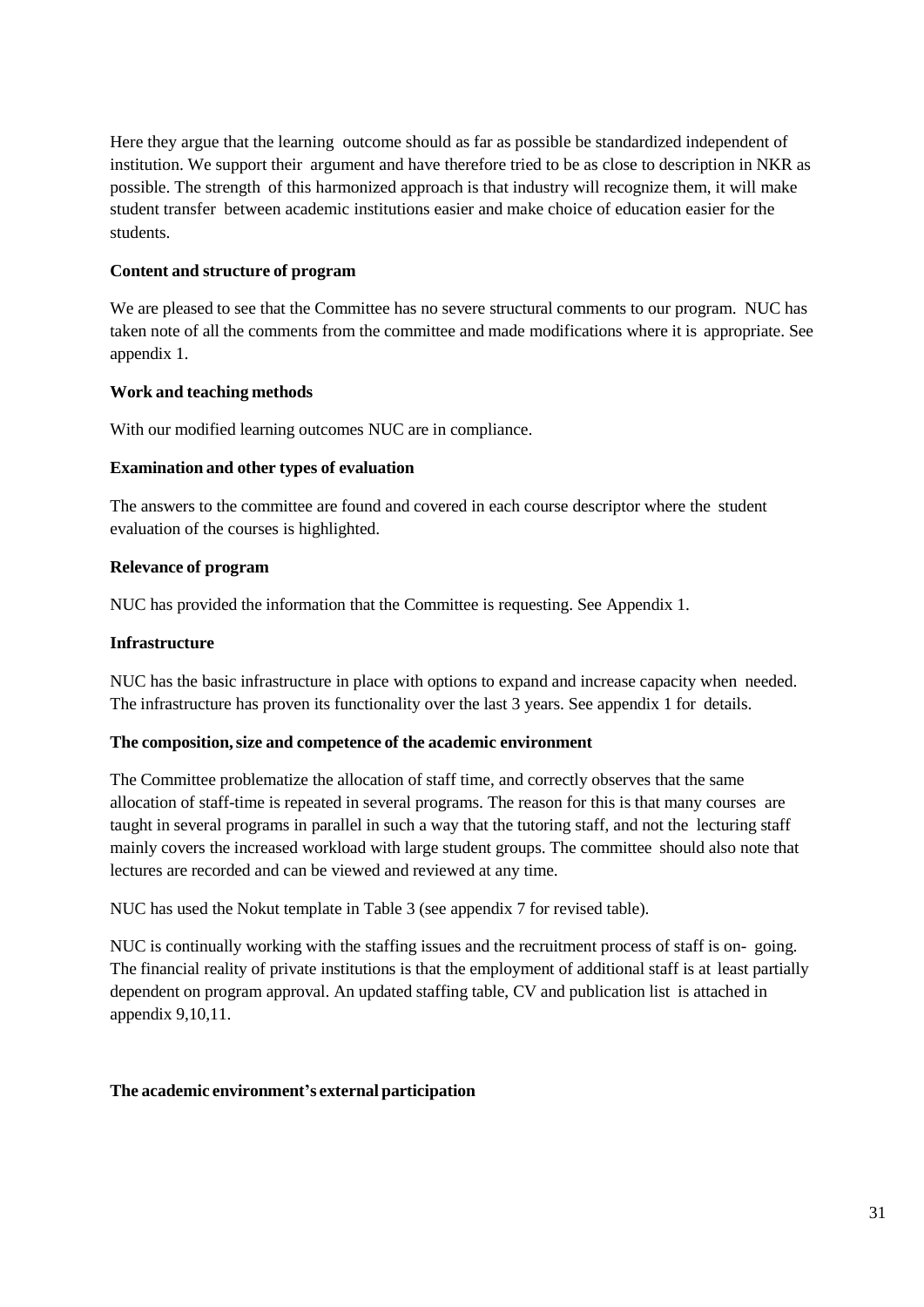NUC takes note of good advice from the committee and will work to continually strengthen our external collaboration with international partner universities, industry clusters and individual companies. See details in appendix 1.

#### **The academic environment's research and developmentwork**

All teaching is research based in that staff will include their recent work as examples in the lecture sessions. Guest lectures from researchers take place during the year. Current research papers are referenced and discussed in class. Students are involved in research activities and are encouraged to develop ideas and to write papers themselves.

#### **Supplementary provisions for joint degrees**

Each partner will operate its own quality assurance processes, utilising procedures and systems at their premises. We recognise the need for an overarching coordinating body and sub- management structures to ensure that good student experience is delivered seamlessly throughout all years of the program regardless of location of teaching delivery.

The parties have equal rights and responsibilities in the management of the program. There is a joint chair in order to ensure the balance.

Kristiansand 14 August 2015 Ernst Sundt, Rector NUC.

# <span id="page-35-0"></span>**6 Additional expert assessment**

# <span id="page-35-1"></span>*6.1 Basic prerequisites for accreditation (§ 7-1)*

# **6.1.1 Requirements assessed by NOKUT**

§ 7-1 (1) The following requirements laid down in the Universities and Colleges Act shall be assessed for accreditation: a) Internal regulations and governance b) Appeals committee c) Learning environment committee

d) Education plan

e) Diplomas and Diploma Supplement

f) Quality assurance system.

NUC must:

• Amend NUC's bylaws according to the Act  $\S$  8-1, so that Noroffs board is the highest executive body and cannot be overruled by the general assembly.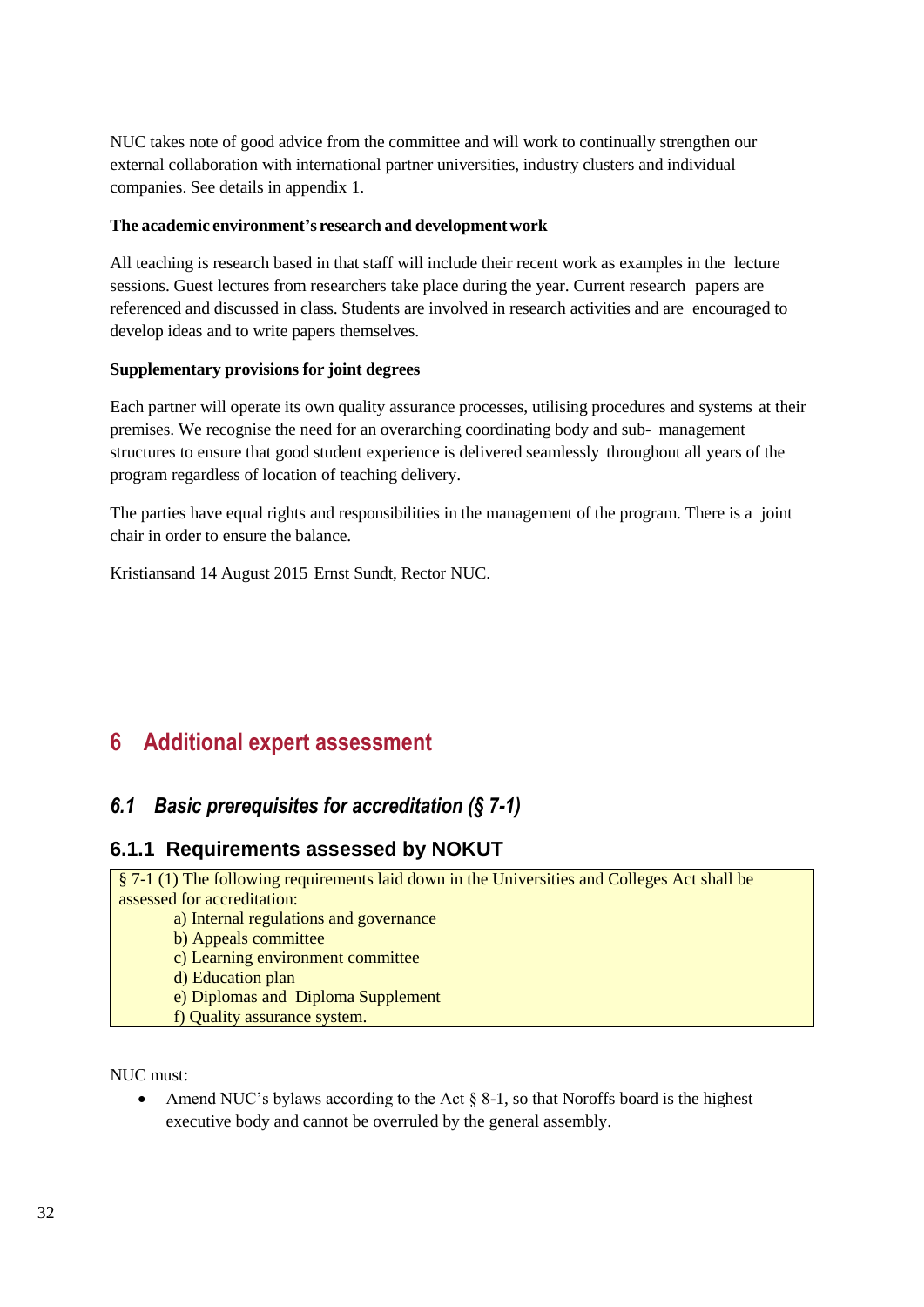- Alter NUC's bylaws paragraph 5 according to the Act § 8-1, so that student and staff representatives are full board members (with voting rights).
- Alter NUC's complaints committee regulation paragraph 3 according to the Act  $\S$  5-1 (7) cf. §§ 4-7 (3), 4-8 (10), 4-9 (5) and 4-10 (4) and the regulation of 10 October 2005 on a national appeals body for appeals according to the Act so that the mandate is in accordance with these regulations.
- Amend NUC's complaints committee regulation paragraph 2 according to the Act  $\S$  5-1 (7) cf. §§ 4-7 (3), 4-8 (10), 4-9 (5) and 4-10 (4) so that the administrations competence to reverse previous decisions is limited to those matters where NUC's complaints committee is a second instance appeals body.
- Amend the Diploma supplement to include the period of study at a university outside Norway and the fact that the candidate has completed a joint/multiple degree.
- Check the diplomas, diploma supplements and transcript of records for inconsistencies, factual mistakes and spelling mistakes.

a) Internal regulations and governance

NUC held an extraordinary board meeting of which the minutes are sent as appendix 2 to NOKUT.

In this board meeting, the NUC board decided that student and staff representatives are registered as full members of the board, and that the NUC bylaws will be amended so that NUC's board is the highest executive body and cannot be overruled by the general assembly.

However, since NUC AS is a corporation, § 5-18 of the private limited companies act ("aksjeloven" in Norwegian) applies. Accordingly, only NUC's general assembly has the competency to amend NUC's bylaws, not NUC's board. The act relating to universities and university colleges ("the Act") only precedes the private limited companies act on those issues it regulates (e.g. the Act prescribes in § 8-1 that the board is the highest executive body, a stipulation which precedes the private limited companies act). The Act does not regulate the competency of a board to amend a corporation's bylaws, thus § 5-18 of the private limited companies act applies.

For the amendments to NUC's bylaws to be valid, they need to be decided upon by NUC's general assembly.

In addition, NOKUT requires to be presented the amended bylaws, as this is one of the obligatory appendices to an application for accreditation.

b) Appeals Committee

NUC's board decided to alter the complaints committee regulation in accordance with NOKUTs remarks on the legal requirements prescribed by the Act.

NOKUT requires to be presented NUC's amended complaints committee regulation, as this is one of the obligatory appendices to an application for accreditation.

NUC commented in its response to the report that it does not understand the issue of reversing complaint decisions. In the complaints committee regulations paragraph 2, it states: *"If the*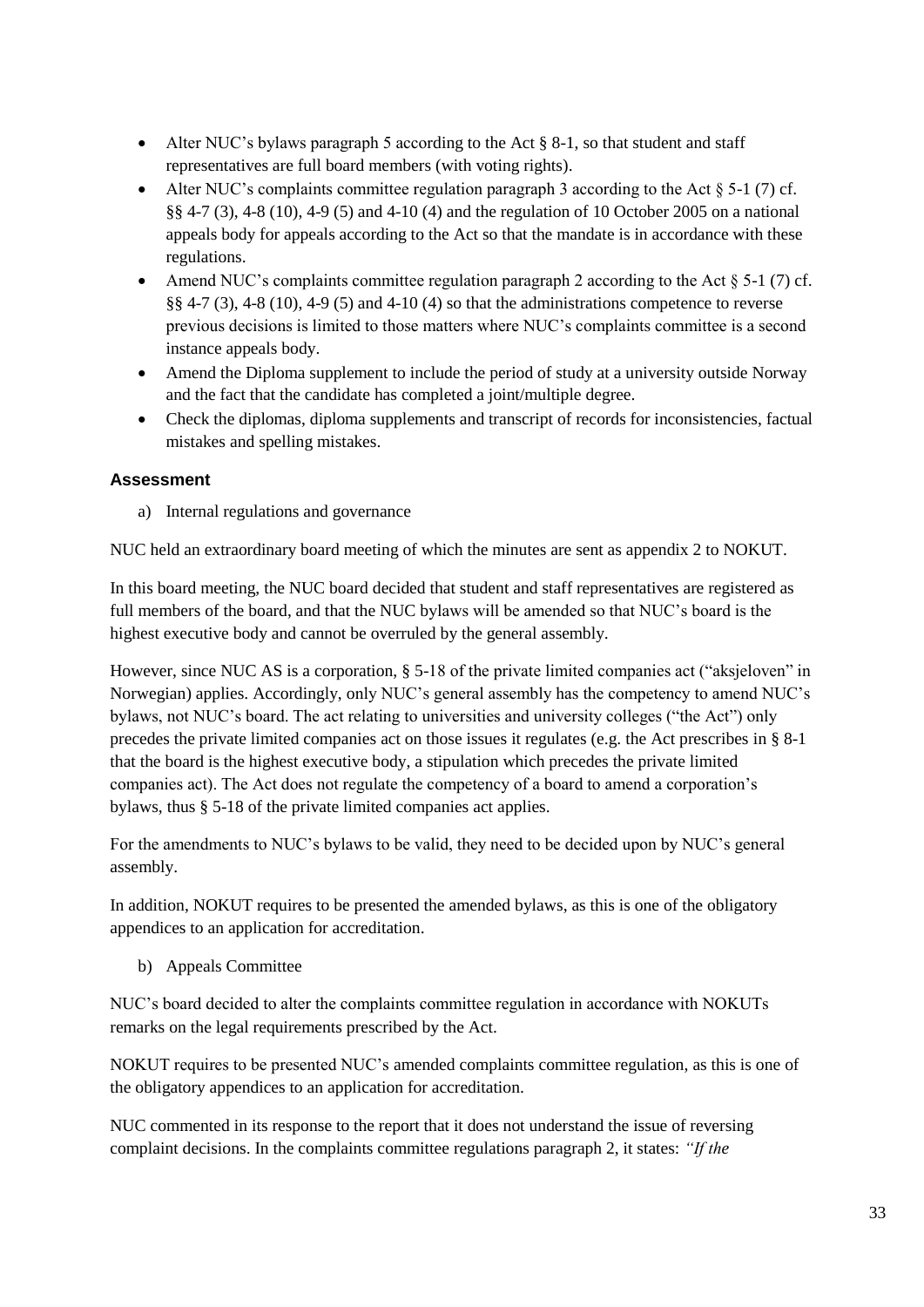*administration at Noroff has no doubts that a complaint should be upheld, the decision on the complaint can be made by the administration itself. The Administration must inform the Noroff Board about decisions taken in relation to complaints."*

However, on those matters where the NUC's complaints committee is the only competent body to decide as a first instance organ according to the Act, it is also the only competent body to reverse ("omgjøre" in Norwegian) its own decisions, according to  $\S$  35 of the public administration act ("forvaltningsloven" in Norwegian). Therefore, NUCs administration cannot be accorded the power to decide upon complaints or reverse decisions made by the complaints committee.

The diploma has been changed to include the reflect the fact that this is a joint degree. The sample transcript still lacks information as to which term each individual course is taken, and the sum of ECTS is wrong.

### **Conclusion**

No, the criterion is not fulfilled.

# **6.1.2 Requirements in applicable regulations and curricula**

§ 7-1 (2) Requirements of applicable regulations and curricula set by the Ministry of Education and Research must be satisfied.

NUC must:

- Justify how the admission requirement is in accordance with "opptaksforskriften", specifically the time of admission, how applicants are ranked and how the quota for first-time applicants is distributed.
- Have similar mathematics requirements for all applicants regardless of their previous country of studies, justify the choice, and define precisely what is meant by "good grades".

### **Assessment**

NUC has described that they comply with "opptaksforskriften" with MATRS (mathematics R1) and that their local intake will follow the same procedure. They have adjusted the requirement of "good grades" in mathematics to a passing grade in R1 (or similar), and that the requirement will be the same for all applicants.

### **Conclusion**

Yes, the criterion is fulfilled.

# **6.1.3 Recruitment of students**

```
§ 7-1 (3) The recruitment of students to the program should be large enough to enable the institution 
 to establish and maintain a satisfactory learning environment and a stable program.
NUC must:
```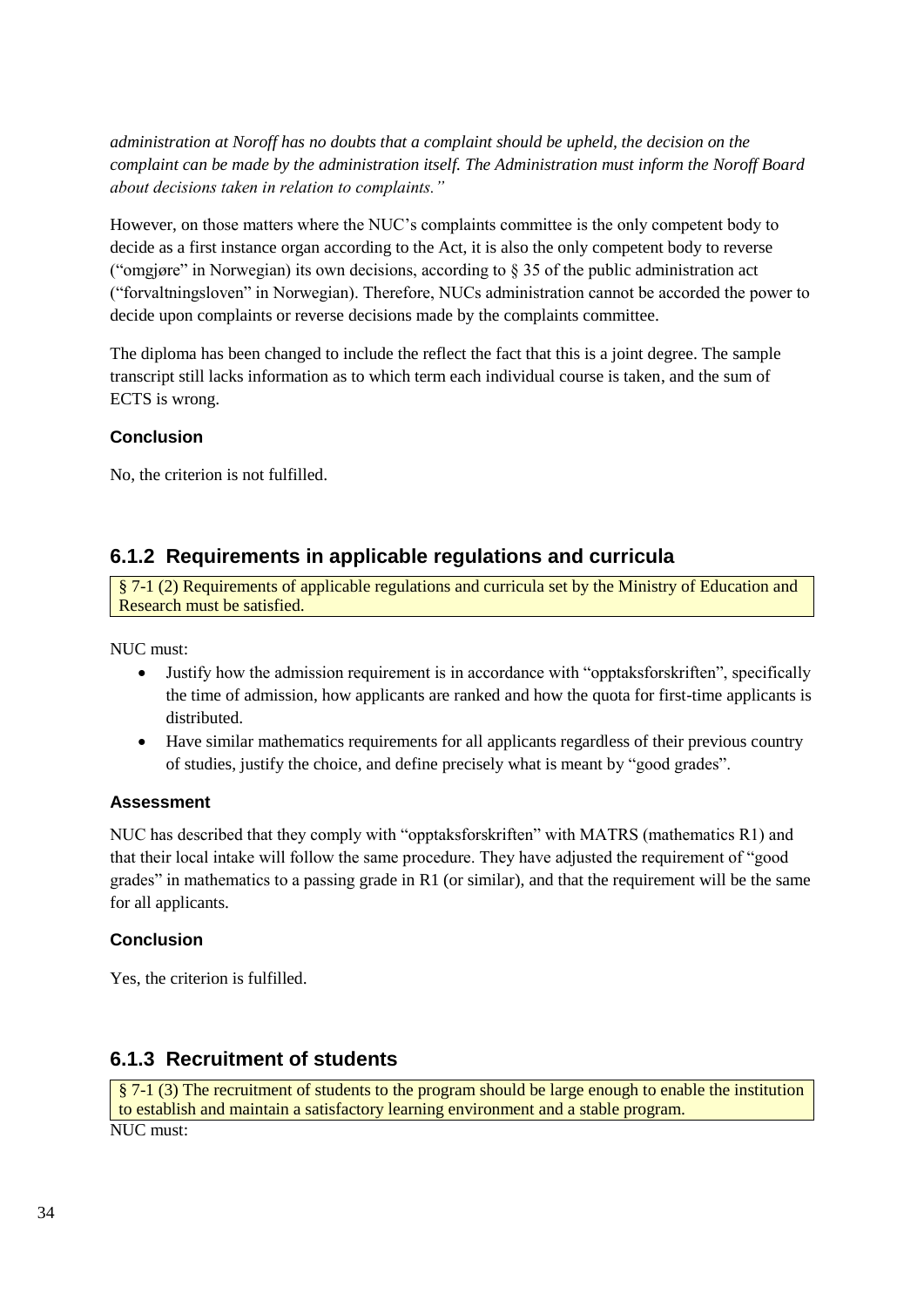- Describe and justify how the study program and study environment will remain stable enough despite possible dropouts and especially that the dropout rate does not become so high that they will have problems delivering what was promised to the students already admitted.
- Explain how to recruit students to this Bachelor program in particular, not just NUC in general or computer science studies in general.
- Explain how the part-time students can be guaranteed a satisfactory study environment.

NUC states that once a program is started, they are committed to offer all 3 years of education, and that sharing courses between programmes helps secure a robust study environment. However, the issue of a satisfactory learning environment for the specialization courses with a low intake and possible dropouts is not addressed.

The bachelor program is said to have its own marketing activities as part of the general marketing plan. The committee agrees that the details of this can be left to NUC, but strongly recommends that NUC has marketing material where the similarities and differences with respect to the other programmes at NUC is clearly described.

NUC states that student evaluations show that online students are marginally more satisfied than campus students are. The study environment for part-time students is not described as they do not plan to offer part-time studies until they have experience with full-time students. However, the application concerns also part-time studies which means that NUC have to consider (and describe) also the study environment for part-time students.

# **Conclusion**

No, the criterion is not fulfilled.

# **6.1.4 Agreements regarding professional training**

§ 7-1 (4) For programs including professional training, there must be adequate agreements regulating material issues of importance to the students.

NUC must:

- Clearly define if the placement year is optional or not.
- If the placement year is obligatory, adequate agreements must be provided.
- If the placement year is optional, NUC must justify that the students' achievement of the overall learning outcomes is not dependant on this.

### **Assessment**

The placement year is said to be optional, and not necessary for achieving the learning outcomes of the program.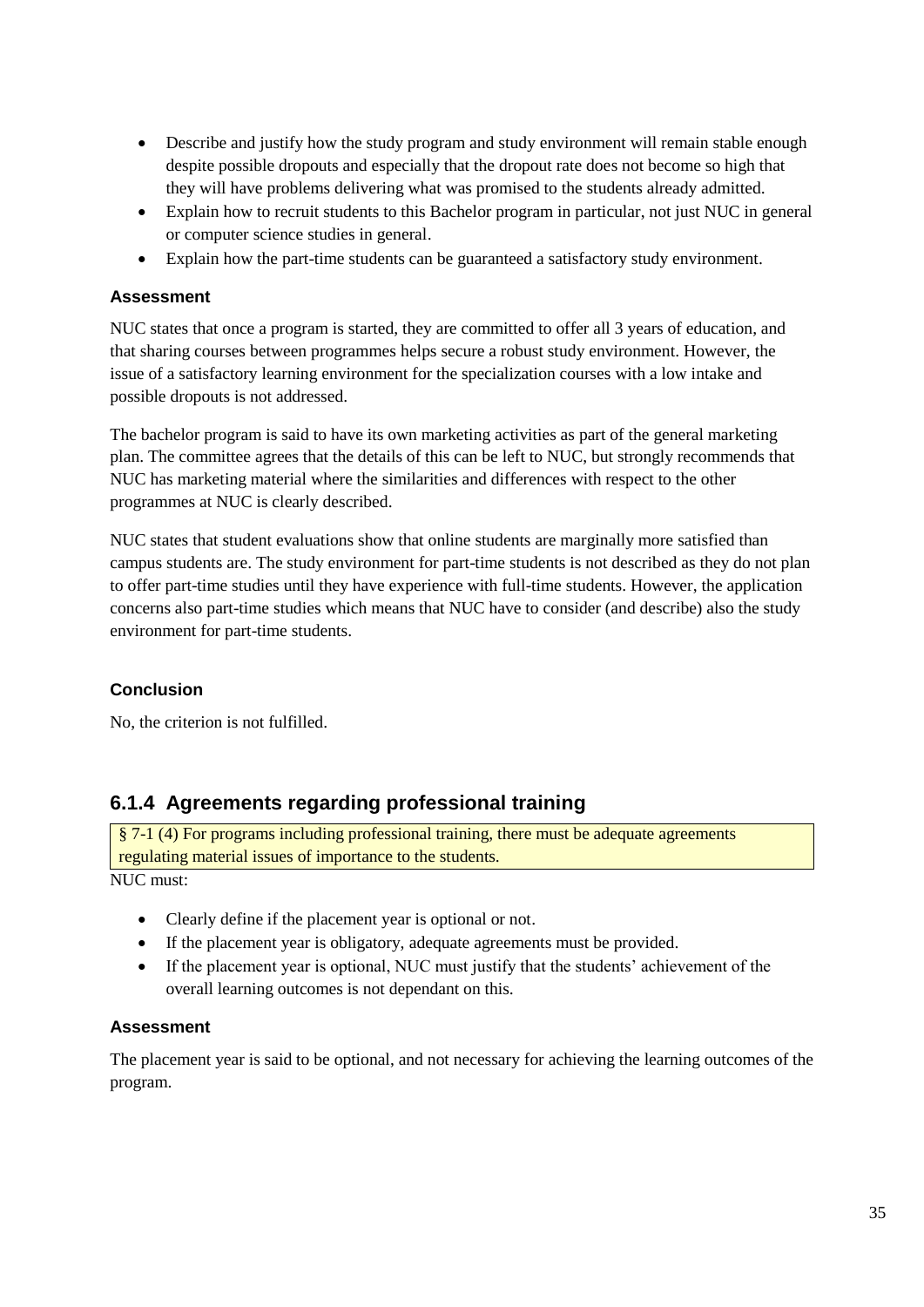# **Conclusion**

NUC has clarified that the criterion is not relevant.

# <span id="page-39-0"></span>*6.2 Plan for the program (§ 7-2)*

# **6.2.1 Program name**

§ 7-2 (1) The program must have an appropriate title.

#### NUC must:

• Change the Norwegian name to "Bachelor i Informatikk".

### **Assessment**

The Norwegian name has been changed to "Bachelor i informatikk" as adviced by the committee.

# **Conclusion**

Yes, the criterion is fulfilled.

# **6.2.2 Overall learning outcome**

§ 7-2 (2) The program must be described with reference to learning outcomes, cf. National Qualification Framework for Lifelong Learning. The overall learning outcome for each program, defined in knowledge, skills and general competence, shall be described. NUC must:

- Make the description of learning outcomes more specific with respect to Computer Science.
- Justify the choices that have been taken when designing the overall learning outcomes.

### **Assessment**

The learning outcomes has been made more specific for computer science, but the issues with respect to e.g. K4 and T2 remains.

NUC states that they have stayed as close to NKR as possible, as they have adopted the philosophy behind "Rammeplan for Ingeniørutdanning" where ideally the learning outcomes should be independent of institution. However, the proposed study in computer science is not in the scope of this "rammeplan". The committee does not agree with that the learning outcomes should be independent of institution, but rather believes that good descriptions of learning outcomes should highlight both the similarities,as well as the differences between different computer science studies, preferrably with the emphasis on the latter. Further justification of the learning outcomes is not given.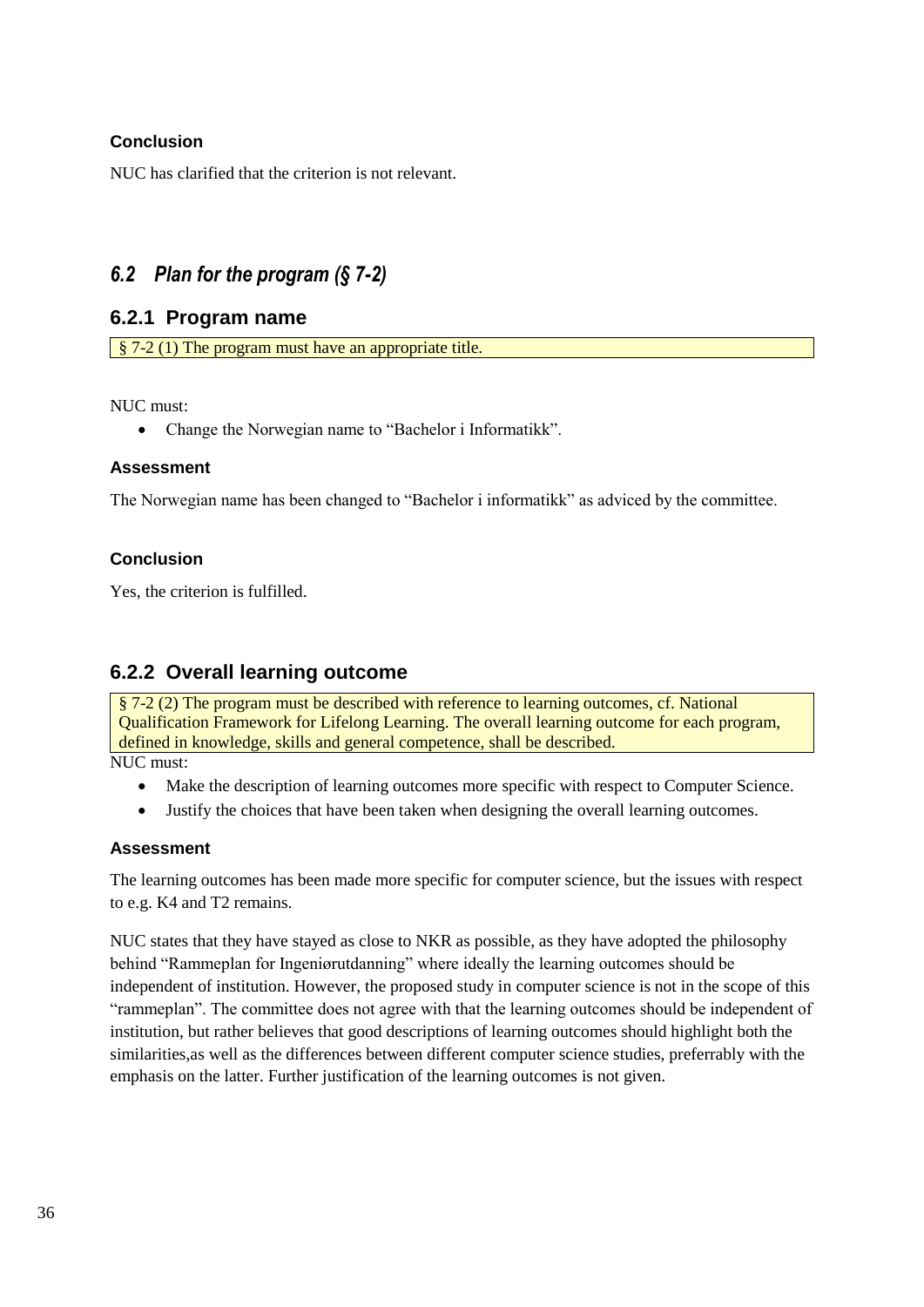# **Conclusion**

No, the criterion is not fulfilled.

# **6.2.3 Content and structure of program**

§ 7-2 (3) The following conditions shall correspond with and be adapted to the description of the learning outcome so that the learning outcome is achieved: d) Content and structure of the program.

NUC must:

- Show an example of a realistic study program for the part-time students.
- After making more specific learning outcomes, describe and explain how the study program's structure and content agrees with it so that that the learning outcomes are achieved.
- Change the course description of UC1PR1101 (PRG1 Introduction to programming) so that there is a match between learning outcomes and course contents.
- Describe how the two specializations can include the same course in algorithms and data structures, while only one of the student groups having had an introduction to parts of the material in a previous course.

### **Assessment**

NUC has provided a study plan for part-time students studying 50%. The plan is essentially the same as for full-time students, only stretched out in time. To solve the issue of courses given in blockstructure, part-time students are said to typically be online students. As NUC will not offer part-time studies for the first years, the committee has not evaluated this further. However, the application concerns also part-time studies which means that NUC have to consider (and describe) also the study environment for part-time students

The PRG1 course has been changed as advised by the committee.

NUC has not answered the issue of how the two specializations can include the same course in algorithms and data structures when the programming students have had part of the material before (introduction to trees and graphs).

As the criterion for the overall learning outcomes is not fulfilled, it is difficult to assess the connection between the learning outcomes and the content. The learning outcomes must be revised and the content must fit the new learning outcomes. This criterion is not fulfilled.

# **Conclusion**

No, the criterion is not fulfilled.

# **6.2.4 Work and teaching methods**

§ 7-2 (4) The following conditions shall correspond with and be adapted to the description of the learning outcome so that the learning outcome is achieved: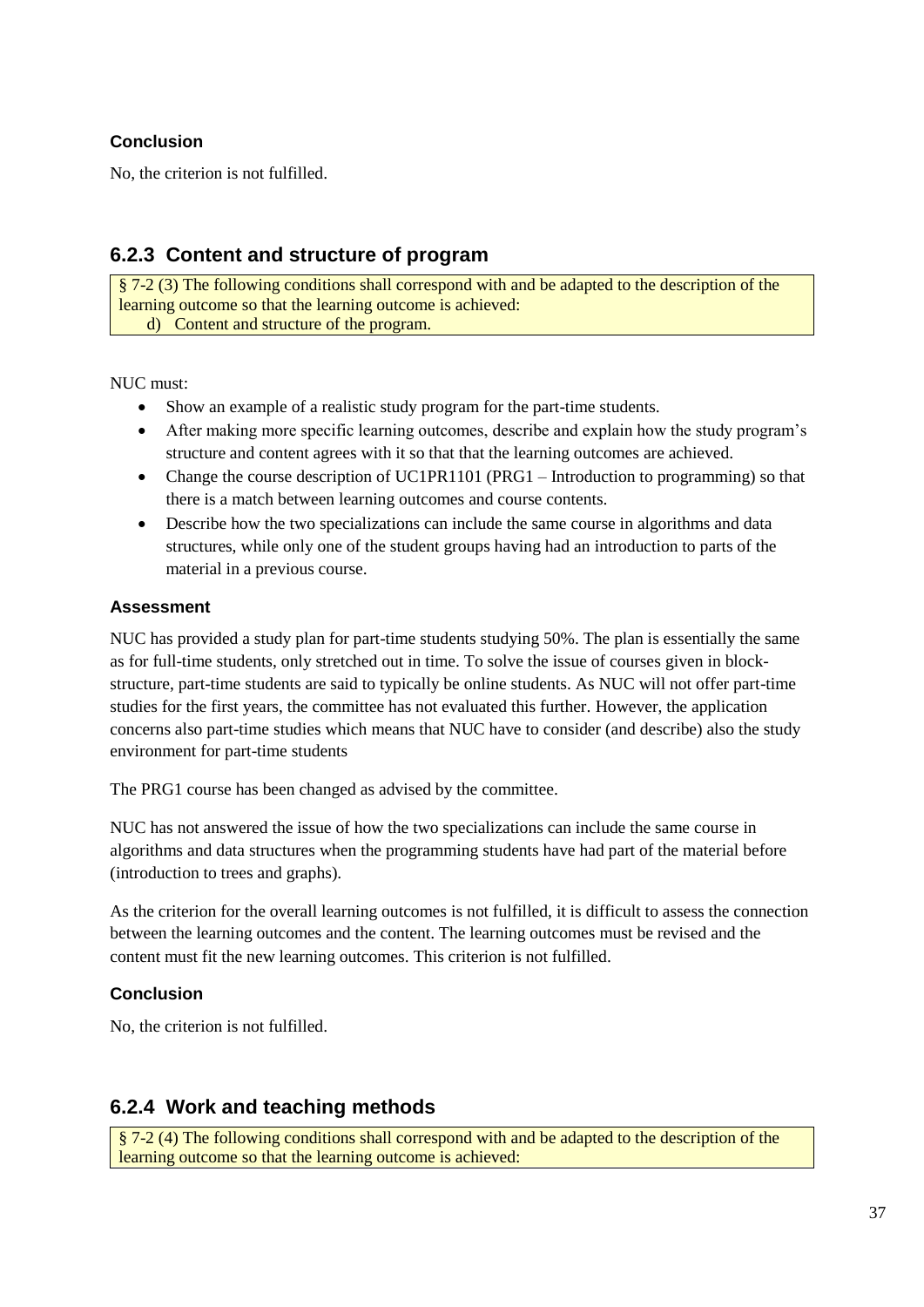#### e) Work and teaching methods.

NUC must:

- After making more specific learning outcomes, describe and explain how the chosen teaching and learning methods are appropriate for achieving the learning outcomes.
- Make explicit what they mean by "problem based learning".

#### **Assessment**

NUC provides little new information under this criterion. As the criterion for the overall learning outcomes is not fulfilled, this criterion is not fulfilled either. The original conclusion therefore is unaltered.

#### **Conclusion**

No, the criterion is not fulfilled.

# **6.2.5 Examination and other types of evaluation**

§ 7-2 (5) The following conditions shall correspond with and be adapted to the description of the learning outcome so that the learning outcome is achieved: f) Examination and other types of evaluation

NUC must:

- Show that they will provide exam and evaluation systems that ensure that the students achieve the learning outcomes.
- Describe how blog assessment is feasible also for part-time students.

#### **Assessment**

Under this criterion, NUC mainly refers to the original application previously assessed by the expert committee. The expert committee is not able to see that NUC has provided any new information and argumentation to convince the committee to change its original conclusion. The original conclusion therefore is unaltered.

#### **Conclusion**

No, the criterion is not fulfilled.

# **6.2.6 Relevance of program**

§ 7-2 (6) The program must have a clear academic relevance for employment and/or further studies.

NUC must:

Provide examples of relevant Norwegian job opportunities.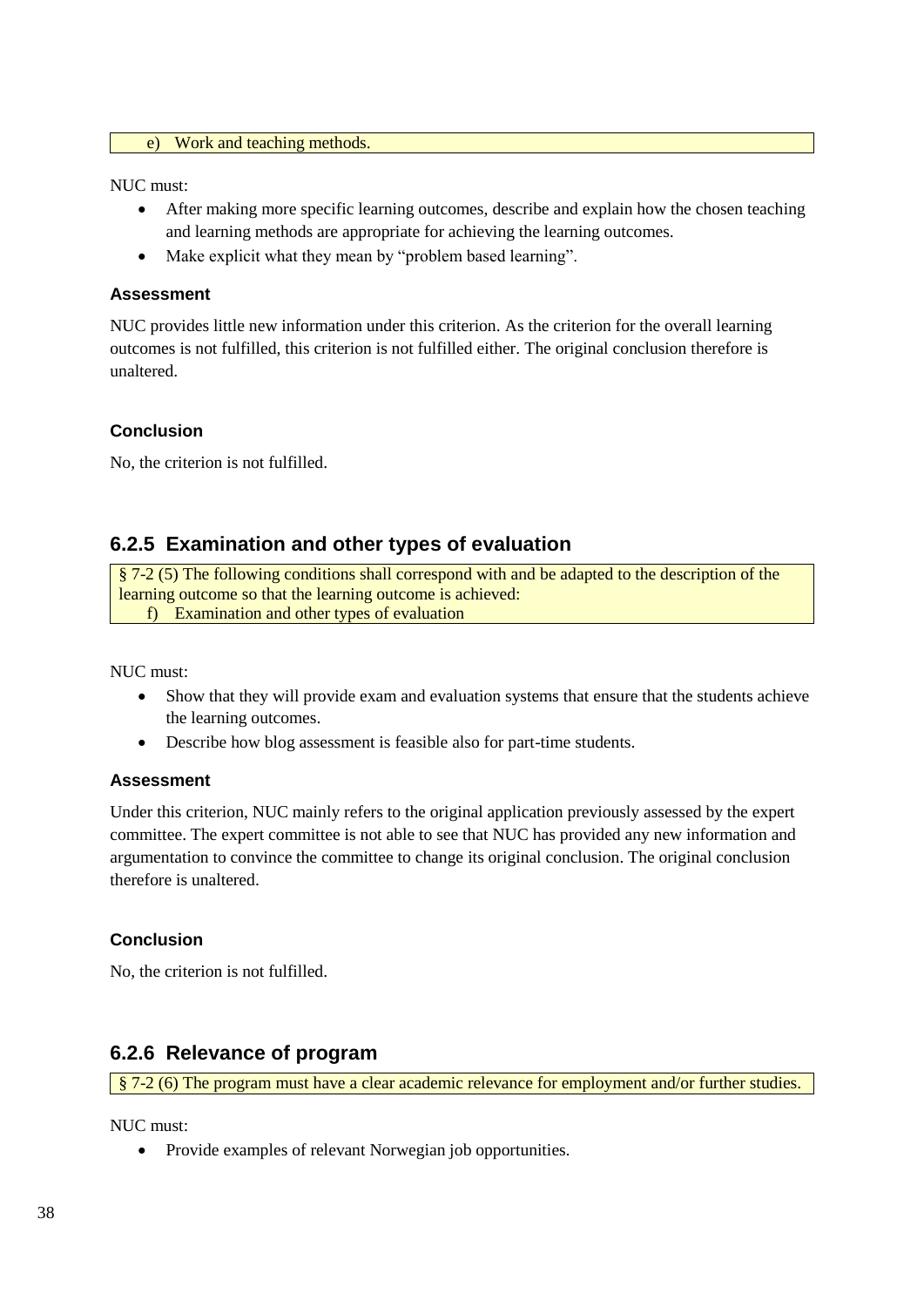- Provide a clearer case for how this Bachelor program will satisfy admissions criteria for the given master programs at TU, and also in Norway.
- Describe in more detail what participation in TU Schools' Employability program to develop Graduate Skills entails, and how this is organized – particularly during the first two years of study at NUC in Norway.

NUC has provided examples of relevant job opportunities in Norway.

NUC seems to believe that since they cover all learning outcomes for NKR level 6, their candidates will satisfy admissions criteria for master programmes in computer science. However, most master programmes in Norway will have specific criteria with respect to the number of credits, kind and/or level in subjects such as computer science and mathematics.

NUC states that the employment program will be followed online for the NUC students in year 1 and year 2. However, with no further details provided, it is not possible to evaluate whether this is feasible of not.

# **Conclusion**

No, the criterion is not fulfilled.

# **6.2.7 Links to research, academic- and artistic development**

§ 7-2 (7) The program must have satisfactory links to research and academic and/or artistic development work, adapted to its level, scope and other characteristics. NUC must:

 Provide evidence of satisfactory links to research and academic and/or artistic development work, adapted to its level, scope and other characteristics.

### **Assessment**

The expert committee is not able to see that NUC has provided any new information and argumentation to convince the committee to change its original conclusion. The original conclusion therefore is unaltered.

### **Conclusion**

No, the criterion is not fulfilled.

# **6.2.8 Infrastructure**

```
§ 7-2 (9) The institution must have facilities, library services, administrative and technical services, 
ICT resources and working conditions for the students, which are adapted to the program.
NUC must:
```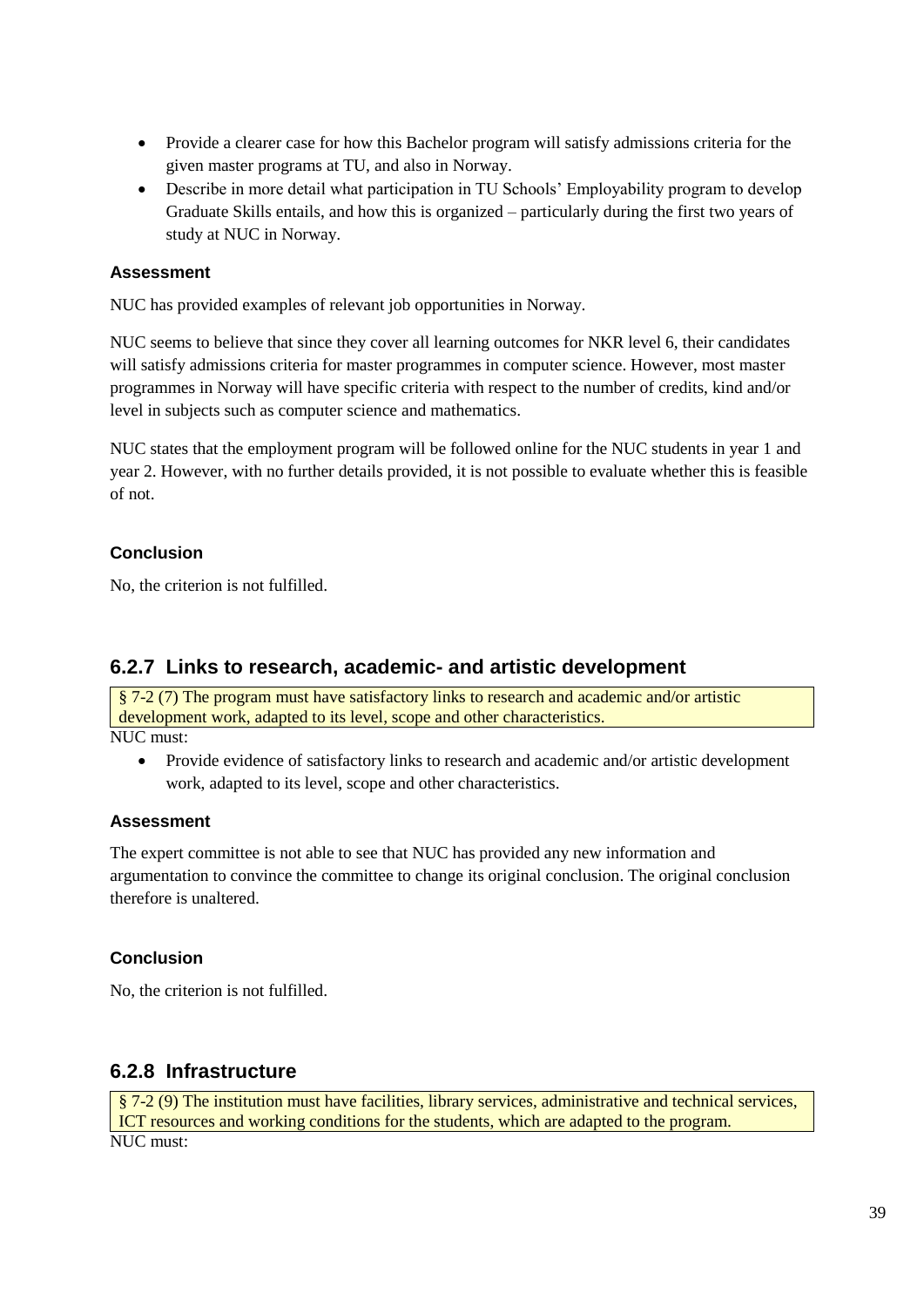Justify that the institution has facilities, library services, administrative and technical services, ICT resources and working conditions for the students, which are adapted to the program, and that can accommodate the potential large number of new students.

#### **Assessment**

NUC has only partly addressed the concerns of the committee. In particular, the concerns with respect to library facilities for online students and laptop support are not addressed.

# **Conclusion**

No, the criterion is not fulfilled.

# <span id="page-43-0"></span>*6.3 Academic environment associated with the program (§ 7-3)*

# **6.3.1 The composition, size and competence of the academic environment**

§ 7-3 (1) The composition, size and collective competence of the relevant academic environment must be adapted to the program as described by the program description and also adequate for conducting relevant research and academic or artistic development work.

NUC must:

- Justify how the faculty staff's time is distributed between different courses and programs, and evaluate the realism of this plan.
- Justify how the total of FTEs allotted to this program is sufficient.
- Justify how the faculty staff is adequately equipped for conducting relevant research and academic or artistic development work relevant for the study program.
- Start the recruitment process of a new Associate Professor to cover 0,5 FTEs in the program.
- Justify how the faculty staff covers core informatics such as networks and algorithms.

### **Assessment**

NUC agrees that the same allocation of staff time is repeated in several programs and argues that the reason for it is that the many courses are taught in several programs in parallel in such a way that the tutoring staff and not the lecturing staff mainly covers the increased workload of larger student groups.

Although it is nice to have larger classes by adding together students from different programs, they do not address the additional challenges catering to a more diverse student group.

NUC also points out that the lectures are recorded and "can be viewed and reviewed at any time", which is nice, but should not relieve teaching staff from providing sufficient student support.

NUC also refers to the updated staffing table, CV and publication lists in Appendices 8-10. Appendix 8 claims to be a faculty list for Computer Science, but is identical to the Data Science list. Since the review, one more competent person has been added as a staff member. He has a PhD in Information Systems from the University if Salford UK, and lecturing experience from Dubai.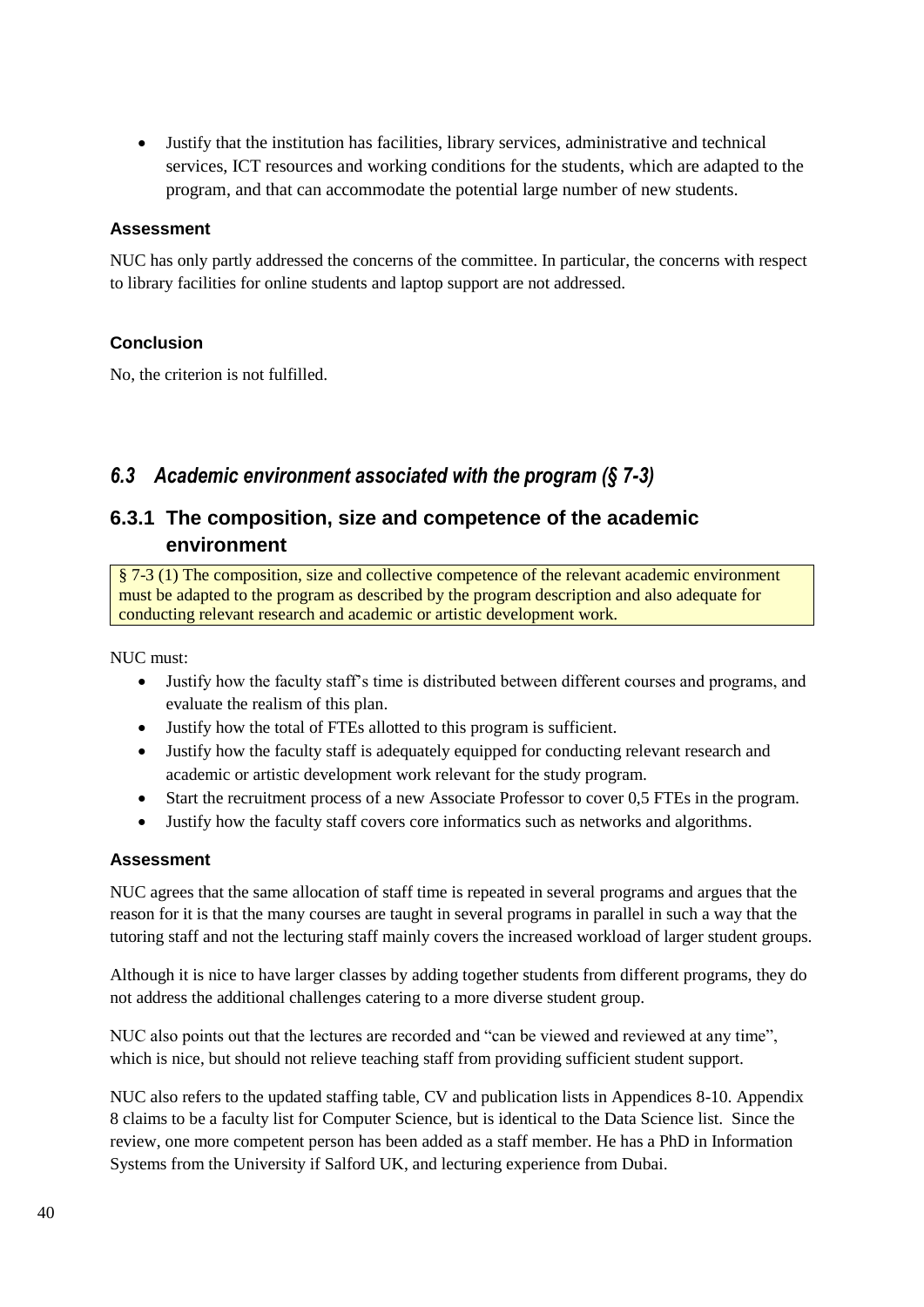Although this person clearly will add to the program, the main issues of the reviewers concerns remain. Note in particular that this person is assigned a 60% position the Data Science program (.6 "årsverk" as per Appendix 9), and we can thus maximum assume he would contribute 40% to the CS program.

The table in Appendix 9 does add another position for an Associate Professor, but no information regarding when he/she will join or what area they research will be in other that the person is expected to cover AI, Data Analytics, Visualization and Algorithms, quite a broad area of Computer Science.

In the comments of the table in Appendix 9 the applicant writes: "NUC students studying Data Science ..." clearly copy-pasting their argument from the Data Science application.

The research filed of current staff is still much too narrow for a research-based teaching program leading to a Bachelor's degree in Computer Science. As pointed out in our comments for the Data Science program, it is even narrow for that program. They promise to hire more faculty, but there is still a major concern that the faculty will be oversubscribed, and not have enough time for relevant research. This concern is heightened since they are cross-listed with the other application submitted to NOKUT and/or are heavily involved in currently running programs.

We therefore see still do not see enough justification of how faculty staff is adequately equipped for conducting relevant research and academic or artistic development work, especially taking into account the fact that several of the staff members are so heavily involved in teaching several courses and programs.

# **Conclusion**

No, this criterion is not fulfilled.

# **6.3.2 Academic staff and employment**

§ 7-3 (3) At least 50 per cent of the academic FTEs allotted to the program must be staff with their primary employment at the institution. Of these, teachers with competence at the level of at least associate professor must be represented among those who teach the core elements of the program.

For the different cycles, the following additional requirements apply:

a) For first cycle programs, at least 20 per cent of the collective academic environment must have competence at the level of at least associate professor.

b) For second cycle programs, at least 10 per cent of the collective academic environment must be professors or docents, and an additional 40 per cent with competence at the level of at least associate professor.

NUC must:

- Justify that faculty staff with the right formal competence cover all core elements.
- Provide CVs of all relevant faculty staff members, and quality control the content against the application.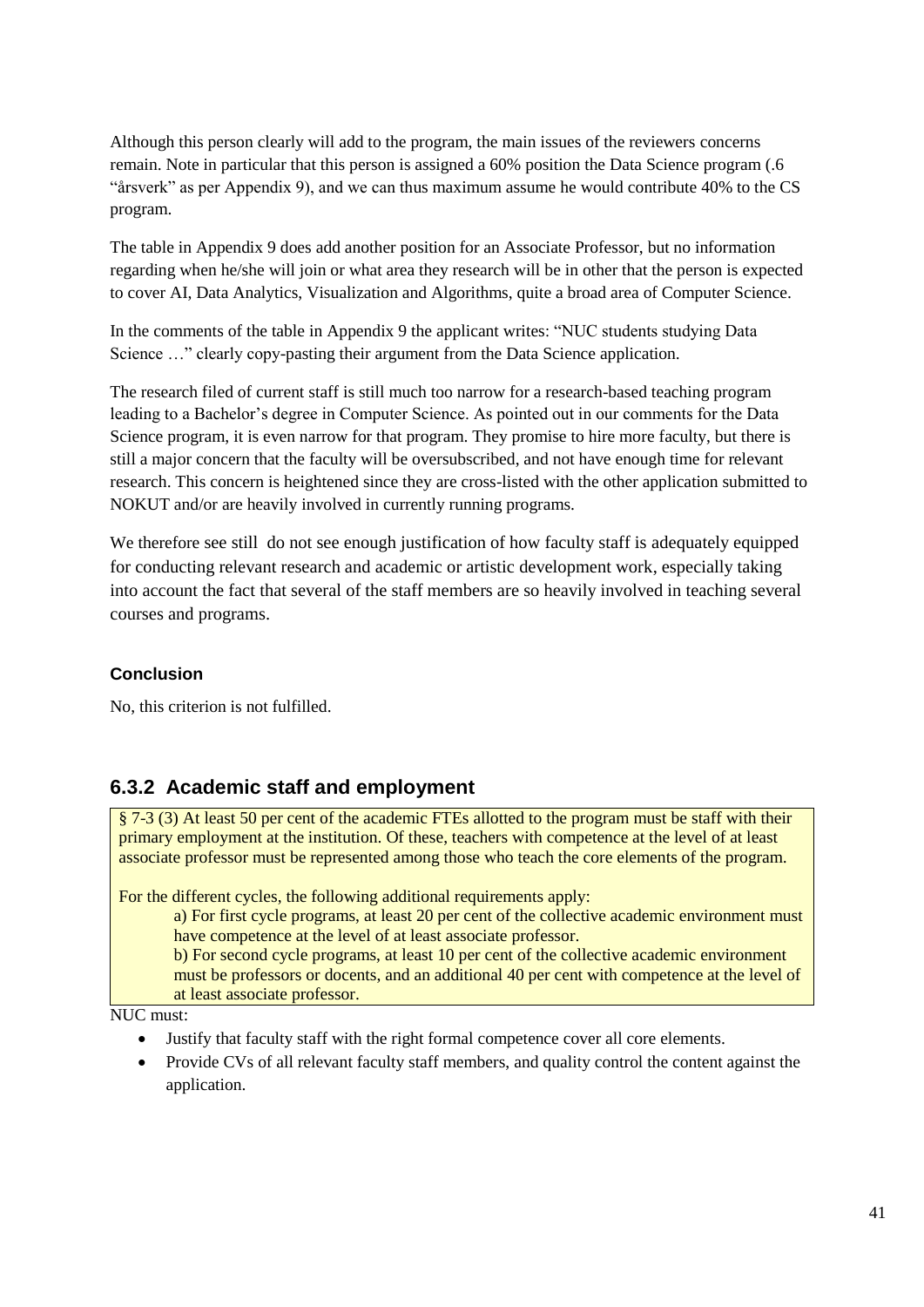NUC states: "NUC is of the opinion that conditional approval can be granted since the only major outstanding issue is the recruitment of one academic staff. The recruitment process has been started, and information will be submitted to Nokut as soon as the employment contract is signed."

However, they do not quantify what kind of staff are going to be recruited or whether they will adequately cover all of the CS courses that are needed for a solid general CS degree.

In fact, their "faculty update" only lists Data Science staff, and thus have the same issues as the original application previously assessed by the expert committee.

The expert committee is not able to see that NUC has provided enough new relevant information and argumentation to convince the committee to change it's original conclusion. The original conclusion therefore is unaltered".

# **Conclusion**

No, the criterion is not fulfilled.

# **6.3.3 The academic environment's research and development work**

§ 7-3 (4) The academic environment must be actively engaged in research, academic and/or artistic development work.

For the different cycles, the following additional requirements apply:

a) For first cycle programs, the academic environment must have documented results at a level that is satisfactory in relation to the content and level of the program.

b) For second cycle programs, the academic environment must have documented results at a high international level of quality, with satisfactory academic breadth.

NUC must:

 Provide adequate indication of how they intend to provide research-based teaching across the core of computer science.

### **Assessment**

The expert committee is not able to see that NUC has provided any new information and argumentation to convince the committee to change it's original conclusion. The original conclusion therefore is unaltered.

# **Conclusion**

No, the criterion is not fulfilled.

# **6.3.4 Supervision of professional training**

§ 7-3 (5) For programs with supervised professional training, the academic environment and external mentors must have appropriate experience in the field of practice.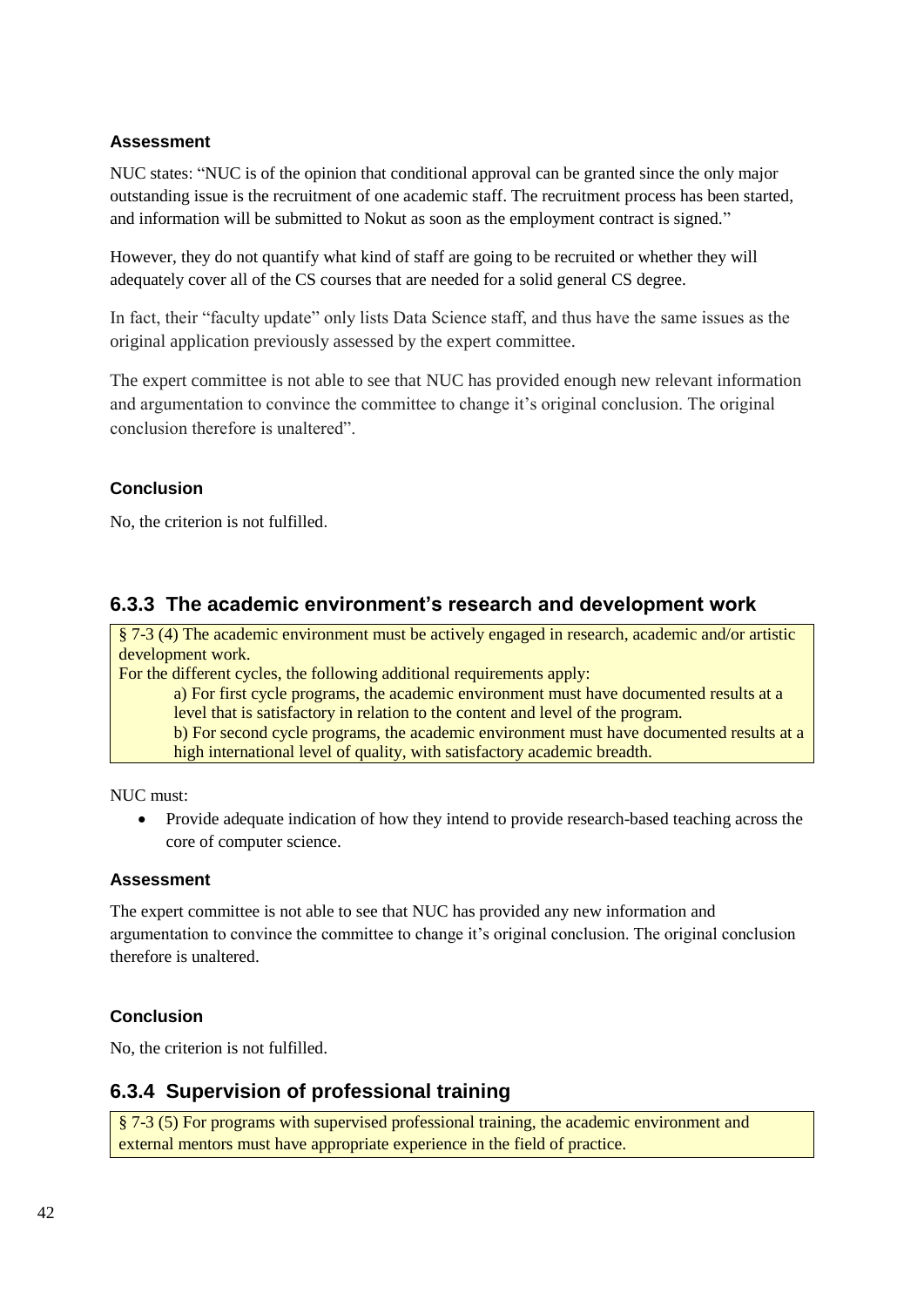NUC must:

- Clearly state if the placement year is optional or not.
- If the placement year is obligatory, NUC must justify that the academic environment and external mentors have appropriate experience in the field of practice.

# **Assessment**

The placement year is now clearly stated as optional.

# **Conclusion**

The criterion is not relevant.

# <span id="page-46-0"></span>*6.4 Supplementary provisions for joint degrees*

§ 7-4 (1) It must be clearly defined which parts of the program are the responsibility of each cooperating institution.

 $§ 7-4(2)$ 

There must be satisfactory procedures in place for the development of and quality assurance of the program as a whole.

 $\S$  7-4 (3) The constituent parts of the program must make up a whole, as seen in relation to the program's level and learning outcomes

NUC must:

- Justify that this is a joint degree that follows the regulations for joint degrees as given in the Ministerial Regulations concerning Quality Assurance and Quality Development in Higher Education and Tertiary Vocational Education.
- Describe and justify the routines for development and quality assurance for the program as a whole.
- Justify that these routines are satisfactory.
- Justify that both partner institutions are equally involved in the process.
- Describe and justify how the constituent parts of the program make up a whole, as seen in relation to the program's level and learning outcomes.

# **Assessment**

NUC states that students will not go through a second admission procedure before they are admitted to TU, and refers to chapter VI of the consortium agreement. It is still not clear why the students then have to apply online to TU for progression entry to year three (chapter VII, page 13). NUC has not provided any justification/motivation for establishing the joint degree. Instead, they state that their joint ambition is that NUC in the future will be able to offer all three years of the program, and that students may transfer between the institutions according to several different patterns, but that this is too early to describe.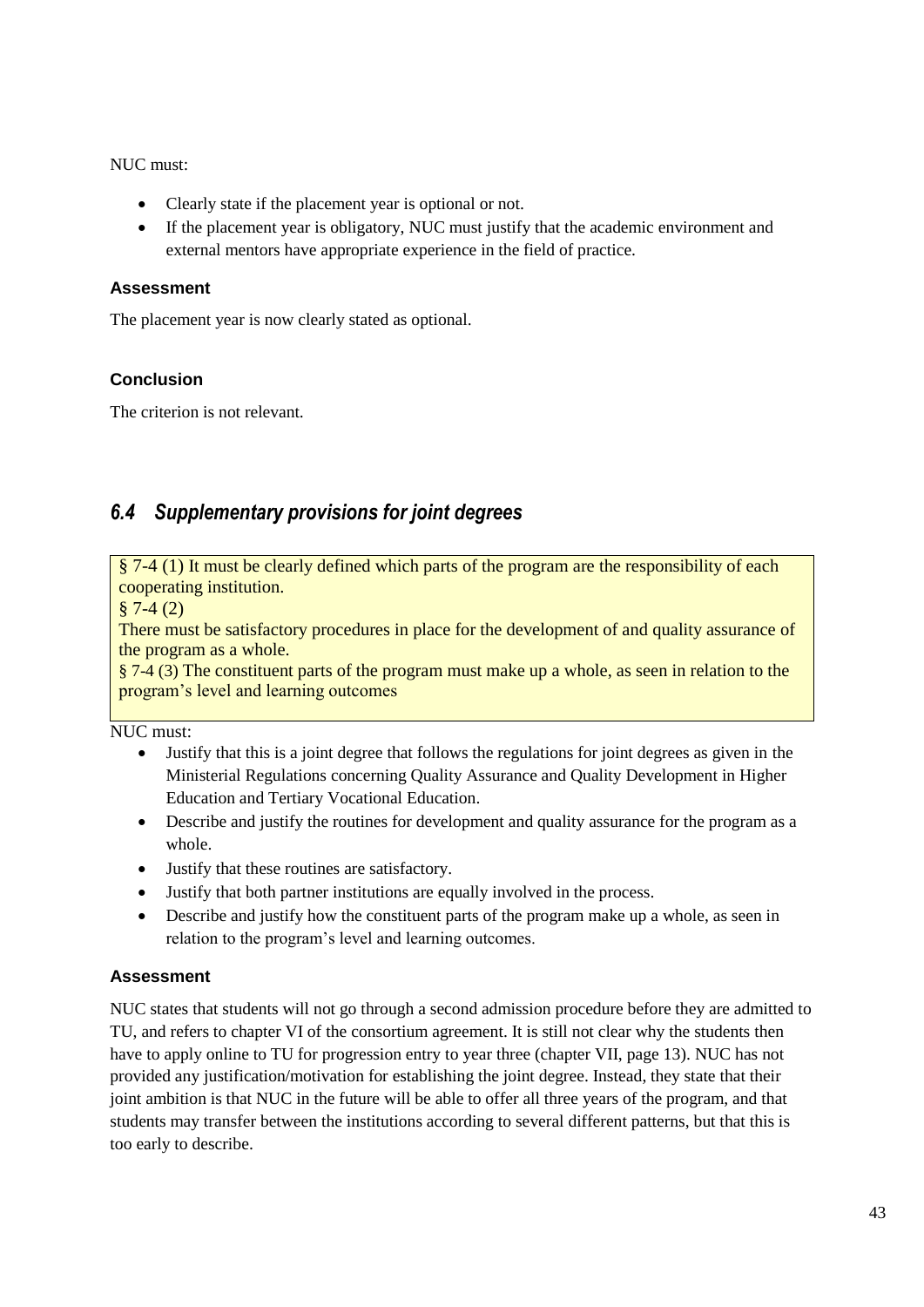Apart from this, NUC has not provided any new information and argumentation to convince the committee to change its original conclusion, specifically with respect to the routines for development and quality assurance for the program as a whole. The original conclusion therefore is unaltered and argumentation to convince the committee to change its original conclusion. The original conclusion therefore is unaltered.

### **Conclusion**

No, the criterion is not fulfilled.

# <span id="page-47-0"></span>*6.5 Final conclusion*

Based on the written application, attached documentation and the commentary from the institution, the expert committee concludes as follows:

**The committee does not recommend accreditation of a bachelor degree study in Computer science at Noroff University College (NUC)**

# <span id="page-47-1"></span>**7 Decision**

We have assessed the criterions in NOKUT's [Regulations concerning supervision of the educational](http://www.nokut.no/Documents/NOKUT/Artikkelbibliotek/Norsk_utdanning/Forskrifter_Kriterier_mm/Regulations_concerning_supervision_of_the_educational_quality_in_higher_education.pdf)  [quality in higher education \(Academic Supervision Regulations\),](http://www.nokut.no/Documents/NOKUT/Artikkelbibliotek/Norsk_utdanning/Forskrifter_Kriterier_mm/Regulations_concerning_supervision_of_the_educational_quality_in_higher_education.pdf) and have reached the following **decision**:

Bachelor Degree in Computer Science (180 ECTS) at Noroff University College (Joint programme with Teesside University) is not accredited.

The following requirements in NOKUT's [Regulations concerning supervision of the educational](http://www.nokut.no/Documents/NOKUT/Artikkelbibliotek/Norsk_utdanning/Forskrifter_Kriterier_mm/Regulations_concerning_supervision_of_the_educational_quality_in_higher_education.pdf)  [quality in higher education \(Academic Supervision Regulations\)](http://www.nokut.no/Documents/NOKUT/Artikkelbibliotek/Norsk_utdanning/Forskrifter_Kriterier_mm/Regulations_concerning_supervision_of_the_educational_quality_in_higher_education.pdf) are not met:

- §7-1 (1) Demands laid down in the Universities and Colleges Act must be satisfied.
- $\frac{8}{3}$  7-1 (3) The recruitment of students to the program should be large enough to enable the institution to establish and maintain a satisfactory learning environment and a stable program.
- $\frac{1}{2}$  7-2 (2) The program must be described with reference to learning outcomes, cf. National Qualification Framework for Lifelong Learning. The overall learning outcome for each program, defined in knowledge, skills and general competence, shall be described.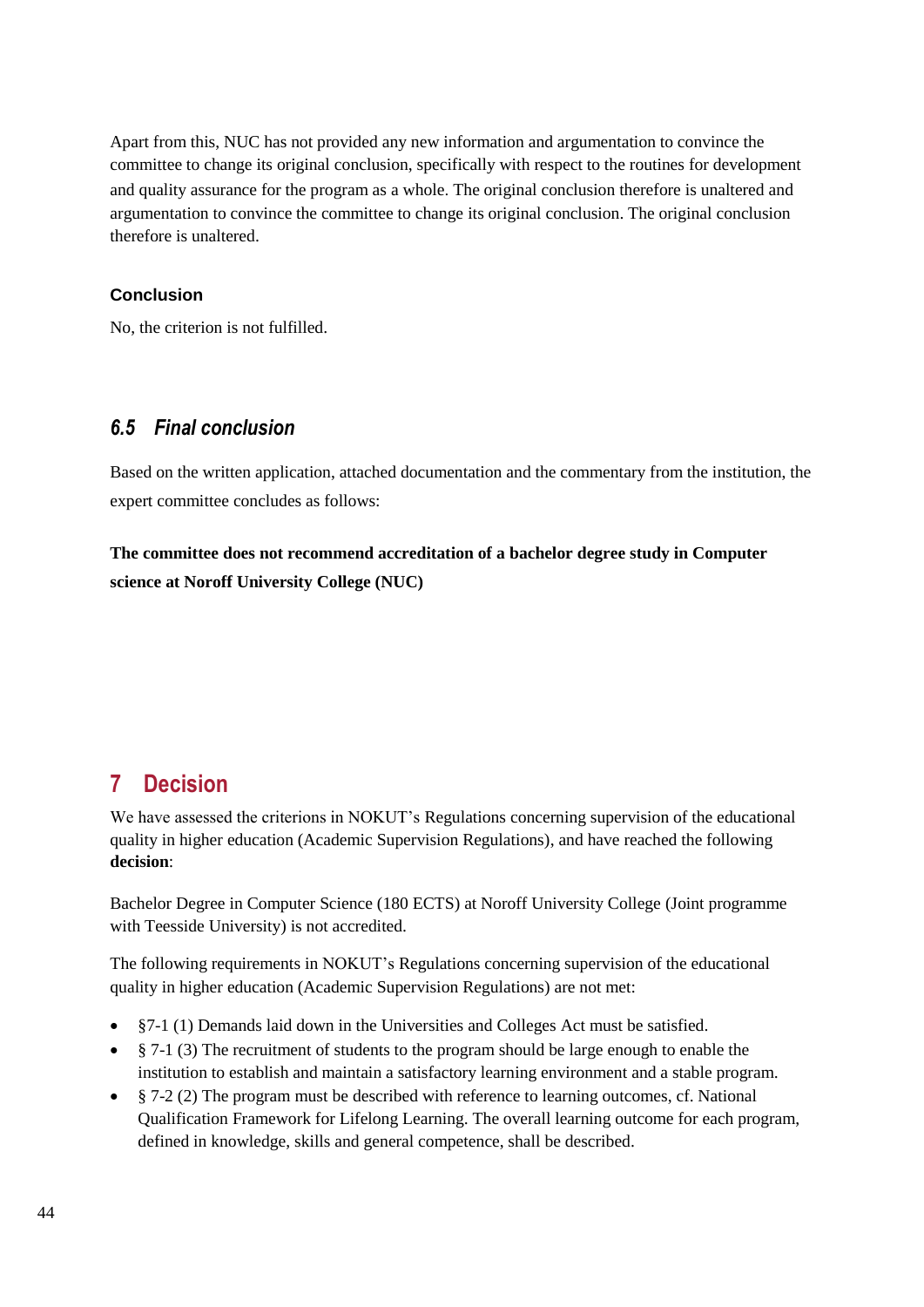- § 7-2 (3) The following conditions shall correspond with and be adapted to the description of the learning outcome so that the learning outcome is achieved: Content and structure of the program.
- § 7-2 (4) The following conditions shall correspond with and be adapted to the description of the learning outcome so that the learning outcome is achieved: Work and teaching methods.
- $§$  7-2 (5) The following conditions shall correspond with and be adapted to the description of the learning outcome so that the learning outcome is achieved: Examination and other types of evaluation.
- § 7-2 (6) The program must have a clear academic relevance for employment and/or further studies.
- § 7-2 (7) The program must have satisfactory links to research and academic and/or artistic development work, adapted to its level, scope and other characteristics.
- $§$  7-2 (9) The institution must have facilities, library services, administrative and technical services, ICT resources and working conditions for the students, which are adapted to the program.
- § 7-3 (1) The composition, size and collective competence of the relevant academic environment must be adapted to the program as described by the program description and also adequate for conducting relevant research and academic or artistic development work.
- § 7-3 (3) At least 50 per cent of the academic FTEs allotted to the program must be staff with their primary employment at the institution. Of these, teachers with competence at the level of at least associate professor must be represented among those who teach the core elements of the program.
- § 7-3 (4) The academic environment must be actively engaged in research, academic and/or artistic development work.
- § 7-4 (1) It must be clearly defined which parts of the program are the responsibility of each cooperating institution.
- § 7-4 (2) There must be satisfactory procedures in place for the development of and quality assurance of the program as a whole.
- § 7-4 (3) The constituent parts of the program must make up a whole, as seen in relation to the program's level and learning outcomes

# <span id="page-48-0"></span>**8 Documentation**

15/47-1 Noroff University College - søknad om akkreditering av fellesgraden Bachelor in Computer Science (180 studiepoeng)

15/47-19 Tilbakemelding til sakkyndiges vurdering av Noroff University College - søknad om akkreditering av fellesgraden Bachelor in Computer Science.